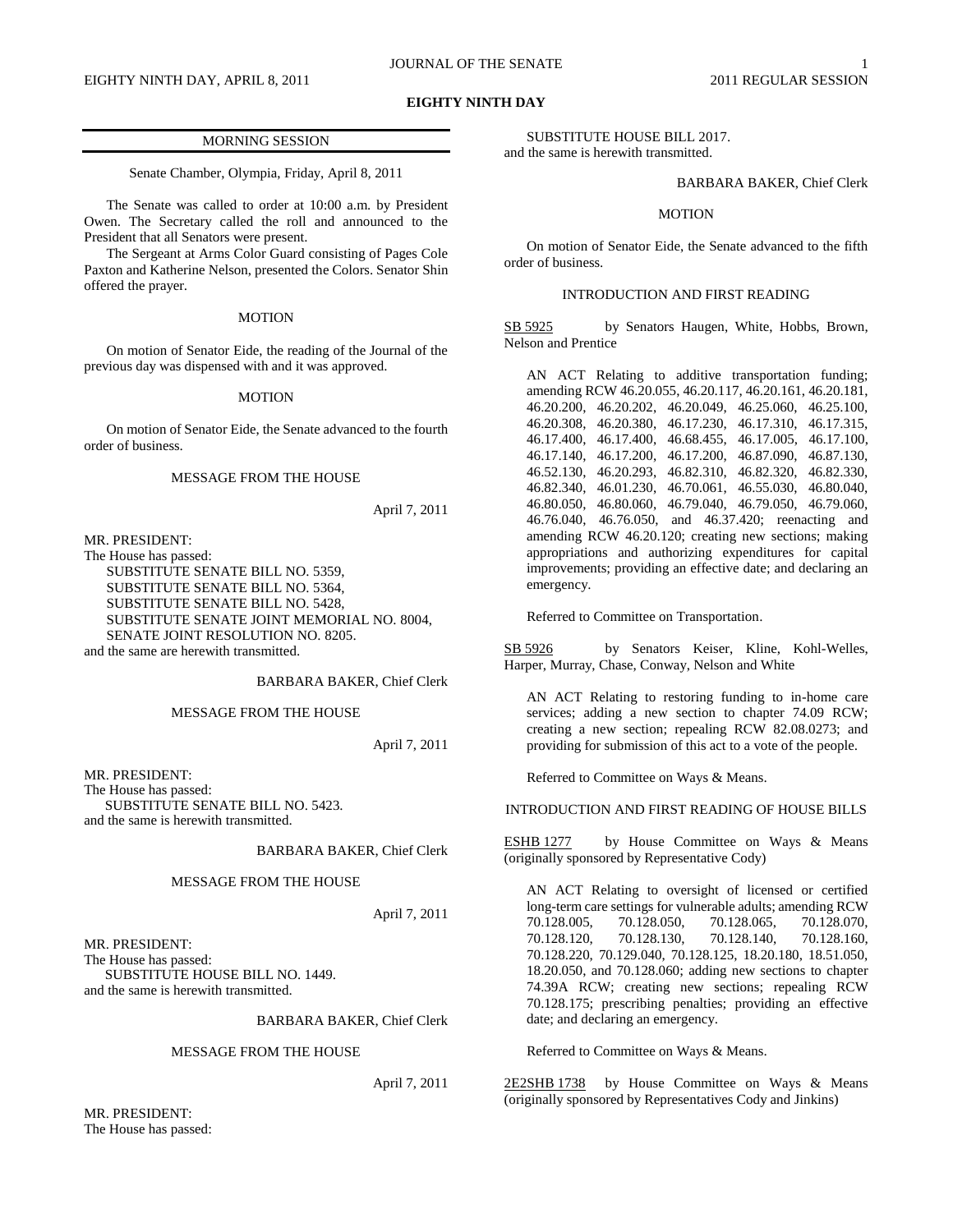AN ACT Relating to changing the designation of the medicaid single state agency from the department of social and health services to the health care authority and transferring the related powers, functions, and duties to the health care authority; amending RCW 74.09.037, 74.09.050, 74.09.055, 74.09.075, 74.09.080, 74.09.120, 74.09.160, 74.09.180, 74.09.185, 74.09.190, 74.09.200, 74.09.210, 74.09.240, 74.09.260, 74.09.280, 74.09.290, 74.09.300, 74.09.470, 74.09.480, 74.09.490, 74.09.500, 74.09.510, 74.09.515, 74.09.520, 74.09.521, 74.09.5222, 74.09.5225, 74.09.530, 74.09.540, 74.09.555, 74.09.565, 74.09.575, 74.09.585, 74.09.595, 74.09.655, 74.09.658, 74.09.659, 74.09.700, 74.09.710, 74.09.715, 74.09.720, 74.09.725, 74.09.730, 74.09.770, 74.09.790, 74.09.800, 74.09.810, 74.09.820, 41.05.011, 41.05.015, 41.05.021, 41.05.036, 41.05.037, 41.05.140, 43.20A.365, 74.04.005, 74.04.015, 74.04.025, 74.04.050, 74.04.055, 74.04.060, 74.04.062, 74.04.290, 7.68.080, 43.41.160, 43.41.260, 43.70.670, 47.06B.020, 47.06B.060, 47.06B.070, 48.01.235, 48.43.008, 48.43.517, 69.41.030, 69.41.190, 70.01.010, 70.47.010, 70.47.020, 70.47.110, 70.48.130, 70.168.040, 70.225.040, 74.09A.005, 74.09A.010, 74.09A.020, 74.09A.030, and 74.09.015; reenacting and amending RCW 74.09.010, 74.09.035, and 74.09.522; adding new sections to chapter 74.09 RCW; adding a new section to chapter 43.20A RCW;<br>adding a new chapter to Title 41 RCW; creating new Title 41 RCW; creating new sections; recodifying RCW 43.20A.365; repealing RCW 74.09.085, 74.09.110, 74.09.5221, 74.09.5227, 74.09.755, 43.20A.860, and 74.04.270; providing an effective date; providing an expiration date; and declaring an emergency.

Referred to Committee on Ways & Means.

## MOTION

On motion of Senator Eide, all measures listed on the Introduction and First Reading report were referred to the committees as designated with the exception of Senate Bill No. 5926 which was referred to the Committee on Health & Long-Term Care.

#### MOTION

On motion of Senator Eide, the Senate advanced to the sixth order of business.

## SECOND READING CONFIRMATION OF GUBERNATORIAL APPOINTMENTS

#### MOTION

Senator Conway moved that Gubernatorial Appointment No. 9040, Harold Hanson, as Director of the Washington State Lottery Commission, be confirmed.

Senator Conway spoke in favor of the motion.

#### MOTION

On motion of Senator Ericksen, Senators Benton and Schoesler were excused.

#### MOTION

On motion of Senator White, Senator Sheldon was excused.

#### APPOINTMENT OF HAROLD HANSON

The President declared the question before the Senate to be the confirmation of Gubernatorial Appointment No. 9040, Harold Hanson as Director of the Washington State Lottery Commission.

The Secretary called the roll on the confirmation of Gubernatorial Appointment No. 9040, Harold Hanson as Director of the Washington State Lottery Commission and the appointment was confirmed by the following vote: Yeas, 49; Nays, 0; Absent, 0; Excused, 0.

Voting yea: Senators Baumgartner, Baxter, Becker, Benton, Brown, Carrell, Chase, Conway, Delvin, Eide, Ericksen, Fain, Fraser, Hargrove, Harper, Hatfield, Haugen, Hewitt, Hill, Hobbs, Holmquist Newbry, Honeyford, Kastama, Keiser, Kilmer, King, Kline, Kohl-Welles, Litzow, McAuliffe, Morton, Murray, Nelson, Parlette, Pflug, Prentice, Pridemore, Ranker, Regala, Roach, Rockefeller, Schoesler, Sheldon, Shin, Stevens, Swecker, Tom, White and Zarelli

Gubernatorial Appointment No. 9040, Harold Hanson, having received the constitutional majority was declared confirmed as Director of the Washington State Lottery Commission.

## SECOND READING CONFIRMATION OF GUBERNATORIAL APPOINTMENTS

#### MOTION

Senator Pridemore moved that Gubernatorial Appointment No. 9093, Jada Rupley, as a member of the Board of Trustees, Clark College Community College District No. 14, be confirmed. Senator Pridemore spoke in favor of the motion.

#### APPOINTMENT OF JADA RUPLEY

The President declared the question before the Senate to be the confirmation of Gubernatorial Appointment No. 9093, Jada Rupley as a member of the Board of Trustees, Clark College Community College District No. 14.

The Secretary called the roll on the confirmation of Gubernatorial Appointment No. 9093, Jada Rupley as a member of the Board of Trustees, Clark College Community College District No. 14 and the appointment was confirmed by the following vote: Yeas, 49; Nays, 0; Absent, 0; Excused, 0.

Voting yea: Senators Baumgartner, Baxter, Becker, Benton, Brown, Carrell, Chase, Conway, Delvin, Eide, Ericksen, Fain, Fraser, Hargrove, Harper, Hatfield, Haugen, Hewitt, Hill, Hobbs, Holmquist Newbry, Honeyford, Kastama, Keiser, Kilmer, King, Kline, Kohl-Welles, Litzow, McAuliffe, Morton, Murray, Nelson, Parlette, Pflug, Prentice, Pridemore, Ranker, Regala, Roach, Rockefeller, Schoesler, Sheldon, Shin, Stevens, Swecker, Tom, White and Zarelli

Gubernatorial Appointment No. 9093, Jada Rupley, having received the constitutional majority was declared confirmed as a member of the Board of Trustees, Clark College Community College District No. 14.

#### REMARKS BY THE PRESIDENT

President Owen: "The President wishes Senator Benton a Happy Birthday."

## SECOND READING CONFIRMATION OF GUBERNATORIAL APPOINTMENTS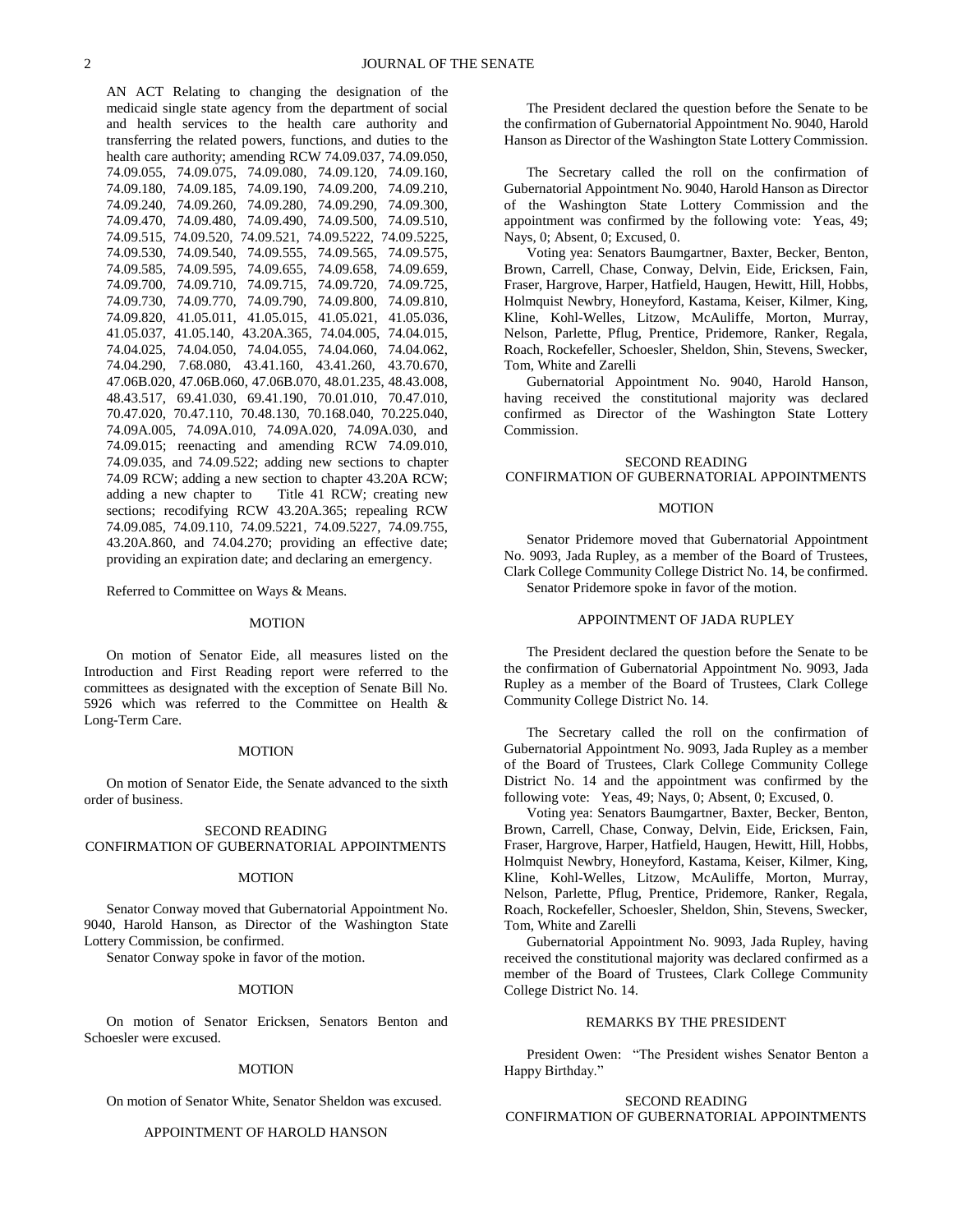Senator Prentice moved that Gubernatorial Appointment No. 9014, James Carvo, as a member of the Board of Trustees, Yakima Valley Community College District No. 16, be confirmed.

Senators Prentice and King spoke in favor of passage of the motion.

## APPOINTMENT OF JAMES CARVO

The President declared the question before the Senate to be the confirmation of Gubernatorial Appointment No. 9014, James Carvo as a member of the Board of Trustees, Yakima Valley Community College District No. 16.

The Secretary called the roll on the confirmation of Gubernatorial Appointment No. 9014, James Carvo as a member of the Board of Trustees, Yakima Valley Community College District No. 16 and the appointment was confirmed by the following vote: Yeas, 49; Nays, 0; Absent, 0; Excused, 0.

Voting yea: Senators Baumgartner, Baxter, Becker, Benton, Brown, Carrell, Chase, Conway, Delvin, Eide, Ericksen, Fain, Fraser, Hargrove, Harper, Hatfield, Haugen, Hewitt, Hill, Hobbs, Holmquist Newbry, Honeyford, Kastama, Keiser, Kilmer, King, Kline, Kohl-Welles, Litzow, McAuliffe, Morton, Murray, Nelson, Parlette, Pflug, Prentice, Pridemore, Ranker, Regala, Roach, Rockefeller, Schoesler, Sheldon, Shin, Stevens, Swecker, Tom, White and Zarelli

Gubernatorial Appointment No. 9014, James Carvo, having received the constitutional majority was declared confirmed as a member of the Board of Trustees, Yakima Valley Community College District No. 16.

#### SECOND READING

SENATE JOINT RESOLUTION NO. 8215, by Senate Committee on Ways & Means (originally sponsored by Senators Kilmer, Parlette, Murray, Zarelli, Brown, Hobbs, Fraser, Tom, Sheldon, Honeyford and Hewitt)

Concerning the debt reduction act of 2011.

## **MOTIONS**

On motion of Senator Kilmer, Substitute Senate Joint Resolution No. 8215 was substituted for Senate Joint Resolution No. 8215 and the substitute resolution was placed on the second reading and read the second time.

On motion of Senator Kilmer, the rules were suspended, Substitute Senate Joint Resolution No. 8215 was advanced to third reading, the second reading considered the third and the bill resolution was placed on final passage.

Senators Kilmer, Parlette, Hewitt, Brown, Ericksen, Hargrove and Benton spoke in favor of passage of the resolution.

The President declared the question before the Senate to be the final passage of Substitute Senate Joint Resolution No. 8215.

#### ROLL CALL

The Secretary called the roll on the final passage of Substitute Senate Joint Resolution No. 8215 and the resolution passed the Senate by the following vote: Yeas, 49; Nays, 0; Absent, 0; Excused, 0.

Voting yea: Senators Baumgartner, Baxter, Becker, Benton, Brown, Carrell, Chase, Conway, Delvin, Eide, Ericksen, Fain, Fraser, Hargrove, Harper, Hatfield, Haugen, Hewitt, Hill, Hobbs, Holmquist Newbry, Honeyford, Kastama, Keiser, Kilmer, King, Kline, Kohl-Welles, Litzow, McAuliffe, Morton, Murray, Nelson, Parlette, Pflug, Prentice, Pridemore, Ranker, Regala, Roach, Rockefeller, Schoesler, Sheldon, Shin, Stevens, Swecker, Tom, White and Zarelli

SUBSTITUTE SENATE JOINT RESOLUTION NO. 8215, having received the constitutional majority, was declared passed.

#### SECOND READING

SUBSTITUTE HOUSE BILL NO. 1218, by House Committee on Judiciary (originally sponsored by Representatives Goodman and Rodne)

Making technical corrections to the Revised Code of Washington.

The measure was read the second time.

## **MOTION**

On motion of Senator Kline, the rules were suspended, Substitute House Bill No. 1218 was advanced to third reading, the second reading considered the third and the bill was placed on final passage.

Senators Kline and Pflug spoke in favor of passage of the bill.

The President declared the question before the Senate to be the final passage of Substitute House Bill No. 1218.

#### ROLL CALL

The Secretary called the roll on the final passage of Substitute House Bill No. 1218 and the bill passed the Senate by the following vote: Yeas, 49; Nays, 0; Absent, 0; Excused, 0.

Voting yea: Senators Baumgartner, Baxter, Becker, Benton, Brown, Carrell, Chase, Conway, Delvin, Eide, Ericksen, Fain, Fraser, Hargrove, Harper, Hatfield, Haugen, Hewitt, Hill, Hobbs, Holmquist Newbry, Honeyford, Kastama, Keiser, Kilmer, King, Kline, Kohl-Welles, Litzow, McAuliffe, Morton, Murray, Nelson, Parlette, Pflug, Prentice, Pridemore, Ranker, Regala, Roach, Rockefeller, Schoesler, Sheldon, Shin, Stevens, Swecker, Tom, White and Zarelli

SUBSTITUTE HOUSE BILL NO. 1218, having received the constitutional majority, was declared passed. There being no objection, the title of the bill was ordered to stand as the title of the act.

## SECOND READING

ENGROSSED SUBSTITUTE HOUSE BILL NO. 1790, by House Committee on Ways & Means (originally sponsored by Representatives Dammeier, Sullivan, Hinkle, Green and Ormsby)

Addressing school district contracts with direct practice health providers.

The measure was read the second time.

#### MOTION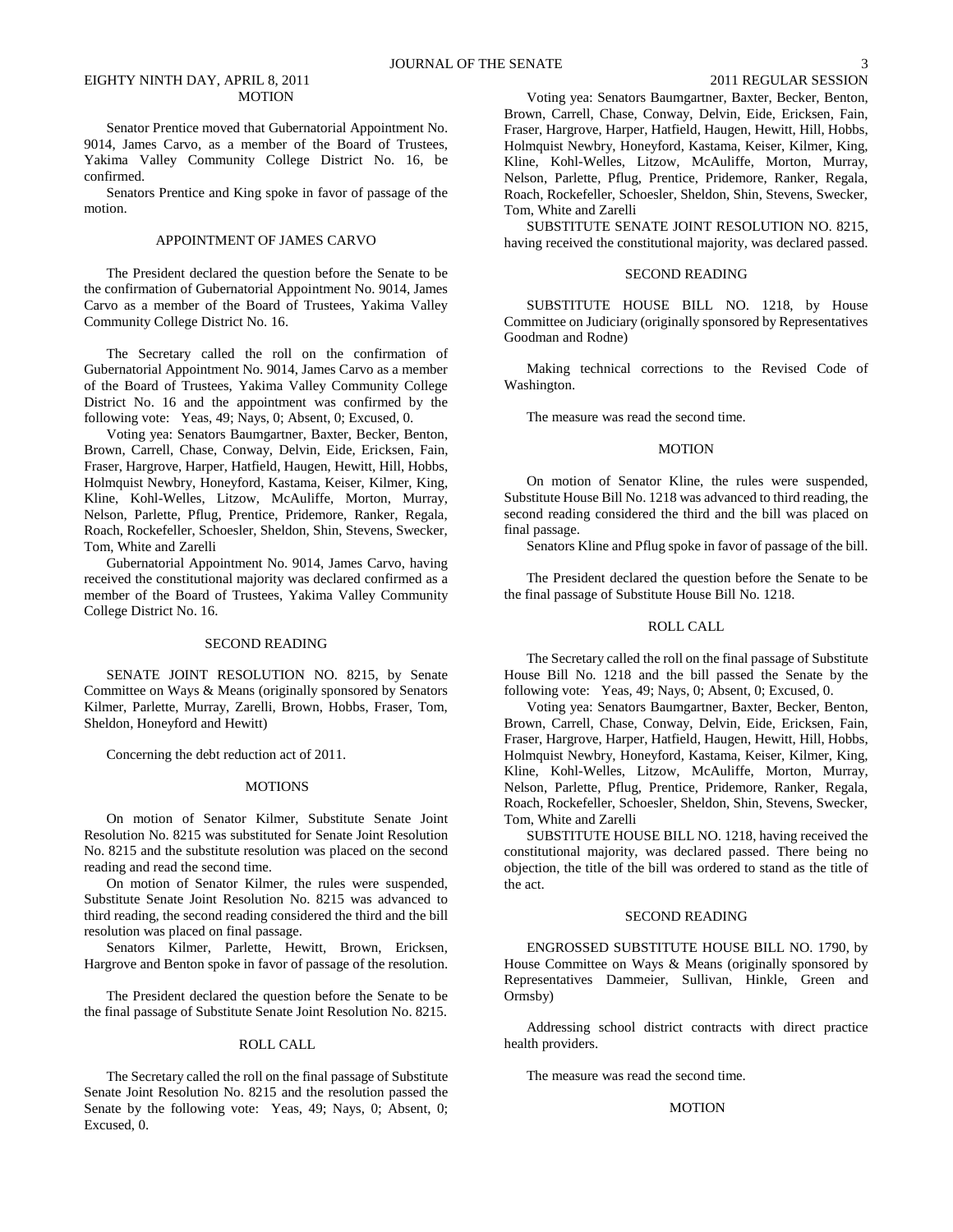Senator Murray moved that the following committee striking amendment by the Committee on Ways & Means be adopted:

Strike everything after the enacting clause and insert the following:

"**Sec. 1.** RCW 28A.400.280 and 1990 1st ex.s. c 11 s 6 are each amended to read as follows:

(1) Except as provided in subsection (2) of this section, school districts may provide employer fringe benefit contributions after October 1, 1990, only for basic benefits. However, school districts may continue payments under contracts with employees or benefit providers in effect on April 13, 1990, until the contract expires.

(2) School districts may provide employer contributions after October 1, 1990, for optional benefit plans, in addition to basic benefits, only for employees included in pooling arrangements under this subsection. Optional ((benefit plans)) benefits may include direct agreements as defined in chapter 48.150 RCW, but may not include employee beneficiary accounts that can be liquidated by the employee on termination of employment. Optional benefit plans may be offered only if:

(a) The school district pools benefit allocations among employees using a pooling arrangement that includes at least one employee bargaining unit and/or all nonbargaining group employees;

(b) Each full-time employee included in the pooling arrangement is offered basic benefits, including coverage for dependents, without a payroll deduction for premium charges;

(c) Each full-time employee included in the pooling arrangement, regardless of the number of dependents receiving basic coverage, receives the same additional employer contribution for other coverage or optional benefits; and

(d) For part-time employees included in the pooling arrangement, participation in optional benefit plans shall be governed by the same eligibility criteria and/or proration of employer contributions used for allocations for basic benefits.

(3) Savings accruing to school districts due to limitations on benefit options under this section shall be pooled and made available by the districts to reduce out-of-pocket premium expenses for employees needing basic coverage for dependents. School districts are not intended to divert state benefit allocations for other purposes.

**Sec. 2.** RCW 28A.400.350 and 2001 c 266 s 2 are each amended to read as follows:

(1) The board of directors of any of the state's school districts or educational service districts may make available liability, life, health, health care, accident, disability, and salary protection or insurance, direct agreements as defined in chapter 48.150 RCW, or any one of, or a combination of the ((enumerated)) types of ((insurance)) employee benefits enumerated in this subsection, or any other type of insurance or protection, for the members of the boards of directors, the students, and employees of the school district or educational service district, and their dependents. Such coverage may be provided by contracts with private carriers, with the state health care authority after July 1, 1990, pursuant to the approval of the authority administrator, or through self-insurance or self-funding pursuant to chapter 48.62 RCW, or in any other manner authorized by law. Any direct agreement must comply with RCW 48.150.050.

(2) Whenever funds are available for these purposes the board of directors of the school district or educational service district may contribute all or a part of the cost of such protection or insurance for the employees of their respective school districts or educational service districts and their dependents. The premiums on such liability insurance shall be borne by the school district or educational service district.

After October 1, 1990, school districts may not contribute to any employee protection or insurance other than liability insurance unless the district's employee benefit plan conforms to RCW 28A.400.275 and 28A.400.280.

(3) For school board members, educational service district board members, and students, the premiums due on such protection or insurance shall be borne by the assenting school board member, educational service district board member, or student. The school district or educational service district may contribute all or part of the costs, including the premiums, of life, health, health care, accident or disability insurance which shall be offered to all students participating in interschool activities on the behalf of or as representative of their school, school district, or educational service district. The school district board of directors and the educational service district board may require any student participating in extracurricular interschool activities to, as a condition of participation, document evidence of insurance or purchase insurance that will provide adequate coverage, as determined by the school district board of directors or the educational service district board, for medical expenses incurred as a result of injury sustained while participating in the extracurricular activity. In establishing such a requirement, the district shall adopt regulations for waiving or reducing the premiums of such coverage as may be offered through the school district or educational service district to students participating in extracurricular activities, for those students whose families, by reason of their low income, would have difficulty paying the entire amount of such insurance premiums. The district board shall adopt regulations for waiving or reducing the insurance coverage requirements for low-income students in order to assure such students are not prohibited from participating in extracurricular interschool activities.

(4) All contracts for insurance or protection written to take advantage of the provisions of this section shall provide that the beneficiaries of such contracts may utilize on an equal participation basis the services of those practitioners licensed pursuant to chapters 18.22, 18.25, 18.53, 18.57, and 18.71 RCW."

Senator Murray spoke in favor of adoption of the committee striking amendment.

The President declared the question before the Senate to be the adoption of the committee striking amendment by the Committee on Ways & Means to Engrossed Substitute House Bill No. 1790.

The motion by Senator Murray carried and the committee striking amendment was adopted by voice vote.

#### MOTION

There being no objection, the following title amendment was adopted:

On page 1, line 2 of the title, after "providers;" strike the remainder of the title and insert "and amending RCW 28A.400.280 and 28A.400.350."

#### MOTION

On motion of Senator Murray, the rules were suspended, Engrossed Substitute House Bill No. 1790 as amended by the Senate was advanced to third reading, the second reading considered the third and the bill was placed on final passage.

Senator Murray spoke in favor of passage of the bill.

The President declared the question before the Senate to be the final passage of Engrossed Substitute House Bill No. 1790 as amended by the Senate.

## ROLL CALL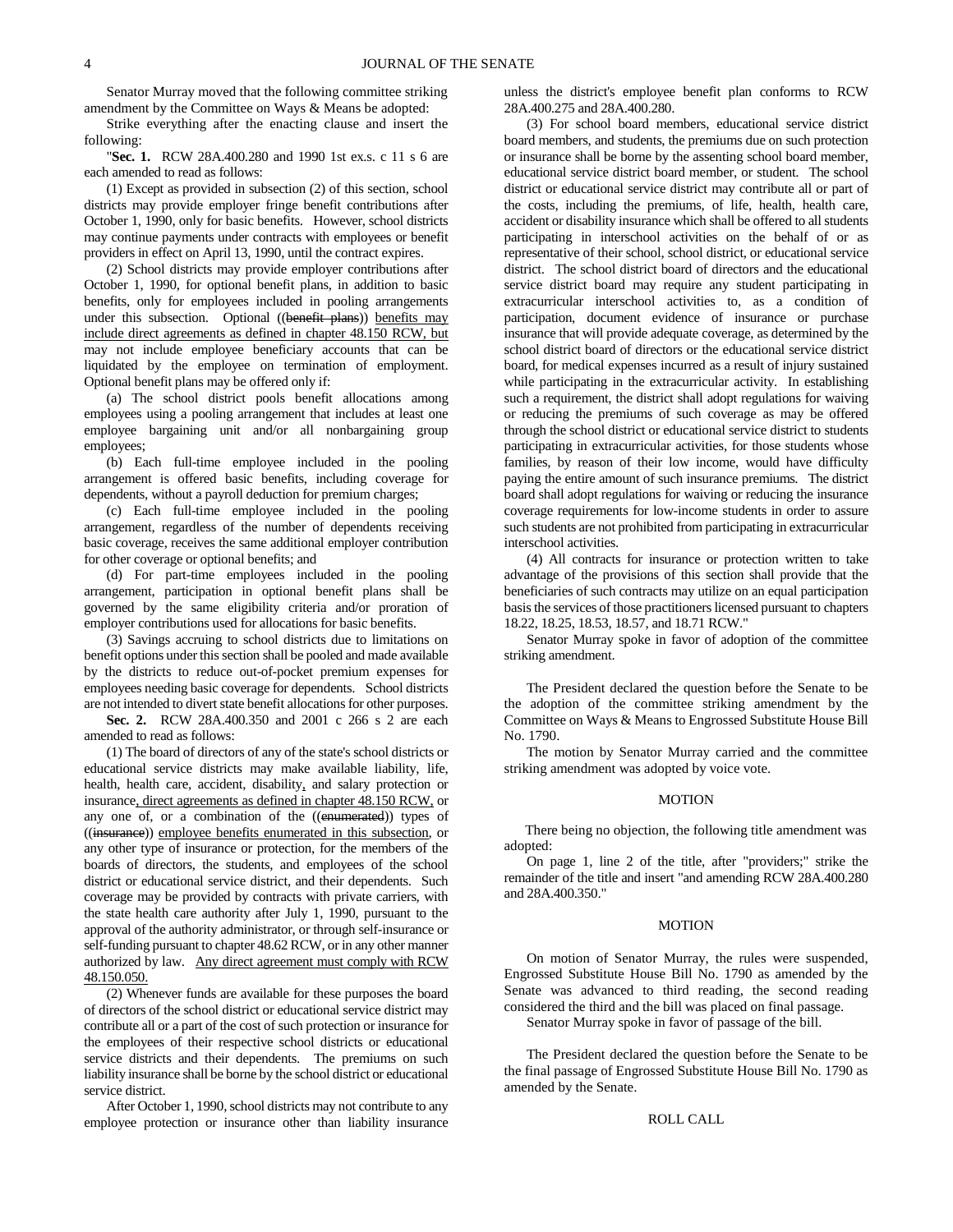The Secretary called the roll on the final passage of Engrossed Substitute House Bill No. 1790 as amended by the Senate and the bill passed the Senate by the following vote: Yeas, 49; Nays, 0; Absent, 0; Excused, 0.

Voting yea: Senators Baumgartner, Baxter, Becker, Benton, Brown, Carrell, Chase, Conway, Delvin, Eide, Ericksen, Fain, Fraser, Hargrove, Harper, Hatfield, Haugen, Hewitt, Hill, Hobbs, Holmquist Newbry, Honeyford, Kastama, Keiser, Kilmer, King, Kline, Kohl-Welles, Litzow, McAuliffe, Morton, Murray, Nelson, Parlette, Pflug, Prentice, Pridemore, Ranker, Regala, Roach, Rockefeller, Schoesler, Sheldon, Shin, Stevens, Swecker, Tom, White and Zarelli

ENGROSSED SUBSTITUTE HOUSE BILL NO. 1790 as amended by the Senate, having received the constitutional majority, was declared passed. There being no objection, the title of the bill was ordered to stand as the title of the act.

## SECOND READING

HOUSE BILL NO. 1454, by Representatives Van De Wege, Hinkle, Green, Jinkins, Cody, Takko, Hurst, Liias, Hope, Stanford and Overstreet

Regarding testing for bloodborne pathogens.

The measure was read the second time.

## MOTION

On motion of Senator Keiser, the rules were suspended, House Bill No. 1454 was advanced to third reading, the second reading considered the third and the bill was placed on final passage.

Senators Keiser and Becker spoke in favor of passage of the bill.

The President declared the question before the Senate to be the final passage of House Bill No. 1454.

#### ROLL CALL

The Secretary called the roll on the final passage of House Bill No. 1454 and the bill passed the Senate by the following vote: Yeas, 49; Nays, 0; Absent, 0; Excused, 0.

Voting yea: Senators Baumgartner, Baxter, Becker, Benton, Brown, Carrell, Chase, Conway, Delvin, Eide, Ericksen, Fain, Fraser, Hargrove, Harper, Hatfield, Haugen, Hewitt, Hill, Hobbs, Holmquist Newbry, Honeyford, Kastama, Keiser, Kilmer, King, Kline, Kohl-Welles, Litzow, McAuliffe, Morton, Murray, Nelson, Parlette, Pflug, Prentice, Pridemore, Ranker, Regala, Roach, Rockefeller, Schoesler, Sheldon, Shin, Stevens, Swecker, Tom, White and Zarelli

HOUSE BILL NO. 1454, having received the constitutional majority, was declared passed. There being no objection, the title of the bill was ordered to stand as the title of the act.

#### SECOND READING

HOUSE BILL NO. 1520, by Representatives Moscoso, Stanford and Clibborn

Modifying state route number 527.

The measure was read the second time.

## MOTION

On motion of Senator McAuliffe, the rules were suspended, House Bill No. 1520 was advanced to third reading, the second reading considered the third and the bill was placed on final passage.

Senators McAuliffe and King spoke in favor of passage of the bill.

The President declared the question before the Senate to be the final passage of House Bill No. 1520.

#### ROLL CALL

The Secretary called the roll on the final passage of House Bill No. 1520 and the bill passed the Senate by the following vote: Yeas, 49; Nays, 0; Absent, 0; Excused, 0.

Voting yea: Senators Baumgartner, Baxter, Becker, Benton, Brown, Carrell, Chase, Conway, Delvin, Eide, Ericksen, Fain, Fraser, Hargrove, Harper, Hatfield, Haugen, Hewitt, Hill, Hobbs, Holmquist Newbry, Honeyford, Kastama, Keiser, Kilmer, King, Kline, Kohl-Welles, Litzow, McAuliffe, Morton, Murray, Nelson, Parlette, Pflug, Prentice, Pridemore, Ranker, Regala, Roach, Rockefeller, Schoesler, Sheldon, Shin, Stevens, Swecker, Tom, White and Zarelli

HOUSE BILL NO. 1520, having received the constitutional majority, was declared passed. There being no objection, the title of the bill was ordered to stand as the title of the act.

## SECOND READING

HOUSE BILL NO. 1290, by Representatives Green, Cody, Van De Wege, Sells, Kenney and Reykdal

Concerning mandatory overtime for certain health care employees.

The measure was read the second time.

#### MOTION

Senator Kohl-Welles moved that the following committee striking amendment by the Committee on Ways & Means be adopted:

Strike everything after the enacting clause and insert the following:

"**Sec. 1.** RCW 49.28.130 and 2002 c 112 s 2 are each amended to read as follows:

The definitions in this section apply throughout this section and RCW 49.28.140 and 49.28.150 unless the context clearly requires otherwise.

(1) "Employee" means a licensed practical nurse or a registered nurse licensed under chapter 18.79 RCW employed by a health care facility who is involved in direct patient care activities or clinical services and receives an hourly wage.

(2) "Employer" means an individual, partnership, association, corporation, the state ((institution)), a political subdivision of the state, or person or group of persons, acting directly or indirectly in the interest of a health care facility.

 $(3)(a)$  "Health care facility" means the following facilities, or any part of the facility, including such facilities if owned and operated by a political subdivision or instrumentality of the state, that operate $((s))$  on a twenty-four hours per day, seven days per week basis: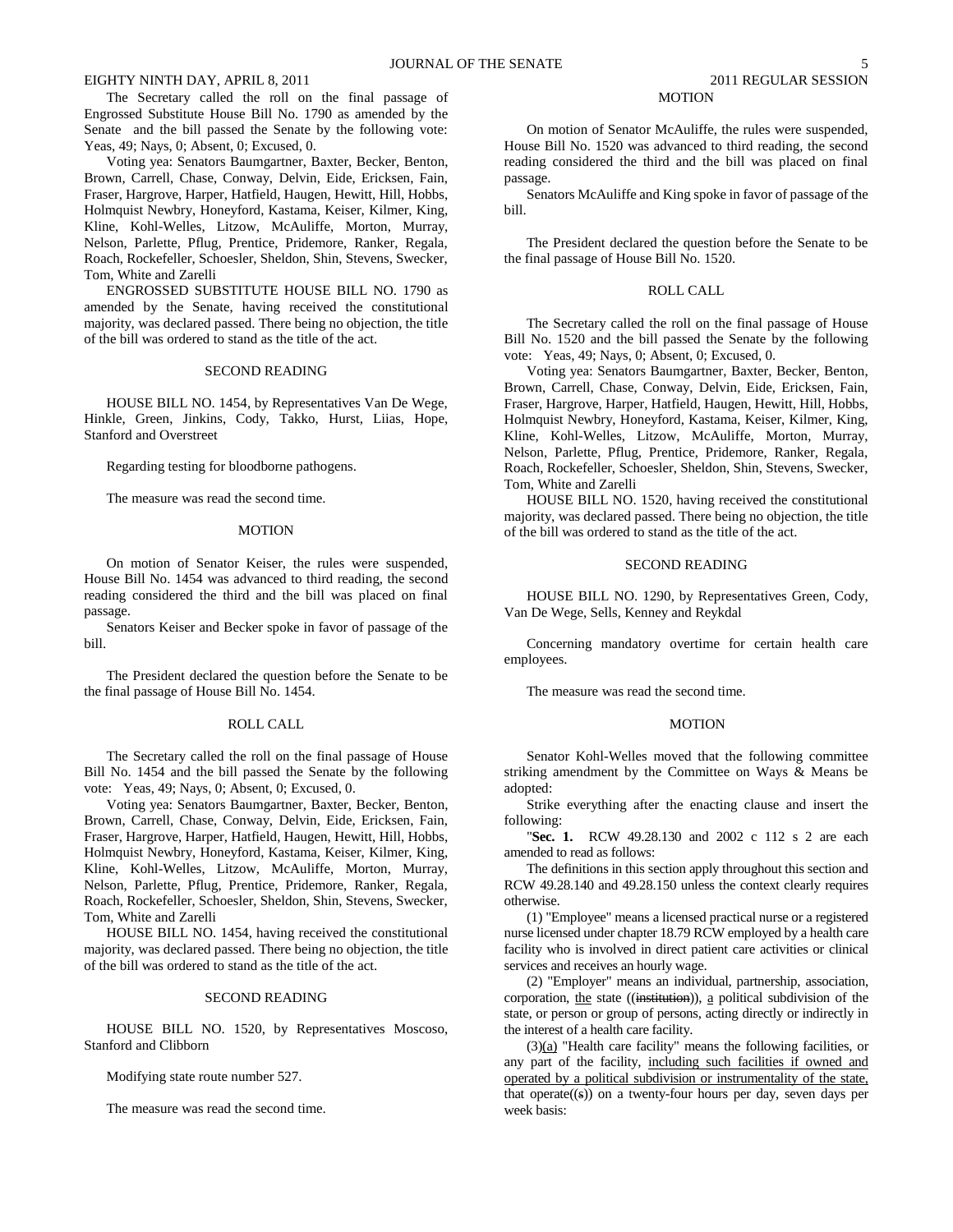$(i)$  Hospices licensed under chapter 70.127 RCW $((,))$ ;

(ii) Hospitals licensed under chapter 70.41 RCW $((,))$ :

(iii) Rural health care facilities as defined in RCW 70.175.020((,  $and$ );

(iv) Psychiatric hospitals licensed under chapter  $71.12 \text{ RCW}$ ( $\zeta$ , and includes such facilities if owned and operated by a political subdivision or instrumentality of the state)); or

(v) Facilities owned and operated by the department of corrections or by a governing unit as defined in RCW 70.48.020 in a correctional institution as defined in RCW 9.94.049 that provide health care services to inmates as defined in RCW 72.09.015.

(b) If a nursing home regulated under chapter 18.51 RCW or a home health agency regulated under chapter 70.127 RCW is operating under the license of a health care facility, the nursing home or home health agency is considered part of the health care facility for the purposes of this subsection.

(4) "Overtime" means the hours worked in excess of an agreed upon, predetermined, regularly scheduled shift within a twenty-four hour period not to exceed twelve hours in a twenty-four hour period or eighty hours in a consecutive fourteen-day period.

(5) "On-call time" means time spent by an employee who is not working on the premises of the place of employment but who is compensated for availability or who, as a condition of employment, has agreed to be available to return to the premises of the place of employment on short notice if the need arises.

(6) "Reasonable efforts" means that the employer, to the extent reasonably possible, does all of the following but is unable to obtain staffing coverage:

(a) Seeks individuals to volunteer to work extra time from all available qualified staff who are working;

(b) Contacts qualified employees who have made themselves available to work extra time;

(c) Seeks the use of per diem staff; and

(d) Seeks personnel from a contracted temporary agency when such staffing is permitted by law or an applicable collective bargaining agreement, and when the employer regularly uses a contracted temporary agency.

(7) "Unforeseeable emergent circumstance" means (a) any unforeseen declared national, state, or municipal emergency; (b) when a health care facility disaster plan is activated; or (c) any unforeseen disaster or other catastrophic event which substantially affects or increases the need for health care services.

NEW SECTION. **Sec. 2.** If specific funding for the purposes of this act, referencing this act by bill or chapter number, is not provided by June 30, 2011, in the omnibus appropriations act, this act is null and void."

Senator Kohl-Welles spoke in favor of adoption of the committee striking amendment.

The President declared the question before the Senate to be the adoption of the committee striking amendment by the Committee on Ways & Means to House Bill No. 1290.

The motion by Senator Kohl-Welles carried and the committee striking amendment was adopted by voice vote.

#### MOTION

There being no objection, the following title amendment was adopted:

On page 1, line 2 of the title, after "employees;" strike the remainder of the title and insert "amending RCW 49.28.130; and creating a new section."

## MOTION

On motion of Senator Kohl-Welles, the rules were suspended, House Bill No. 1290 as amended by the Senate was advanced to third reading, the second reading considered the third and the bill was placed on final passage.

Senators Kohl-Welles, Pflug, Holmquist Newbry and King spoke in favor of passage of the bill.

## MOTION

On motion of Senator White, Senator Prentice was excused.

The President declared the question before the Senate to be the final passage of House Bill No. 1290 as amended by the Senate.

## ROLL CALL

The Secretary called the roll on the final passage of House Bill No. 1290 as amended by the Senate and the bill passed the Senate by the following vote: Yeas, 47; Nays, 1; Absent, 0; Excused, 1.

Voting yea: Senators Baumgartner, Baxter, Becker, Benton, Brown, Carrell, Chase, Conway, Delvin, Eide, Ericksen, Fain, Fraser, Hargrove, Harper, Hatfield, Haugen, Hewitt, Hill, Hobbs, Holmquist Newbry, Kastama, Keiser, Kilmer, King, Kline, Kohl-Welles, Litzow, McAuliffe, Morton, Murray, Nelson, Parlette, Pflug, Pridemore, Ranker, Regala, Roach, Rockefeller, Schoesler, Sheldon, Shin, Stevens, Swecker, Tom, White and Zarelli

Voting nay: Senator Honeyford

Excused: Senator Prentice

HOUSE BILL NO. 1290, as amended by the Senate having received the constitutional majority, was declared passed. There being no objection, the title of the bill was ordered to stand as the title of the act.

## SECOND READING

HOUSE JOINT MEMORIAL NO. 4004, by Representatives Short, Blake, Bailey, Hunt, Crouse, Nealey, Haler, Rodne, McCune, Buys, Asay, Klippert, Warnick, Shea, Kelley, Johnson, Seaquist, Taylor, Roberts, Haigh, Ross, Ahern, Upthegrove, Smith and Kristiansen

Requesting the designation of an "Honor and Remember Flag" as an official symbol to recognize Armed Forces members who have died in the line of duty.

The measure was read the second time.

#### MOTION

On motion of Senator Pridemore, the rules were suspended, House Joint Memorial No. 4004 was advanced to third reading, the second reading considered the third and the memorial was placed on final passage.

Senator Pridemore spoke in favor of passage of the memorial.

The President declared the question before the Senate to be the final passage of House Joint Memorial No. 4004.

#### ROLL CALL

The Secretary called the roll on the final passage of House Joint Memorial No. 4004 and the memorial passed the Senate by the following vote: Yeas, 48; Nays, 0; Absent, 0; Excused, 1.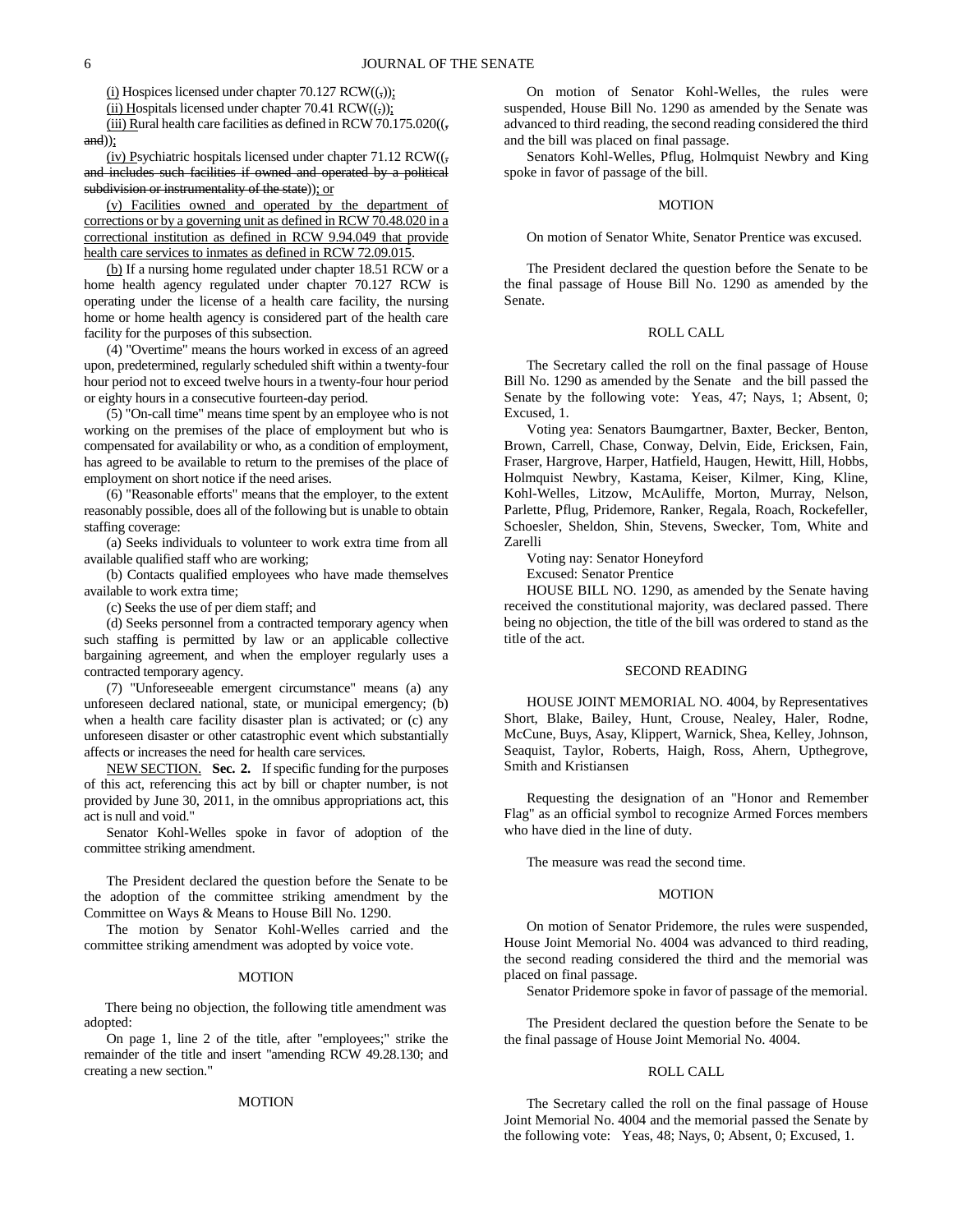Voting yea: Senators Baumgartner, Baxter, Becker, Benton, Brown, Carrell, Chase, Conway, Delvin, Eide, Ericksen, Fain, Fraser, Hargrove, Harper, Hatfield, Haugen, Hewitt, Hill, Hobbs, Holmquist Newbry, Honeyford, Kastama, Keiser, Kilmer, King, Kline, Kohl-Welles, Litzow, McAuliffe, Morton, Murray, Nelson, Parlette, Pflug, Pridemore, Ranker, Regala, Roach, Rockefeller, Schoesler, Sheldon, Shin, Stevens, Swecker, Tom, White and Zarelli

Excused: Senator Prentice

HOUSE JOINT MEMORIAL NO. 4004, having received the constitutional majority, was declared passed.

#### MOTION

On motion of Senator Eide, the Senate advanced to the eighth order of business.

#### MOTION

Senator Haugen moved adoption of the following resolution:

## SENATE RESOLUTION 8646

By Senators Haugen, Becker, Hargrove, Stevens, Kilmer, Hatfield, Rockefeller, Litzow, McAuliffe, Prentice, Fraser, Chase, Eide, Kastama, Tom, Nelson, Harper, Pridemore, Keiser, Conway, Kohl-Welles, Swecker, King, and Morton

WHEREAS, Camp Fire USA was founded by Charlotte and Dr. Luther Gulick in 1910 as Camp Fire Girls, and was the first nonsectarian, interracial organization for girls in the United States; and

WHEREAS, Based on a commitment to the entire family, membership in Camp Fire USA was expanded to include boys in 1975; and

WHEREAS, Camp Fire USA celebrated 100 years of building caring, confident youth and future leaders in 2010; and

WHEREAS, Camp Fire USA's motto since 1910 has been, "Give Service"; and

WHEREAS, Camp Fire USA welcomes all children, youth, and adults regardless of race, religion, socioeconomic status, disability, sexual orientation, or other aspect of diversity; and

WHEREAS, Camp Fire USA promotes effective youth development that builds assets and empowers individuals through small groups where children and youth are actively involved in creating their own learning; and

WHEREAS, Camp Fire USA provides safe, fun, and nurturing environments for children and youth, providing opportunities for boys, girls, and families to develop together; and

WHEREAS, Camp Fire USA has programs delivered in schools, camps, housing developments, neighborhood centers, and transitional housing shelters; and

WHEREAS, Camp Fire USA challenges parents and youth to build character, adopt strong values, develop positive life skills, and exercise responsibility to family and community; and

WHEREAS, Camp Fire USA Councils serve communities all over the state; and

WHEREAS, Over thirty-eight thousand Washington youth participated in Camp Fire USA last year; and

WHEREAS, Each youth attended over four programs or events last year, on average, resulting in over two million hours of youth participation in Camp Fire USA;

NOW, THEREFORE, BE IT RESOLVED, That the Washington State Senate salute the Camp Fire USA Councils of Washington for celebrating 100 years; and

BE IT FURTHER RESOLVED, That the Senate commend the leaders and volunteers of each of the eight Washington Camp Fire USA Councils for their continued dedication and commitment to the youth of Washington; and

BE IT FURTHER RESOLVED, That copies of this resolution be immediately transmitted by the Secretary of the Senate to the eight Washington Camp Fire USA Councils and the Camp Fire USA National Headquarters.

Senators Haugen and Brown spoke in favor of adoption of the resolution.

The President declared the question before the Senate to be the adoption of Senate Resolution No. 8646.

The motion by Senator Haugen carried and the resolution was adopted by voice vote.

## INTRODUCTION OF SPECIAL GUESTS

The President welcomed and introduced Camp Fire USA members who were seated in the gallery.

#### MOTION

On motion of Senator Eide, the Senate reverted to the sixth order of business.

#### SECOND READING

SUBSTITUTE HOUSE BILL NO. 1237, by House Committee on Transportation (originally sponsored by Representatives Haler, Clibborn, Klippert and Moeller)

Concerning federal selective service registration upon application for an instruction permit, intermediate license, driver's license, or identicard.

The measure was read the second time.

#### MOTION

On motion of Senator Haugen, the rules were suspended, Substitute House Bill No. 1237 was advanced to third reading, the second reading considered the third and the bill was placed on final passage.

Senators Haugen and King spoke in favor of passage of the bill.

The President declared the question before the Senate to be the final passage of Substitute House Bill No. 1237.

## ROLL CALL

The Secretary called the roll on the final passage of Substitute House Bill No. 1237 and the bill passed the Senate by the following vote: Yeas, 48; Nays, 0; Absent, 0; Excused, 1.

Voting yea: Senators Baumgartner, Baxter, Becker, Benton, Brown, Carrell, Chase, Conway, Delvin, Eide, Ericksen, Fain, Fraser, Hargrove, Harper, Hatfield, Haugen, Hewitt, Hill, Hobbs, Holmquist Newbry, Honeyford, Kastama, Keiser, Kilmer, King, Kline, Kohl-Welles, Litzow, McAuliffe, Morton, Murray, Nelson, Parlette, Pflug, Pridemore, Ranker, Regala, Roach, Rockefeller, Schoesler, Sheldon, Shin, Stevens, Swecker, Tom, White and Zarelli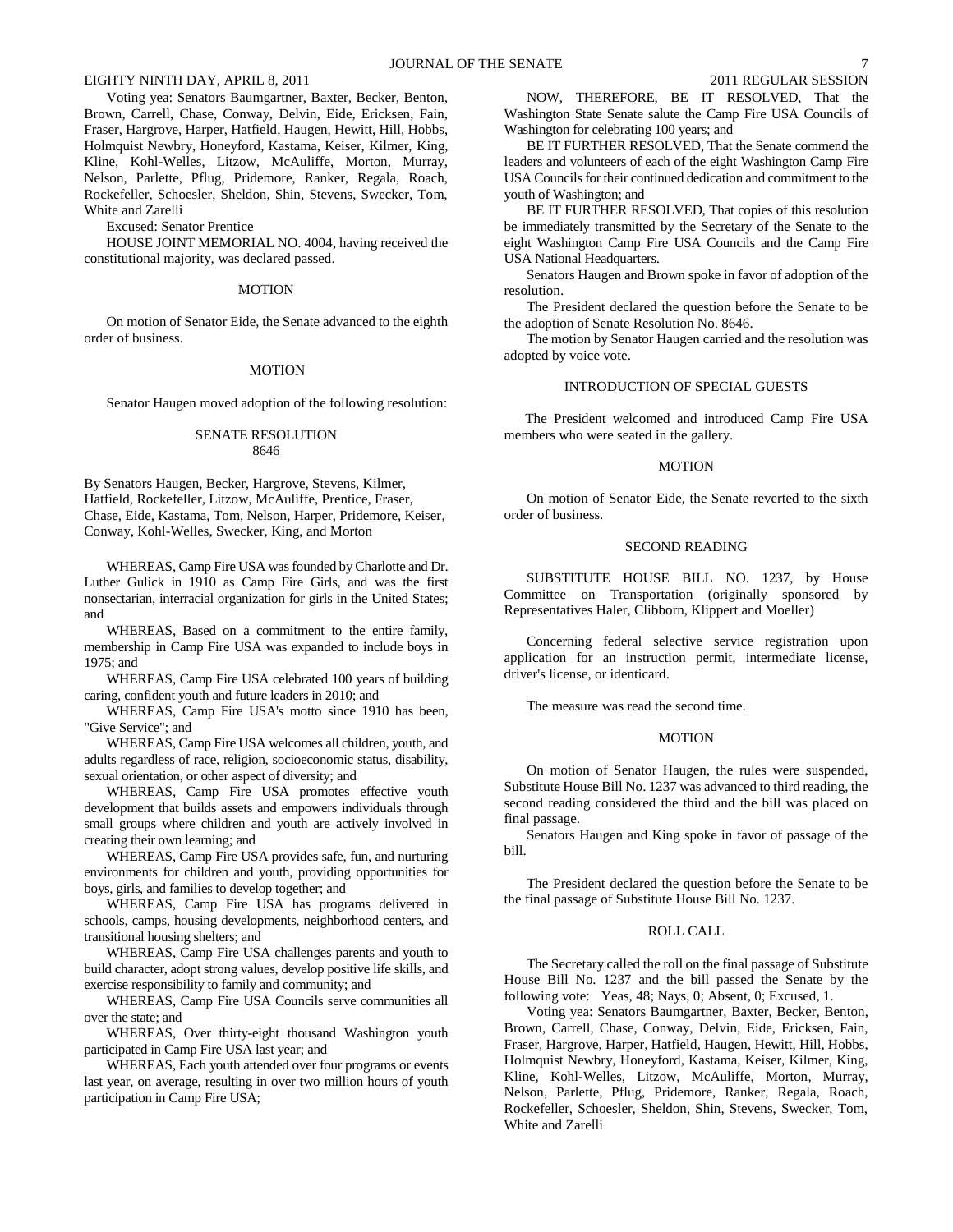## Excused: Senator Prentice

SUBSTITUTE HOUSE BILL NO. 1237, having received the constitutional majority, was declared passed. There being no objection, the title of the bill was ordered to stand as the title of the act.

#### SECOND READING

ENGROSSED SUBSTITUTE HOUSE BILL NO. 1636, by House Committee on Labor & Workforce Development (originally sponsored by Representatives Upthegrove, Nealey, Ormsby, Green, Fitzgibbon, Liias, Orcutt, Maxwell, Sullivan, Pedersen, Anderson, Van De Wege, McCune, Orwall, Ross, Goodman, Sells, Bailey, Stanford, Pearson, Roberts, Kristiansen, Warnick, Cody, Moscoso and Billig)

Concerning services performed by amateur sports officials.

The measure was read the second time.

#### **MOTION**

On motion of Senator Kohl-Welles, the rules were suspended, Engrossed Substitute House Bill No. 1636 was advanced to third reading, the second reading considered the third and the bill was placed on final passage.

Senators Kohl-Welles and Baumgartner spoke in favor of passage of the bill.

The President declared the question before the Senate to be the final passage of Engrossed Substitute House Bill No. 1636.

## ROLL CALL

The Secretary called the roll on the final passage of Engrossed Substitute House Bill No. 1636 and the bill passed the Senate by the following vote: Yeas, 48; Nays, 0; Absent, 0; Excused, 1.

Voting yea: Senators Baumgartner, Baxter, Becker, Benton, Brown, Carrell, Chase, Conway, Delvin, Eide, Ericksen, Fain, Fraser, Hargrove, Harper, Hatfield, Haugen, Hewitt, Hill, Hobbs, Holmquist Newbry, Honeyford, Kastama, Keiser, Kilmer, King, Kline, Kohl-Welles, Litzow, McAuliffe, Morton, Murray, Nelson, Parlette, Pflug, Pridemore, Ranker, Regala, Roach, Rockefeller, Schoesler, Sheldon, Shin, Stevens, Swecker, Tom, White and Zarelli

Excused: Senator Prentice

ENGROSSED SUBSTITUTE HOUSE BILL NO. 1636, having received the constitutional majority, was declared passed. There being no objection, the title of the bill was ordered to stand as the title of the act.

#### SECOND READING

HOUSE BILL NO. 1953, by Representatives Springer, Asay, Takko, Upthegrove, Haler, Fitzgibbon, Angel, Smith and Sullivan

Concerning county and city real estate excise taxes.

The measure was read the second time.

#### MOTION

On motion of Senator Pridemore, the rules were suspended, House Bill No. 1953 was advanced to third reading, the second reading considered the third and the bill was placed on final passage.

Senators Pridemore, Swecker, Ranker and Sheldon spoke in favor of passage of the bill.

Senators Tom, Benton and Honeyford spoke against passage of the bill.

The President declared the question before the Senate to be the final passage of House Bill No. 1953.

## ROLL CALL

The Secretary called the roll on the final passage of House Bill No. 1953 and the bill passed the Senate by the following vote: Yeas, 28; Nays, 20; Absent, 0; Excused, 1.

Voting yea: Senators Brown, Chase, Conway, Eide, Fain, Fraser, Hargrove, Harper, Hatfield, Haugen, Hill, Hobbs, Kastama, Keiser, Kilmer, Kline, Kohl-Welles, Litzow, McAuliffe, Murray, Nelson, Ranker, Regala, Rockefeller, Sheldon, Shin, Swecker and White

Voting nay: Senators Baumgartner, Baxter, Becker, Benton, Carrell, Delvin, Ericksen, Hewitt, Holmquist Newbry, Honeyford, King, Morton, Parlette, Pflug, Pridemore, Roach, Schoesler, Stevens, Tom and Zarelli

Excused: Senator Prentice

HOUSE BILL NO. 1953, having received the constitutional majority, was declared passed. There being no objection, the title of the bill was ordered to stand as the title of the act.

#### MOTION

At 11:55 a.m., on motion of Senator Eide, the Senate was declared to be at ease subject to the call of the President.

## AFTERNOON SESSION

The Senate was called to order at 2:14 p.m. by President Owen.

#### SECOND READING

## CONFIRMATION OF GUBERNATORIAL APPOINTMENTS

#### MOTION

Senator Pridemore moved that Gubernatorial Appointment No. 9049, Addison Jacobs, as a member of the Higher Education Coordinating Board, be confirmed.

Senators Pridemore and Benton spoke in favor of passage of the motion.

#### MOTION

On motion of Senator Ericksen, Senators Roach and Schoesler were excused.

#### MOTION

On motion of Senator White, Senators Hatfield, Hobbs and Kline were excused.

### APPOINTMENT OF ADDISON JACOBS

The President declared the question before the Senate to be the confirmation of Gubernatorial Appointment No. 9049, Addison Jacobs as a member of the Higher Education Coordinating Board.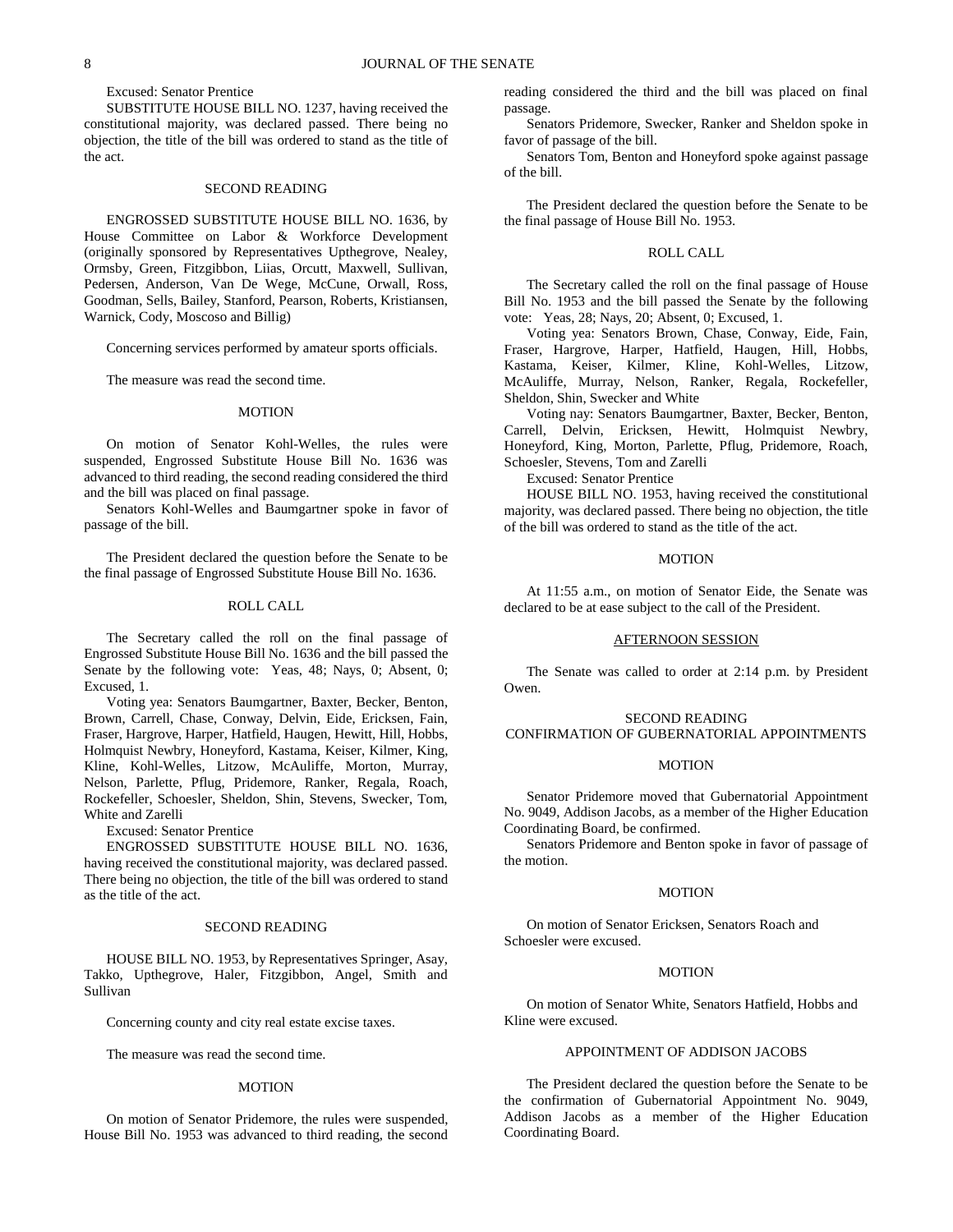The Secretary called the roll on the confirmation of Gubernatorial Appointment No. 9049, Addison Jacobs as a member of the Higher Education Coordinating Board and the appointment was confirmed by the following vote: Yeas, 47; Nays, 0; Absent, 0; Excused, 2.

Voting yea: Senators Baumgartner, Baxter, Becker, Benton, Brown, Carrell, Chase, Conway, Delvin, Eide, Ericksen, Fain, Fraser, Hargrove, Harper, Haugen, Hewitt, Hill, Holmquist Newbry, Honeyford, Kastama, Keiser, Kilmer, King, Kline, Kohl-Welles, Litzow, McAuliffe, Morton, Murray, Nelson, Parlette, Pflug, Prentice, Pridemore, Ranker, Regala, Roach, Rockefeller, Schoesler, Sheldon, Shin, Stevens, Swecker, Tom, White and Zarelli

Excused: Senators Hatfield and Hobbs

Gubernatorial Appointment No. 9049, Addison Jacobs, having received the constitutional majority was declared confirmed as a member of the Higher Education Coordinating Board.

## MOTION

On motion of Senator Ericksen, Senator Delvin was excused.

#### **MOTION**

On motion of Senator Ranker, Senator Brown was excused.

## SECOND READING CONFIRMATION OF GUBERNATORIAL APPOINTMENTS

## MOTION

Senator Prentice moved that Gubernatorial Appointment No. 9071, Cathy McAbee, as a member of the Board of Trustees, Renton Technical College District No. 27, be confirmed.

Senator Prentice spoke in favor of the motion.

#### APPOINTMENT OF CATHY MCABEE

The President declared the question before the Senate to be the confirmation of Gubernatorial Appointment No. 9071, Cathy McAbee as a member of the Board of Trustees, Renton Technical College District No. 27.

The Secretary called the roll on the confirmation of Gubernatorial Appointment No. 9071, Cathy McAbee as a member of the Board of Trustees, Renton Technical College District No. 27 and the appointment was confirmed by the following vote: Yeas, 46; Nays, 0; Absent, 0; Excused, 3.

Voting yea: Senators Baumgartner, Baxter, Becker, Benton, Carrell, Chase, Conway, Eide, Ericksen, Fain, Fraser, Hargrove, Harper, Hatfield, Haugen, Hewitt, Hill, Holmquist Newbry, Honeyford, Kastama, Keiser, Kilmer, King, Kline, Kohl-Welles, Litzow, McAuliffe, Morton, Murray, Nelson, Parlette, Pflug, Prentice, Pridemore, Ranker, Regala, Roach, Rockefeller, Schoesler, Sheldon, Shin, Stevens, Swecker, Tom, White and Zarelli

Excused: Senators Brown, Delvin and Hobbs

Gubernatorial Appointment No. 9071, Cathy McAbee, having received the constitutional majority was declared confirmed as a member of the Board of Trustees, Renton Technical College District No. 27.

SUBSTITUTE HOUSE BILL NO. 1793, by House Committee on Early Learning & Human Services (originally sponsored by Representatives Darneille, Roberts and Kagi)

Restricting access to juvenile records.

The measure was read the second time.

#### MOTION

Senator Harper moved that the following committee striking amendment by the Committee on Human Services & Corrections be adopted:

Strike everything after the enacting clause and insert the following:

"NEW SECTION. **Sec. 1.** The legislature finds that:

(1) One of the goals of the juvenile justice system is to rehabilitate juvenile offenders and promote their successful reintegration into society. Without opportunities to reintegrate, juveniles suffer increased recidivism and decreased economic function.

(2) The unrestricted dissemination of juvenile records can hinder social reintegration when inaccurate, outdated, or personal information regarding the juvenile remains in the public realm.

(3) Limiting the number of mechanisms for accessing juvenile records and the number of places where they may be housed can increase overall public record accuracy while promoting rehabilitation and integration.

(4) The public has an interest in accessing information relating to juvenile records for public safety and research purposes.

(5) The public's legitimate interest in accessing personal information must be balanced with the rehabilitative goals of the juvenile justice system. All benefit when former juvenile offenders, after paying their debt to society, reintegrate and contribute to their local communities as productive citizens.

(6) It is the intent of the legislature to balance the rehabilitative and reintegration needs of an effective juvenile justice system with the public's need to access personal information for public safety and research purposes.

NEW SECTION. **Sec. 2.** The administrative office of the courts shall convene a work group of stakeholders to develop recommendations that would cost-effectively restrict the public access to juvenile records where an individual has met the statutory requirements of RCW 13.50.050(12) and without requiring individuals who are the subject of the records to file a motion to seal in juvenile court. The members of the work group shall be representatives from the administrative office of the courts, the judicial information systems data dissemination committee, the association of clerks, the Washington defender association, the Washington association of prosecuting attorneys, the Washington state patrol, and a member of the Washington state bar association juvenile law section. The work group shall develop recommendations and report to the appropriate committees of the legislature by December 1, 2011.

**Sec. 3.** RCW 13.50.050 and 2010 c 150 s 2 are each amended to read as follows:

(1) This section governs records relating to the commission of juvenile offenses, including records relating to diversions.

(2) The official juvenile court file of any alleged or proven juvenile offender shall be open to public inspection, unless sealed pursuant to subsection (12) of this section.

(3) All records other than the official juvenile court file are confidential and may be released only as provided in this section, RCW 13.50.010, 13.40.215, and 4.24.550.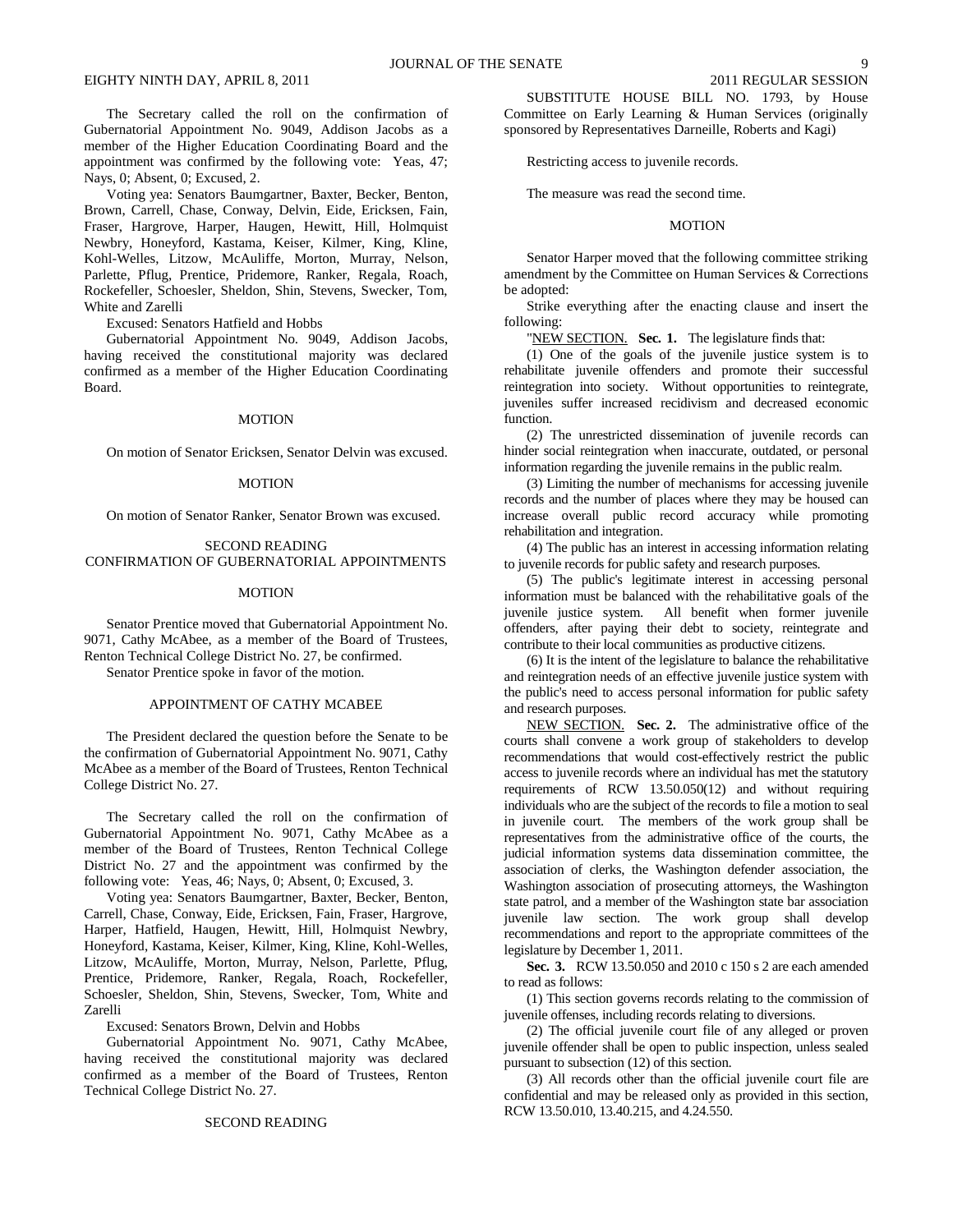(4) Except as otherwise provided in this section and RCW 13.50.010, records retained or produced by any juvenile justice or care agency may be released to other participants in the juvenile justice or care system only when an investigation or case involving the juvenile in question is being pursued by the other participant or when that other participant is assigned the responsibility for supervising the juvenile.

(5) Except as provided in RCW 4.24.550, information not in an official juvenile court file concerning a juvenile or a juvenile's family may be released to the public only when that information could not reasonably be expected to identify the juvenile or the juvenile's family.

(6) Notwithstanding any other provision of this chapter, the release, to the juvenile or his or her attorney, of law enforcement and prosecuting attorneys' records pertaining to investigation, diversion, and prosecution of juvenile offenses shall be governed by the rules of discovery and other rules of law applicable in adult criminal investigations and prosecutions.

(7) Upon the decision to arrest or the arrest, law enforcement and prosecuting attorneys may cooperate with schools in releasing information to a school pertaining to the investigation, diversion, and prosecution of a juvenile attending the school. Upon the decision to arrest or the arrest, incident reports may be released unless releasing the records would jeopardize the investigation or prosecution or endanger witnesses. If release of incident reports would jeopardize the investigation or prosecution or endanger witnesses, law enforcement and prosecuting attorneys may release information to the maximum extent possible to assist schools in protecting other students, staff, and school property.

(8) The juvenile court and the prosecutor may set up and maintain a central recordkeeping system which may receive information on all alleged juvenile offenders against whom a complaint has been filed pursuant to RCW 13.40.070 whether or not their cases are currently pending before the court. The central recordkeeping system may be computerized. If a complaint has been referred to a diversion unit, the diversion unit shall promptly report to the juvenile court or the prosecuting attorney when the juvenile has agreed to diversion. An offense shall not be reported as criminal history in any central recordkeeping system without notification by the diversion unit of the date on which the offender agreed to diversion.

(9) Upon request of the victim of a crime or the victim's immediate family, the identity of an alleged or proven juvenile offender alleged or found to have committed a crime against the victim and the identity of the alleged or proven juvenile offender's parent, guardian, or custodian and the circumstance of the alleged or proven crime shall be released to the victim of the crime or the victim's immediate family.

(10) Subject to the rules of discovery applicable in adult criminal prosecutions, the juvenile offense records of an adult criminal defendant or witness in an adult criminal proceeding shall be released upon request to prosecution and defense counsel after a charge has actually been filed. The juvenile offense records of any adult convicted of a crime and placed under the supervision of the adult corrections system shall be released upon request to the adult corrections system.

(11) In any case in which an information has been filed pursuant to RCW 13.40.100 or a complaint has been filed with the prosecutor and referred for diversion pursuant to RCW 13.40.070, the person the subject of the information or complaint may file a motion with the court to have the court vacate its order and findings, if any, and, subject to subsection (23) of this section, order the sealing of the official juvenile court file, the social file, and records of the court and of any other agency in the case.

(12)(a) The court shall not grant any motion to seal records for class A offenses made pursuant to subsection (11) of this section that is filed on or after July 1, 1997, unless:

(i) Since the last date of release from confinement, including full-time residential treatment, if any, or entry of disposition, the person has spent five consecutive years in the community without committing any offense or crime that subsequently results in an adjudication or conviction;

(ii) No proceeding is pending against the moving party seeking the conviction of a juvenile offense or a criminal offense;

(iii) No proceeding is pending seeking the formation of a diversion agreement with that person;

(iv) The person has not been convicted of a sex offense; and

(v) Full restitution has been paid.

(b) The court shall not grant any motion to seal records for class B, C, gross misdemeanor and misdemeanor offenses and diversions made under subsection (11) of this section unless:

(i) Since the date of last release from confinement, including full-time residential treatment, if any, entry of disposition, or completion of the diversion agreement, the person has spent two consecutive years in the community without being convicted of any offense or crime;

(ii) No proceeding is pending against the moving party seeking the conviction of a juvenile offense or a criminal offense;

(iii) No proceeding is pending seeking the formation of a diversion agreement with that person;

(iv) The person has not been convicted of a sex offense; and

(v) Full restitution has been paid.

(13) The person making a motion pursuant to subsection (11) of this section shall give reasonable notice of the motion to the prosecution and to any person or agency whose files are sought to be sealed.

 $(14)(a)$  If the court grants the motion to seal made pursuant to subsection (11) of this section, it shall, subject to subsection (23) of this section, order sealed the official juvenile court file, the social file, and other records relating to the case as are named in the order. Thereafter, the proceedings in the case shall be treated as if they never occurred, and the subject of the records may reply accordingly to any inquiry about the events, records of which are sealed. Any agency shall reply to any inquiry concerning confidential or sealed records that records are confidential, and no information can be given about the existence or nonexistence of records concerning an individual.

(b) In the event the subject of the juvenile records receives a full and unconditional pardon, the proceedings in the matter upon which the pardon has been granted shall be treated as if they never occurred, and the subject of the records may reply accordingly to any inquiry about the events upon which the pardon was received. Any agency shall reply to any inquiry concerning the records pertaining to the events for which the subject received a pardon that records are confidential, and no information can be given about the existence or nonexistence of records concerning an individual.

(15) Inspection of the files and records included in the order to seal may thereafter be permitted only by order of the court upon motion made by the person who is the subject of the information or complaint, except as otherwise provided in RCW 13.50.010(8) and subsection (23) of this section.

(16) Any adjudication of a juvenile offense or a crime subsequent to sealing has the effect of nullifying the sealing order. Any charging of an adult felony subsequent to the sealing has the effect of nullifying the sealing order for the purposes of chapter 9.94A RCW. The administrative office of the courts shall ensure that the superior court judicial information system provides prosecutors access to information on the existence of sealed juvenile records.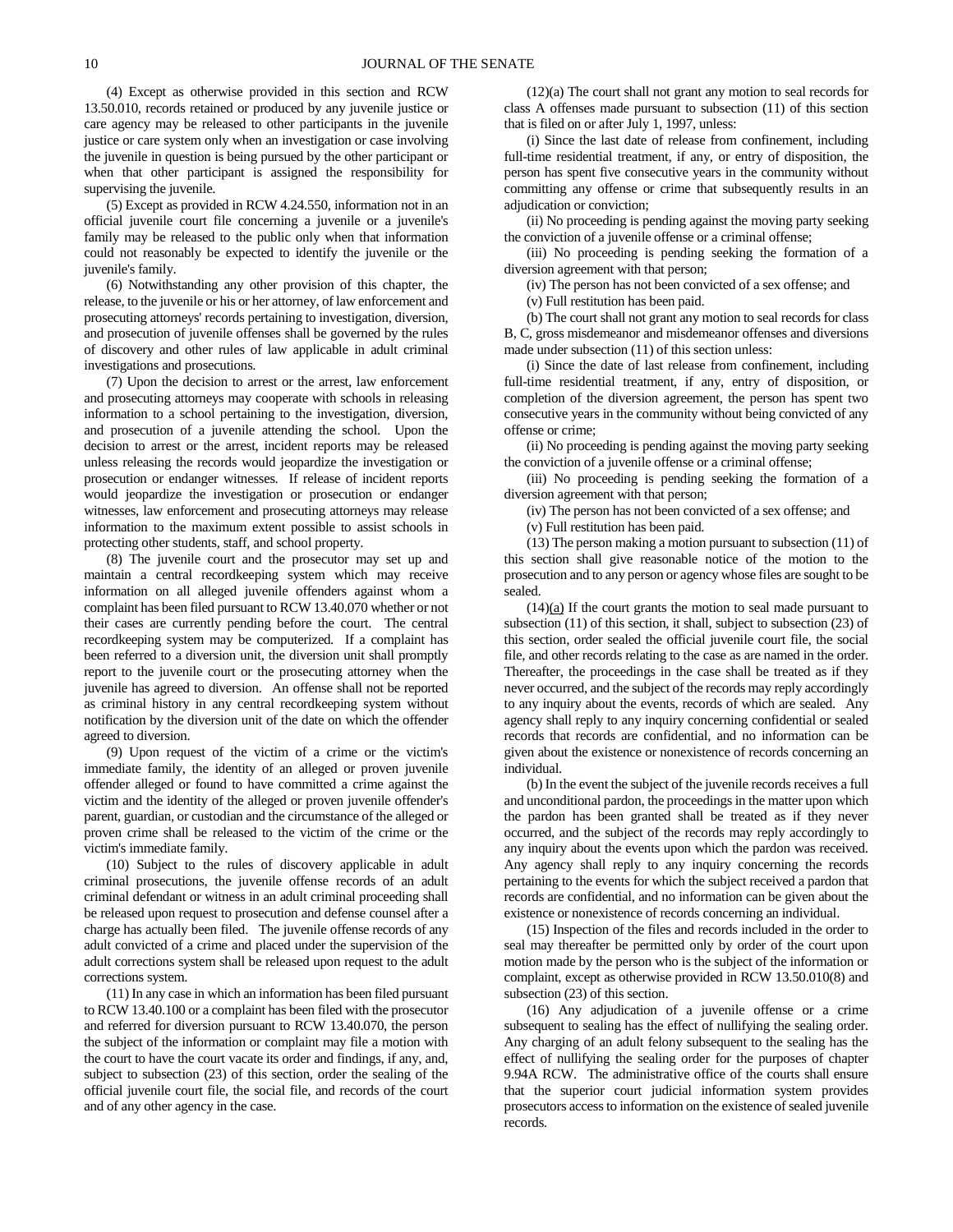$(17)(a)(i)$  Subject to subsection  $(23)$  of this section, all records maintained by any court or law enforcement agency, including the juvenile court, local law enforcement, the Washington state patrol, and the prosecutor's office, shall be automatically destroyed within ninety days of becoming eligible for destruction. Juvenile records are eligible for destruction when:

(A) The person who is the subject of the information or complaint is at least eighteen years of age;

(B) His or her criminal history consists entirely of one diversion agreement or counsel and release entered on or after June 12, 2008;

(C) Two years have elapsed since completion of the agreement or counsel and release;

(D) No proceeding is pending against the person seeking the conviction of a criminal offense; and

(E) There is no restitution owing in the case.

(ii) No less than quarterly, the administrative office of the courts shall provide a report to the juvenile courts of those individuals whose records may be eligible for destruction. The juvenile court shall verify eligibility and notify the Washington state patrol and the appropriate local law enforcement agency and prosecutor's office of the records to be destroyed. The requirement to destroy records under this subsection is not dependent on a court hearing or the issuance of a court order to destroy records.

(iii) The state and local governments and their officers and employees are not liable for civil damages for the failure to destroy records pursuant to this section, unless such failure pertains to records relating to a matter for which the subject has received a full and unconditional pardon.

(b) All records maintained by any court or law enforcement agency, including the juvenile court, local law enforcement, the Washington state patrol, and the prosecutor's office, shall be automatically destroyed when the subject of those records receives a full and unconditional pardon by the governor.

(c) A person eighteen years of age or older whose criminal history consists entirely of one diversion agreement or counsel and release entered prior to June 12, 2008, may request that the court order the records in his or her case destroyed. The request shall be granted, subject to subsection (23) of this section, if the court finds that two years have elapsed since completion of the agreement or counsel and release.

 $((\text{e}))$  (d) A person twenty-three years of age or older whose criminal history consists of only referrals for diversion may request that the court order the records in those cases destroyed. The request shall be granted, subject to subsection (23) of this section, if the court finds that all diversion agreements have been successfully completed and no proceeding is pending against the person seeking the conviction of a criminal offense.

(18) If the court grants the motion to destroy records made pursuant to subsection  $(17)((\text{6}) \text{ or } \text{6})$  or (d) of this section, it shall, subject to subsection (23) of this section, order the official juvenile court file, the social file, and any other records named in the order to be destroyed.

(19) The person making the motion pursuant to subsection  $(17)((\text{(b)} \text{ or } \text{c}) \text{ or } \text{d})$  of this section shall give reasonable notice of the motion to the prosecuting attorney and to any agency whose records are sought to be destroyed.

(20) Any juvenile to whom the provisions of this section may apply shall be given written notice of his or her rights under this section at the time of his or her disposition hearing or during the diversion process.

(21) Nothing in this section may be construed to prevent a crime victim or a member of the victim's family from divulging the identity of the alleged or proven juvenile offender or his or her family when necessary in a civil proceeding.

(22) Any juvenile justice or care agency may, subject to the limitations in subsection (23) of this section and (a) and (b) of this subsection, develop procedures for the routine destruction of records relating to juvenile offenses and diversions.

(a) Records may be routinely destroyed only when the person the subject of the information or complaint has attained twenty-three years of age or older or pursuant to subsection (17)(a) of this section.

(b) The court may not routinely destroy the official juvenile court file or recordings or transcripts of any proceedings.

(23) Except for subsection (17)(b) of this section, no identifying information held by the Washington state patrol in accordance with chapter 43.43 RCW is subject to destruction or sealing under this section. For the purposes of this subsection, identifying information includes photographs, fingerprints, palmprints, soleprints, toeprints and any other data that identifies a person by physical characteristics, name, birthdate or address, but does not include information regarding criminal activity, arrest, charging, diversion, conviction or other information about a person's treatment by the criminal justice system or about the person's behavior.

(24) Information identifying child victims under age eighteen who are victims of sexual assaults by juvenile offenders is confidential and not subject to release to the press or public without the permission of the child victim or the child's legal guardian. Identifying information includes the child victim's name, addresses, location, photographs, and in cases in which the child victim is a relative of the alleged perpetrator, identification of the relationship between the child and the alleged perpetrator. Information identifying a child victim of sexual assault may be released to law enforcement, prosecutors, judges, defense attorneys, or private or governmental agencies that provide services to the child victim of sexual assault.

NEW SECTION. **Sec. 4.** RCW 13.50.050 (14)(b) and (17)(b) apply to all records of a full and unconditional pardon and should be applied retroactively as well as prospectively."

#### MOTION

Senator Benton moved that the following amendment by Senators Benton and Harper to the committee striking amendment be adopted:

On page 2, line 2, after "court", insert "The workgroup shall also develop recommendations that would cost effectively restrict public access to records related to diversions entered into in criminal matters."

On page 2, line 7, after "patrol," insert "the association of juvenile court administrators, the Washington association of criminal defense lawyers, the juvenile rehabilitation administration within DSHS,"

Senator Benton spoke in favor of adoption of the amendment to the committee striking amendment.

The President declared the question before the Senate to be the adoption of the amendment by Senators Benton and Harper on page 2, line 2 to the committee striking amendment to Substitute House Bill No. 1793.

The motion by Senator Benton carried and the amendment to the committee striking amendment was adopted by voice vote.

The President declared the question before the Senate to be the adoption of the committee striking amendment by the Committee on Human Services & Corrections as amended to Substitute House Bill No. 1793.

The motion by Senator Harper carried and the committee striking amendment as amended was adopted by voice vote.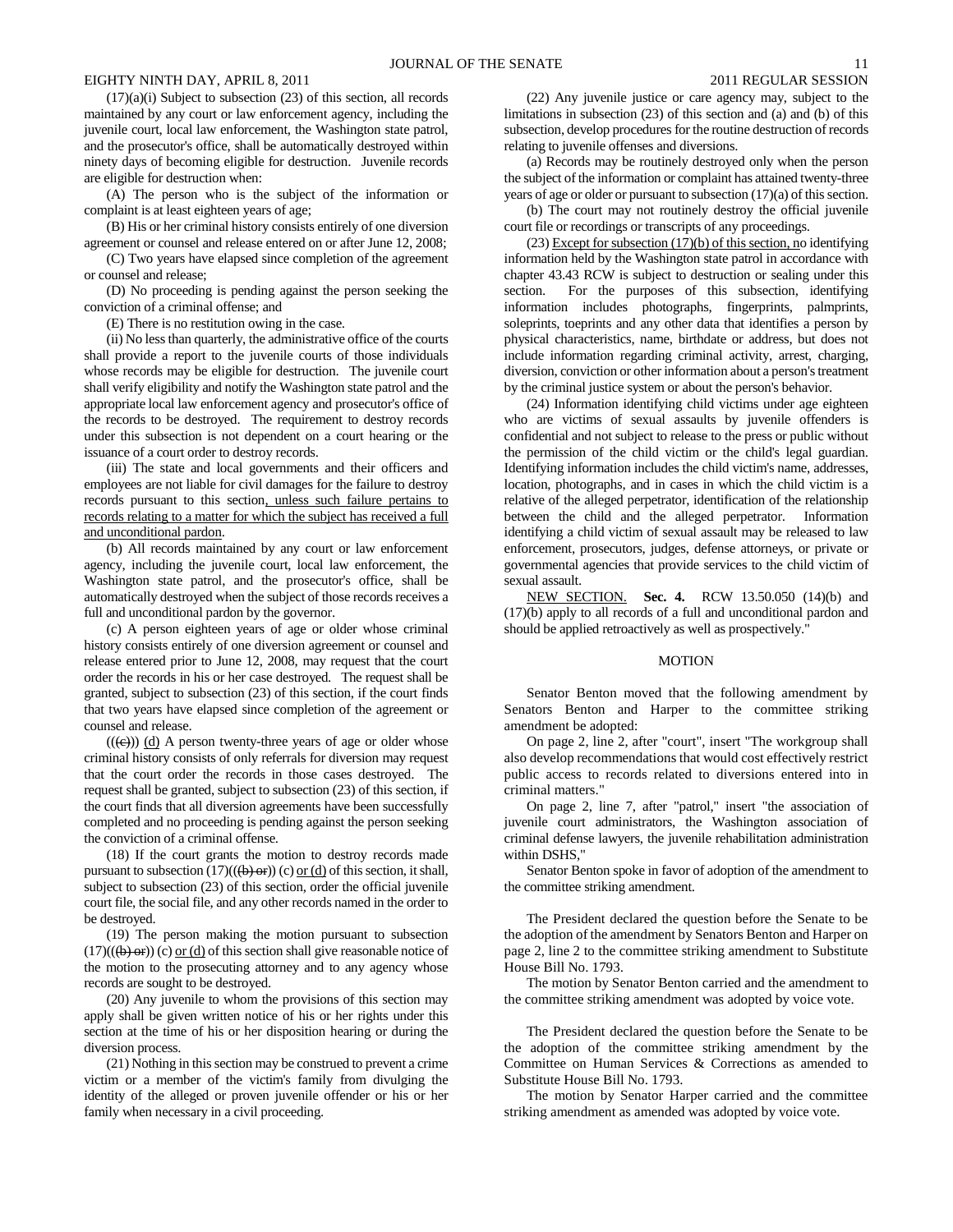### **MOTION**

There being no objection, the following title amendment was adopted:

On page 1, line 1 of the title, after "records;" strike the remainder of the title and insert "amending RCW 13.50.050; and creating new sections."

#### **MOTION**

On motion of Senator Harper, the rules were suspended, Substitute House Bill No. 1793 as amended by the Senate was advanced to third reading, the second reading considered the third and the bill was placed on final passage.

Senators Harper and Carrell spoke in favor of passage of the bill.

The President declared the question before the Senate to be the final passage of Substitute House Bill No. 1793 as amended by the Senate.

### ROLL CALL

The Secretary called the roll on the final passage of Substitute House Bill No. 1793 as amended by the Senate and the bill passed the Senate by the following vote: Yeas, 41; Nays, 7; Absent, 0; Excused, 1.

Voting yea: Senators Becker, Benton, Brown, Carrell, Chase, Conway, Eide, Ericksen, Fain, Fraser, Hargrove, Harper, Hatfield, Haugen, Hewitt, Hill, Hobbs, Honeyford, Kastama, Keiser, Kilmer, King, Kline, Kohl-Welles, Litzow, McAuliffe, Morton, Murray, Nelson, Pflug, Prentice, Pridemore, Ranker, Regala, Rockefeller, Sheldon, Shin, Stevens, Swecker, Tom and White

Voting nay: Senators Baumgartner, Baxter, Holmquist Newbry, Parlette, Roach, Schoesler and Zarelli

Excused: Senator Delvin

SUBSTITUTE HOUSE BILL NO. 1793 as amended by the Senate, having received the constitutional majority, was declared passed. There being no objection, the title of the bill was ordered to stand as the title of the act.

## SECOND READING

SUBSTITUTE HOUSE BILL NO. 1170, by House Committee on Judiciary (originally sponsored by Representatives Roberts, Hope, Dickerson, Dammeier, Green, Rolfes, Haigh, Appleton, Walsh, Ormsby, Darneille and Kenney)

Concerning triage facilities.

The measure was read the second time.

#### **MOTION**

Senator Hargrove moved that the following committee striking amendment by the Committee on Human Services & Corrections be adopted:

Strike everything after the enacting clause and insert the following:

"**Sec. 1.** RCW 71.05.020 and 2009 c 320 s 1 and 2009 c 217 s 20 are each reenacted and amended to read as follows:

The definitions in this section apply throughout this chapter unless the context clearly requires otherwise.

(1) "Admission" or "admit" means a decision by a physician or psychiatric advanced registered nurse practitioner that a person should be examined or treated as a patient in a hospital;

(2) "Antipsychotic medications" means that class of drugs primarily used to treat serious manifestations of mental illness associated with thought disorders, which includes, but is not limited to atypical antipsychotic medications;

(3) "Attending staff" means any person on the staff of a public or private agency having responsibility for the care and treatment of a patient;

(4) "Commitment" means the determination by a court that a person should be detained for a period of either evaluation or treatment, or both, in an inpatient or a less restrictive setting;

(5) "Conditional release" means a revocable modification of a commitment, which may be revoked upon violation of any of its terms;

(6) "Crisis stabilization unit" means a short-term facility or a portion of a facility licensed by the department of health and certified by the department of social and health services under RCW 71.24.035, such as an evaluation and treatment facility or a hospital, which has been designed to assess, diagnose, and treat individuals experiencing an acute crisis without the use of long-term hospitalization;

(7) "Custody" means involuntary detention under the provisions of this chapter or chapter 10.77 RCW, uninterrupted by any period of unconditional release from commitment from a facility providing involuntary care and treatment;

(8) "Department" means the department of social and health services;

(9) "Designated chemical dependency specialist" means a person designated by the county alcoholism and other drug addiction program coordinator designated under RCW 70.96A.310 to perform the commitment duties described in chapters 70.96A and 70.96B RCW;

(10) "Designated crisis responder" means a mental health professional appointed by the county or the regional support network to perform the duties specified in this chapter;

(11) "Designated mental health professional" means a mental health professional designated by the county or other authority authorized in rule to perform the duties specified in this chapter;

(12) "Detention" or "detain" means the lawful confinement of a person, under the provisions of this chapter;

(13) "Developmental disabilities professional" means a person who has specialized training and three years of experience in directly treating or working with persons with developmental disabilities and is a psychiatrist, psychologist, psychiatric advanced registered nurse practitioner, or social worker, and such other developmental disabilities professionals as may be defined by rules adopted by the secretary;

(14) "Developmental disability" means that condition defined in RCW 71A.10.020(3);

(15) "Discharge" means the termination of hospital medical authority. The commitment may remain in place, be terminated, or be amended by court order;

(16) "Evaluation and treatment facility" means any facility which can provide directly, or by direct arrangement with other public or private agencies, emergency evaluation and treatment, outpatient care, and timely and appropriate inpatient care to persons suffering from a mental disorder, and which is certified as such by the department. A physically separate and separately operated portion of a state hospital may be designated as an evaluation and treatment facility. A facility which is part of, or operated by, the department or any federal agency will not require certification. No correctional institution or facility, or jail, shall be an evaluation and treatment facility within the meaning of this chapter;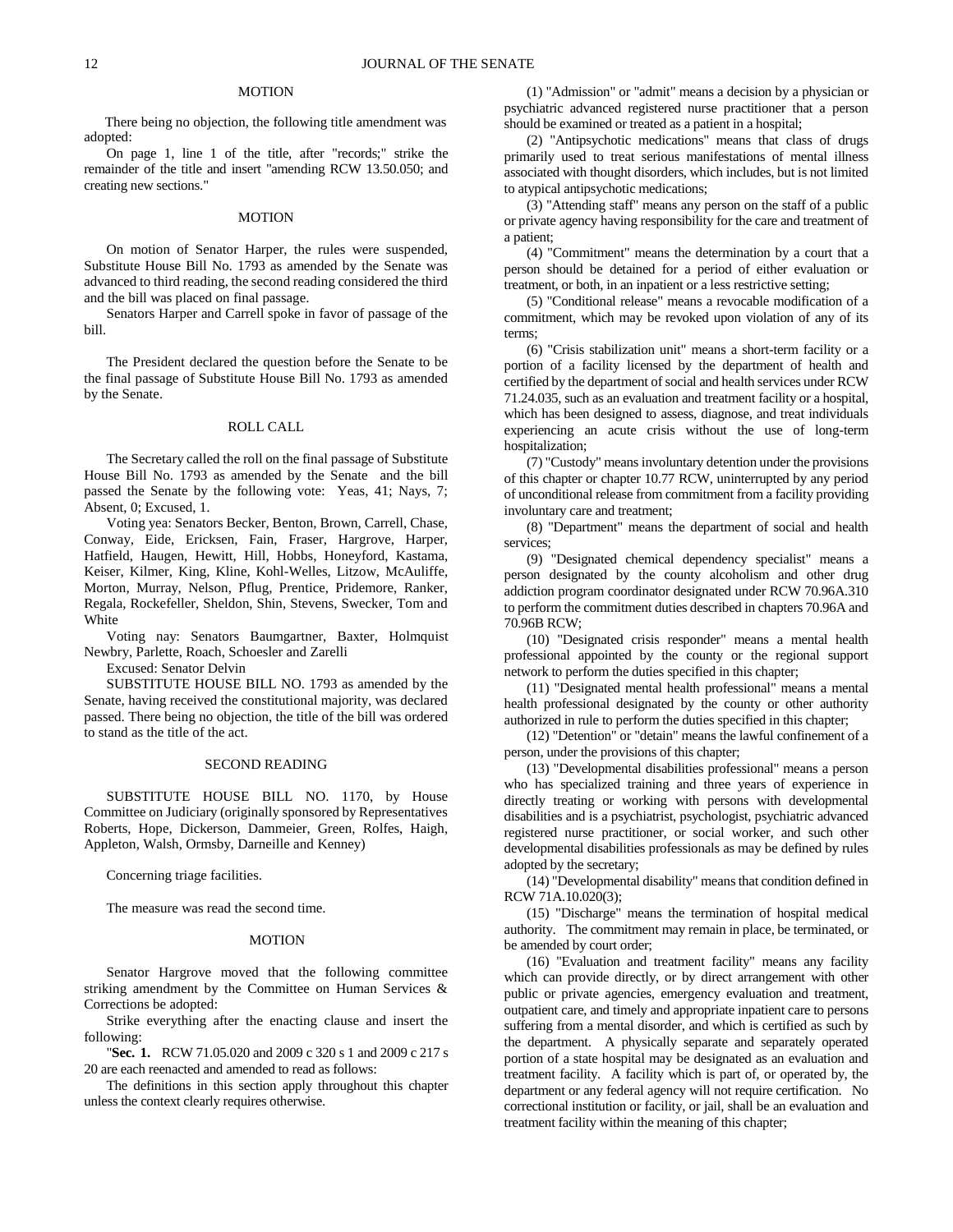(17) "Gravely disabled" means a condition in which a person, as a result of a mental disorder: (a) Is in danger of serious physical harm resulting from a failure to provide for his or her essential human needs of health or safety; or (b) manifests severe deterioration in routine functioning evidenced by repeated and escalating loss of cognitive or volitional control over his or her actions and is not receiving such care as is essential for his or her health or safety;

(18) "Habilitative services" means those services provided by program personnel to assist persons in acquiring and maintaining life skills and in raising their levels of physical, mental, social, and vocational functioning. Habilitative services include education, training for employment, and therapy. The habilitative process shall be undertaken with recognition of the risk to the public safety presented by the person being assisted as manifested by prior charged criminal conduct;

(19) "History of one or more violent acts" refers to the period of time ten years prior to the filing of a petition under this chapter, excluding any time spent, but not any violent acts committed, in a mental health facility or in confinement as a result of a criminal conviction;

(20) "Imminent" means the state or condition of being likely to occur at any moment or near at hand, rather than distant or remote;

(21) "Individualized service plan" means a plan prepared by a developmental disabilities professional with other professionals as a team, for a person with developmental disabilities, which shall state:

(a) The nature of the person's specific problems, prior charged criminal behavior, and habilitation needs;

(b) The conditions and strategies necessary to achieve the purposes of habilitation;

(c) The intermediate and long-range goals of the habilitation program, with a projected timetable for the attainment;

(d) The rationale for using this plan of habilitation to achieve those intermediate and long-range goals;

(e) The staff responsible for carrying out the plan;

(f) Where relevant in light of past criminal behavior and due consideration for public safety, the criteria for proposed movement to less-restrictive settings, criteria for proposed eventual discharge or release, and a projected possible date for discharge or release; and

(g) The type of residence immediately anticipated for the person and possible future types of residences;

(22) "Information related to mental health services" means all information and records compiled, obtained, or maintained in the course of providing services to either voluntary or involuntary recipients of services by a mental health service provider. This may include documents of legal proceedings under this chapter or chapter 71.34 or 10.77 RCW, or somatic health care information;

(23) "Judicial commitment" means a commitment by a court pursuant to the provisions of this chapter;

(24) "Legal counsel" means attorneys and staff employed by county prosecutor offices or the state attorney general acting in their capacity as legal representatives of public mental health service providers under RCW 71.05.130;

(25) "Likelihood of serious harm" means:

(a) A substantial risk that: (i) Physical harm will be inflicted by a person upon his or her own person, as evidenced by threats or attempts to commit suicide or inflict physical harm on oneself; (ii) physical harm will be inflicted by a person upon another, as evidenced by behavior which has caused such harm or which places another person or persons in reasonable fear of sustaining such harm; or (iii) physical harm will be inflicted by a person upon the property of others, as evidenced by behavior which has caused substantial loss or damage to the property of others; or

(b) The person has threatened the physical safety of another and has a history of one or more violent acts;

(26) "Mental disorder" means any organic, mental, or emotional impairment which has substantial adverse effects on a person's cognitive or volitional functions;

(27) "Mental health professional" means a psychiatrist, psychologist, psychiatric advanced registered nurse practitioner, psychiatric nurse, or social worker, and such other mental health professionals as may be defined by rules adopted by the secretary pursuant to the provisions of this chapter;

(28) "Mental health service provider" means a public or private agency that provides mental health services to persons with mental disorders as defined under this section and receives funding from public sources. This includes, but is not limited to, hospitals licensed under chapter 70.41 RCW, evaluation and treatment facilities as defined in this section, community mental health service delivery systems or community mental health programs as defined in RCW 71.24.025, facilities conducting competency evaluations and restoration under chapter 10.77 RCW, and correctional facilities operated by state and local governments;

(29) "Peace officer" means a law enforcement official of a public agency or governmental unit, and includes persons specifically given peace officer powers by any state law, local ordinance, or judicial order of appointment;

(30) "Private agency" means any person, partnership, corporation, or association that is not a public agency, whether or not financed in whole or in part by public funds, which constitutes an evaluation and treatment facility or private institution, or hospital, which is conducted for, or includes a department or ward conducted for, the care and treatment of persons who are mentally ill;

(31) "Professional person" means a mental health professional and shall also mean a physician, psychiatric advanced registered nurse practitioner, registered nurse, and such others as may be defined by rules adopted by the secretary pursuant to the provisions of this chapter;

(32) "Psychiatric advanced registered nurse practitioner" means a person who is licensed as an advanced registered nurse practitioner pursuant to chapter 18.79 RCW; and who is board certified in advanced practice psychiatric and mental health nursing;

(33) "Psychiatrist" means a person having a license as a physician and surgeon in this state who has in addition completed three years of graduate training in psychiatry in a program approved by the American medical association or the American osteopathic association and is certified or eligible to be certified by the American board of psychiatry and neurology;

(34) "Psychologist" means a person who has been licensed as a psychologist pursuant to chapter 18.83 RCW;

(35) "Public agency" means any evaluation and treatment facility or institution, or hospital which is conducted for, or includes a department or ward conducted for, the care and treatment of persons with mental illness, if the agency is operated directly by, federal, state, county, or municipal government, or a combination of such governments;

(36) "Registration records" include all the records of the department, regional support networks, treatment facilities, and other persons providing services to the department, county departments, or facilities which identify persons who are receiving or who at any time have received services for mental illness;

(37) "Release" means legal termination of the commitment under the provisions of this chapter;

(38) "Resource management services" has the meaning given in chapter 71.24 RCW;

(39) "Secretary" means the secretary of the department of social and health services, or his or her designee;

(40) "Serious violent offense" has the same meaning as provided in RCW 9.94A.030;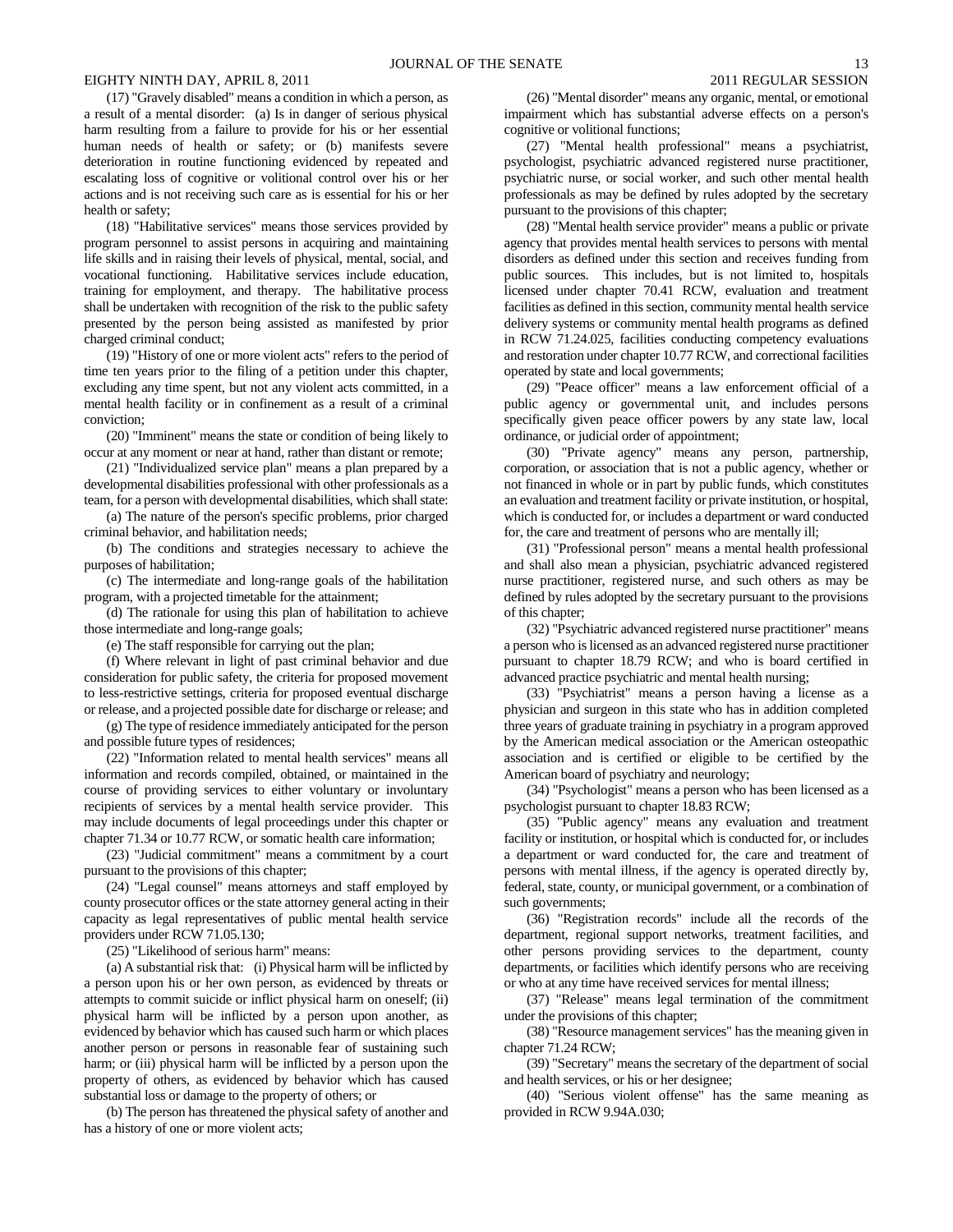(41) "Social worker" means a person with a master's or further advanced degree from an accredited school of social work or a degree deemed equivalent under rules adopted by the secretary;

(42) "Therapeutic court personnel" means the staff of a mental health court or other therapeutic court which has jurisdiction over defendants who are dually diagnosed with mental disorders, including court personnel, probation officers, a court monitor, prosecuting attorney, or defense counsel acting within the scope of therapeutic court duties;

(43) "Triage facility" means a short-term facility or a portion of a facility licensed by the department of health and certified by the department of social and health services under RCW 71.24.035, which is designed as a facility to assess and stabilize an individual or determine the need for involuntary commitment of an individual, and must meet department of health residential treatment facility standards. A triage facility may be structured as a voluntary or involuntary placement facility;

(44) "Treatment records" include registration and all other records concerning persons who are receiving or who at any time have received services for mental illness, which are maintained by the department, by regional support networks and their staffs, and by treatment facilities. Treatment records include mental health information contained in a medical bill including but not limited to mental health drugs, a mental health diagnosis, provider name, and dates of service stemming from a medical service. Treatment records do not include notes or records maintained for personal use by a person providing treatment services for the department, regional support networks, or a treatment facility if the notes or records are not available to others;

 $(((44))$   $(45)$  "Violent act" means behavior that resulted in homicide, attempted suicide, nonfatal injuries, or substantial damage to property.

**Sec. 2.** RCW 71.05.153 and 2007 c 375 s 8 are each amended to read as follows:

(1) When a designated mental health professional receives information alleging that a person, as the result of a mental disorder, presents an imminent likelihood of serious harm, or is in imminent danger because of being gravely disabled, after investigation and evaluation of the specific facts alleged and of the reliability and credibility of the person or persons providing the information if any, the designated mental health professional may take such person, or cause by oral or written order such person to be taken into emergency custody in an evaluation and treatment facility for not more than seventy-two hours as described in RCW 71.05.180.

(2) A peace officer may take or cause such person to be taken into custody and immediately delivered to a triage facility, crisis stabilization unit, ((an)) evaluation and treatment facility, or the emergency department of a local hospital under the following circumstances:

(a) Pursuant to subsection (1) of this section; or

(b) When he or she has reasonable cause to believe that such person is suffering from a mental disorder and presents an imminent likelihood of serious harm or is in imminent danger because of being gravely disabled.

(3) Persons delivered to a crisis stabilization unit, evaluation and treatment facility, ((or the)) emergency department of a local hospital, or triage facility that has elected to operate as an involuntary facility by peace officers pursuant to subsection (2) of this section may be held by the facility for a period of up to twelve hours((: PROVIDED, That they are examined by a mental health professional)).

(4) Within three hours of ((their)) arrival, the person must be examined by a mental health professional. Within twelve hours of  $((**their**))$  arrival, the designated mental health professional must determine whether the individual meets detention criteria. If the individual is detained, the designated mental health professional shall file a petition for detention or a supplemental petition as appropriate and commence service on the designated attorney for the detained person.

**Sec. 3.** RCW 10.31.110 and 2007 c 375 s 2 are each amended to read as follows:

(1) When a police officer has reasonable cause to believe that the individual has committed acts constituting a nonfelony crime that is not a serious offense as identified in RCW 10.77.092 and the individual is known by history or consultation with the regional support network to suffer from a mental disorder, the arresting officer may:

(a) Take the individual to a crisis stabilization unit as defined in RCW 71.05.020(6). Individuals delivered to a crisis stabilization unit pursuant to this section may be held by the facility for a period of up to twelve hours((: PROVIDED, That they are)). The individual must be examined by a mental health professional within three hours of ((their)) arrival;

(b) Take the individual to a triage facility as defined in RCW 71.05.020. An individual delivered to a triage facility which has elected to operate as an involuntary facility may be held up to a period of twelve hours. The individual must be examined by a mental health professional within three hours of arrival;

(c) Refer the individual to a mental health professional for evaluation for initial detention and proceeding under chapter 71.05 RCW; or

 $(( (e)) )$  (d) Release the individual upon agreement to voluntary participation in outpatient treatment.

(2) In deciding whether to refer the individual to treatment under this section, the police officer shall be guided by standards mutually agreed upon with the prosecuting authority, which address, at a minimum, the length, seriousness, and recency of the known criminal history of the individual, the mental health history of the individual, where available, and the circumstances surrounding the commission of the alleged offense.

(3) Any agreement to participate in treatment shall not require individuals to stipulate to any of the alleged facts regarding the criminal activity as a prerequisite to participation in a mental health treatment alternative. The agreement is inadmissible in any criminal or civil proceeding. The agreement does not create immunity from prosecution for the alleged criminal activity.

(4) If an individual violates such agreement and the mental health treatment alternative is no longer appropriate:

(a) The mental health provider shall inform the referring law enforcement agency of the violation; and

(b) The original charges may be filed or referred to the prosecutor, as appropriate, and the matter may proceed accordingly.

(5) The police officer is immune from liability for any good faith conduct under this section.

NEW SECTION. **Sec. 4.** Facilities providing triage services as of the effective date of this section are not required to relicense or recertify under any new rules governing licensure or certification of triage facilities. The department of social and health services shall work with the Washington association of counties and the Washington association of sheriffs and police chiefs in creating rules that establish standards for certification of triage facilities. The department of health rules must not require triage facilities to provide twenty-four hour nursing.

NEW SECTION. **Sec. 5.** This act is necessary for the immediate preservation of the public peace, health, or safety, or support of the state government and its existing public institutions, and takes effect immediately."

## MOTION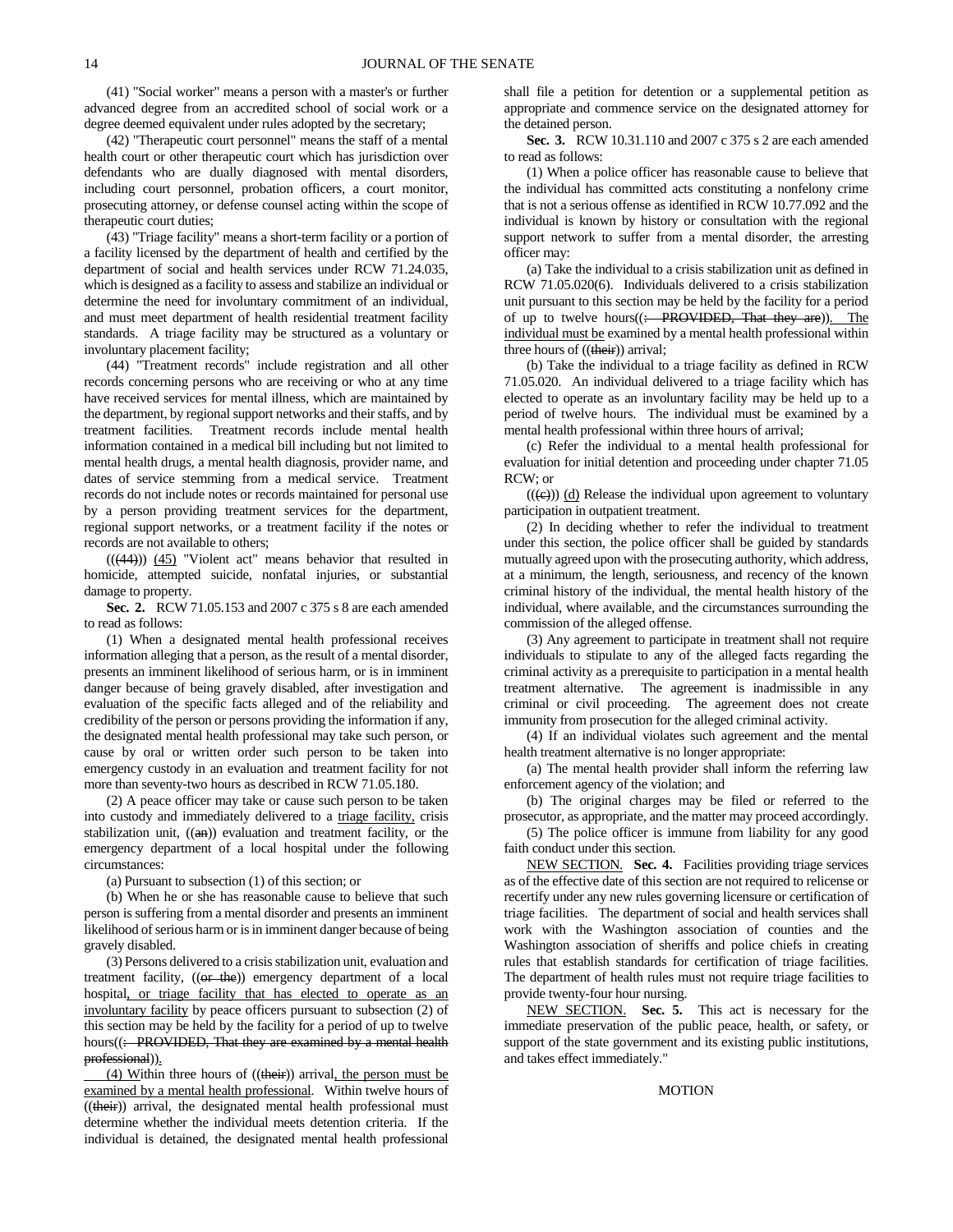Senator Hargrove moved that the following amendment by Senators Hargrove, Harper and Stevens to the committee striking amendment be adopted:

On page 9, after line 19 of the amendment, insert the following:

"**Sec. 4.** RCW 71.24.035 and 2008 c 267 s 5 and 2008 c 261 s 3 are each reenacted and amended to read as follows:

(1) The department is designated as the state mental health authority.

(2) The secretary shall provide for public, client, and licensed service provider participation in developing the state mental health program, developing contracts with regional support networks, and any waiver request to the federal government under medicaid.

(3) The secretary shall provide for participation in developing the state mental health program for children and other underserved populations, by including representatives on any committee established to provide oversight to the state mental health program.

(4) The secretary shall be designated as the regional support network if the regional support network fails to meet state minimum standards or refuses to exercise responsibilities under RCW 71.24.045, until such time as a new regional support network is designated under RCW 71.24.320.

(5) The secretary shall:

(a) Develop a biennial state mental health program that incorporates regional biennial needs assessments and regional mental health service plans and state services for adults and children with mental illness. The secretary shall also develop a six-year state mental health plan;

(b) Assure that any regional or county community mental health program provides access to treatment for the region's residents, including parents who are respondents in dependency cases, in the following order of priority: (i) Persons with acute mental illness; (ii) adults with chronic mental illness and children who are severely emotionally disturbed; and (iii) persons who are seriously disturbed. Such programs shall provide:

(A) Outpatient services;

(B) Emergency care services for twenty-four hours per day;

(C) Day treatment for persons with mental illness which includes training in basic living and social skills, supported work, vocational rehabilitation, and day activities. Such services may include therapeutic treatment. In the case of a child, day treatment includes age-appropriate basic living and social skills, educational and prevocational services, day activities, and therapeutic treatment;

(D) Screening for patients being considered for admission to state mental health facilities to determine the appropriateness of admission;

(E) Employment services, which may include supported employment, transitional work, placement in competitive employment, and other work-related services, that result in persons with mental illness becoming engaged in meaningful and gainful full or part-time work. Other sources of funding such as the division of vocational rehabilitation may be utilized by the secretary to maximize federal funding and provide for integration of services;

(F) Consultation and education services; and

(G) Community support services;

(c) Develop and adopt rules establishing state minimum standards for the delivery of mental health services pursuant to RCW 71.24.037 including, but not limited to:

(i) Licensed service providers. These rules shall permit a county-operated mental health program to be licensed as a service provider subject to compliance with applicable statutes and rules. The secretary shall provide for deeming of compliance with state minimum standards for those entities accredited by recognized behavioral health accrediting bodies recognized and having a current agreement with the department;

(ii) Regional support networks; and

(iii) Inpatient services, evaluation and treatment services and facilities under chapter 71.05 RCW, resource management services, and community support services;

(d) Assure that the special needs of persons who are minorities, elderly, disabled, children, low-income, and parents who are respondents in dependency cases are met within the priorities established in this section;

(e) Establish a standard contract or contracts, consistent with state minimum standards, RCW 71.24.320 and 71.24.330, which shall be used in contracting with regional support networks. The standard contract shall include a maximum fund balance, which shall be consistent with that required by federal regulations or waiver stipulations;

(f) Establish, to the extent possible, a standardized auditing procedure which minimizes paperwork requirements of regional support networks and licensed service providers. The audit procedure shall focus on the outcomes of service and not the processes for accomplishing them;

(g) Develop and maintain an information system to be used by the state and regional support networks that includes a tracking method which allows the department and regional support networks to identify mental health clients' participation in any mental health service or public program on an immediate basis. The information system shall not include individual patient's case history files. Confidentiality of client information and records shall be maintained as provided in this chapter and in RCW 71.05.390, 71.05.420, and 71.05.440;

(h) License service providers who meet state minimum standards;

(i) Certify regional support networks that meet state minimum standards;

(j) Periodically monitor the compliance of certified regional support networks and their network of licensed service providers for compliance with the contract between the department, the regional support network, and federal and state rules at reasonable times and in a reasonable manner;

(k) Fix fees to be paid by evaluation and treatment centers to the secretary for the required inspections;

(l) Monitor and audit regional support networks and licensed service providers as needed to assure compliance with contractual agreements authorized by this chapter;

(m) Adopt such rules as are necessary to implement the department's responsibilities under this chapter;

(n) Assure the availability of an appropriate amount, as determined by the legislature in the operating budget by amounts appropriated for this specific purpose, of community-based, geographically distributed residential services;

(o) Certify crisis stabilization units that meet state minimum standards; ((and))

(p) Certify clubhouses that meet state minimum standards; and

(q) Certify triage facilities that meet state minimum standards.

(6) The secretary shall use available resources only for regional support networks, except to the extent authorized, and in accordance with any priorities or conditions specified, in the biennial appropriations act.

(7) Each certified regional support network and licensed service provider shall file with the secretary, on request, such data, statistics, schedules, and information as the secretary reasonably requires. A certified regional support network or licensed service provider which, without good cause, fails to furnish any data, statistics, schedules, or information as requested, or files fraudulent reports thereof, may have its certification or license revoked or suspended.

(8) The secretary may suspend, revoke, limit, or restrict a certification or license, or refuse to grant a certification or license for failure to conform to: (a) The law; (b) applicable rules and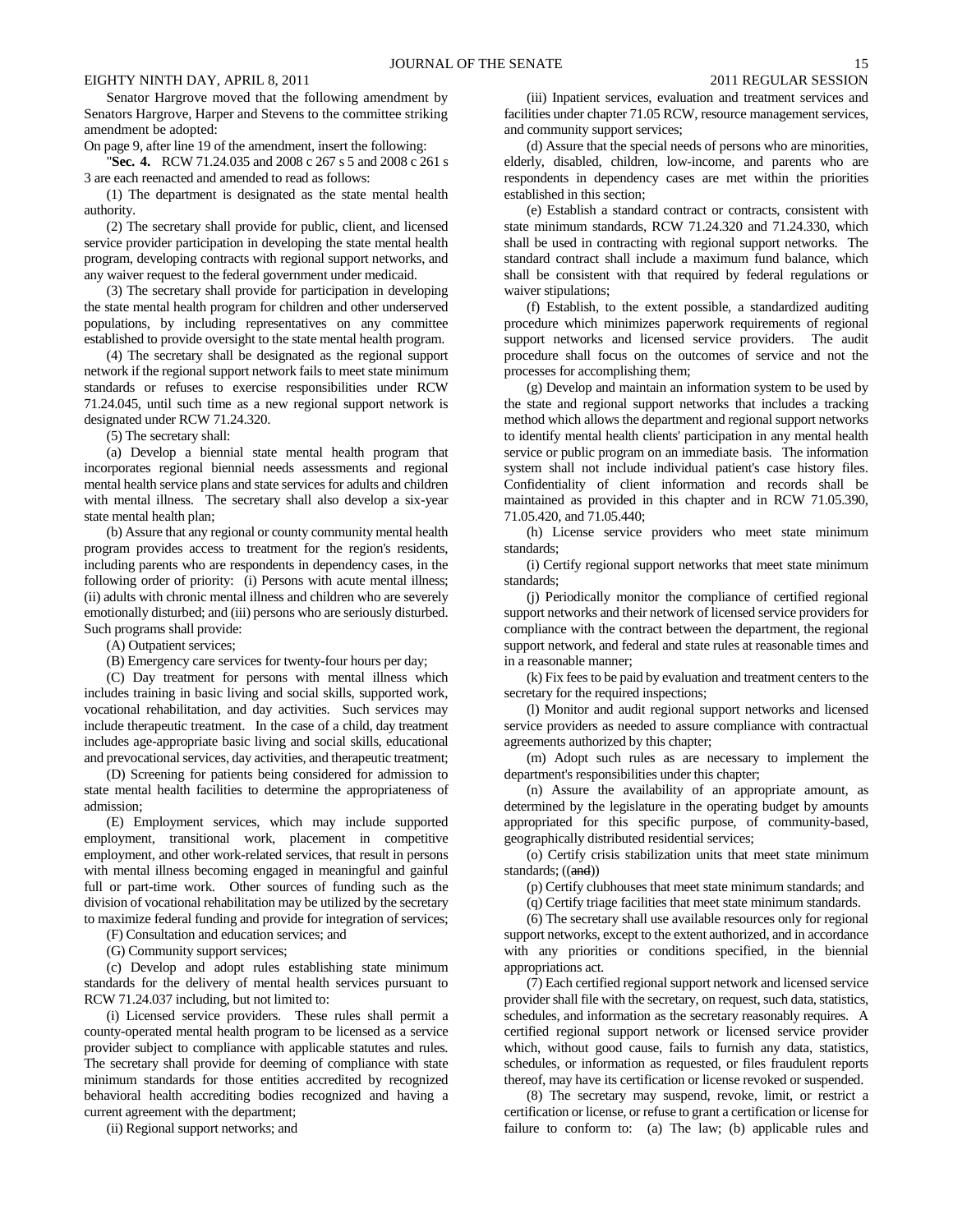regulations; (c) applicable standards; or (d) state minimum standards.

(9) The superior court may restrain any regional support network or service provider from operating without certification or a license or any other violation of this section. The court may also review, pursuant to procedures contained in chapter 34.05 RCW, any denial, suspension, limitation, restriction, or revocation of certification or license, and grant other relief required to enforce the provisions of this chapter.

(10) Upon petition by the secretary, and after hearing held upon reasonable notice to the facility, the superior court may issue a warrant to an officer or employee of the secretary authorizing him or her to enter at reasonable times, and examine the records, books, and accounts of any regional support network or service provider refusing to consent to inspection or examination by the authority.

(11) Notwithstanding the existence or pursuit of any other remedy, the secretary may file an action for an injunction or other process against any person or governmental unit to restrain or prevent the establishment, conduct, or operation of a regional support network or service provider without certification or a license under this chapter.

(12) The standards for certification of evaluation and treatment facilities shall include standards relating to maintenance of good physical and mental health and other services to be afforded persons pursuant to this chapter and chapters 71.05 and 71.34 RCW, and shall otherwise assure the effectuation of the purposes of these chapters.

(13) The standards for certification of crisis stabilization units shall include standards that:

(a) Permit location of the units at a jail facility if the unit is physically separate from the general population of the jail;

(b) Require administration of the unit by mental health professionals who direct the stabilization and rehabilitation efforts; and

(c) Provide an environment affording security appropriate with the alleged criminal behavior and necessary to protect the public safety.

(14) The standards for certification of a clubhouse shall at a minimum include:

(a) The facilities may be peer-operated and must be recovery-focused;

(b) Members and employees must work together;

(c) Members must have the opportunity to participate in all the work of the clubhouse, including administration, research, intake and orientation, outreach, hiring, training and evaluation of staff, public relations, advocacy, and evaluation of clubhouse effectiveness;

(d) Members and staff and ultimately the clubhouse director must be responsible for the operation of the clubhouse, central to this responsibility is the engagement of members and staff in all aspects of clubhouse operations;

(e) Clubhouse programs must be comprised of structured activities including but not limited to social skills training, vocational rehabilitation, employment training and job placement, and community resource development;

(f) Clubhouse programs must provide in-house educational programs that significantly utilize the teaching and tutoring skills of members and assist members by helping them to take advantage of adult education opportunities in the community;

(g) Clubhouse programs must focus on strengths, talents, and abilities of its members;

(h) The work-ordered day may not include medication clinics, day treatment, or other therapy programs within the clubhouse.

(15) The department shall distribute appropriated state and federal funds in accordance with any priorities, terms, or conditions specified in the appropriations act.

(16) The secretary shall assume all duties assigned to the nonparticipating regional support networks under chapters 71.05, 71.34, and 71.24 RCW. Such responsibilities shall include those which would have been assigned to the nonparticipating counties in regions where there are not participating regional support networks.

The regional support networks, or the secretary's assumption of all responsibilities under chapters 71.05, 71.34, and 71.24 RCW, shall be included in all state and federal plans affecting the state mental health program including at least those required by this chapter, the medicaid program, and P.L. 99-660. Nothing in these plans shall be inconsistent with the intent and requirements of this chapter.

(17) The secretary shall:

(a) Disburse funds for the regional support networks within sixty days of approval of the biennial contract. The department must either approve or reject the biennial contract within sixty days of receipt.

(b) Enter into biennial contracts with regional support networks. The contracts shall be consistent with available resources. No contract shall be approved that does not include progress toward meeting the goals of this chapter by taking responsibility for: (i) Short-term commitments; (ii) residential care; and (iii) emergency response systems.

(c) Notify regional support networks of their allocation of available resources at least sixty days prior to the start of a new biennial contract period.

(d) Deny all or part of the funding allocations to regional support networks based solely upon formal findings of noncompliance with the terms of the regional support network's contract with the department. Regional support networks disputing the decision of the secretary to withhold funding allocations are limited to the remedies provided in the department's contracts with the regional support networks.

(18) The department, in cooperation with the state congressional delegation, shall actively seek waivers of federal requirements and such modifications of federal regulations as are necessary to allow federal medicaid reimbursement for services provided by freestanding evaluation and treatment facilities certified under chapter 71.05 RCW. The department shall periodically report its efforts to the appropriate committees of the senate and the house of representatives.

**Sec. 5.** RCW 71.05.150 and 2007 c 375 s 7 are each amended to read as follows:

(1) When a designated mental health professional receives information alleging that a person, as a result of a mental disorder: (i) Presents a likelihood of serious harm; or (ii) is gravely disabled; the designated mental health professional may, after investigation and evaluation of the specific facts alleged and of the reliability and credibility of any person providing information to initiate detention, if satisfied that the allegations are true and that the person will not voluntarily seek appropriate treatment, file a petition for initial detention. Before filing the petition, the designated mental health professional must personally interview the person, unless the person refuses an interview, and determine whether the person will voluntarily receive appropriate evaluation and treatment at an evaluation and treatment facility  $((\theta \vec{r} \cdot \hat{n} \vec{a}))$ , crisis stabilization unit, or triage facility.

(2)(a) An order to detain to a designated evaluation and treatment facility for not more than a seventy-two-hour evaluation and treatment period may be issued by a judge of the superior court upon request of a designated mental health professional, whenever it appears to the satisfaction of a judge of the superior court:

(i) That there is probable cause to support the petition; and

(ii) That the person has refused or failed to accept appropriate evaluation and treatment voluntarily.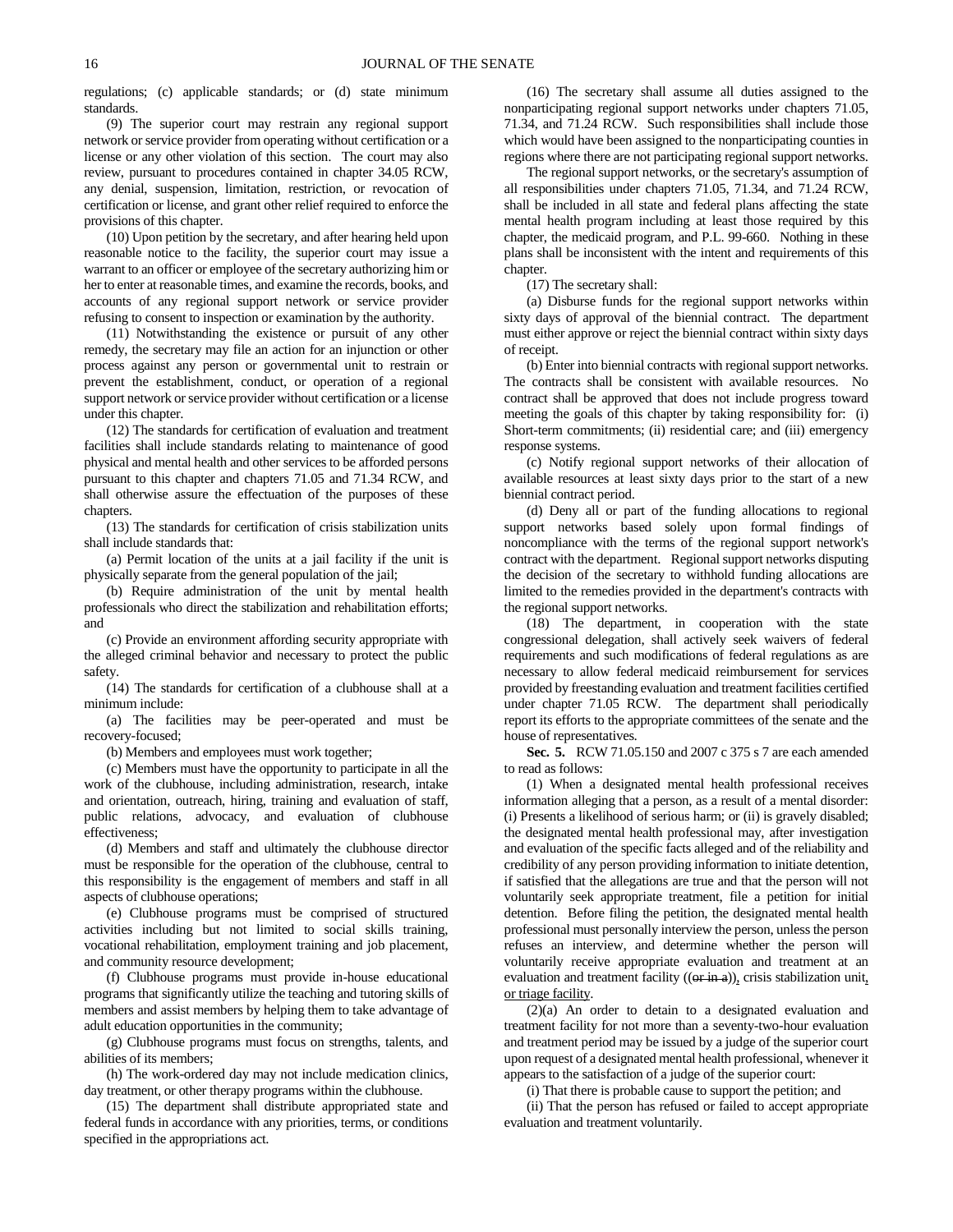(b) The petition for initial detention, signed under penalty of perjury, or sworn telephonic testimony may be considered by the court in determining whether there are sufficient grounds for issuing the order.

(c) The order shall designate retained counsel or, if counsel is appointed from a list provided by the court, the name, business address, and telephone number of the attorney appointed to represent the person.

(3) The designated mental health professional shall then serve or cause to be served on such person, his or her guardian, and conservator, if any, a copy of the order together with a notice of rights, and a petition for initial detention. After service on such person the designated mental health professional shall file the return of service in court and provide copies of all papers in the court file to the evaluation and treatment facility and the designated attorney. The designated mental health professional shall notify the court and the prosecuting attorney that a probable cause hearing will be held within seventy-two hours of the date and time of outpatient evaluation or admission to the evaluation and treatment facility. The person shall be permitted to be accompanied by one or more of his or her relatives, friends, an attorney, a personal physician, or other professional or religious advisor to the place of evaluation. An attorney accompanying the person to the place of evaluation shall be permitted to be present during the admission evaluation. Any other individual accompanying the person may be present during the admission evaluation. The facility may exclude the individual if his or her presence would present a safety risk, delay the proceedings, or otherwise interfere with the evaluation.

(4) The designated mental health professional may notify a peace officer to take such person or cause such person to be taken into custody and placed in an evaluation and treatment facility. At the time such person is taken into custody there shall commence to be served on such person, his or her guardian, and conservator, if any, a copy of the original order together with a notice of rights and a petition for initial detention."

Renumber the remaining sections consecutively and correct any internal references accordingly.

On page 9, line 20 of the amendment, strike "providing triage services" and insert "operating as triage facilities as defined in RCW 71.05.020, whether or not they are certified by the department of social and health services,"

Senator Hargrove spoke in favor of adoption of the amendment to the committee striking amendment.

The President declared the question before the Senate to be the adoption of the amendment by Senators Hargrove, Harper and Stevens on page 9, after line 19 to the committee striking amendment to Substitute House Bill No. 1170.

The motion by Senator Hargrove carried and the amendment to the committee striking amendment was adopted by voice vote.

The President declared the question before the Senate to be the adoption of the committee striking amendment by the Committee on Human Services & Corrections as amended to Substitute House Bill No. 1170.

The motion by Senator Hargrove carried and the committee striking amendment as amended was adopted by voice vote.

#### MOTION

There being no objection, the following title amendments were adopted:

On page 1, line 1 of the title, after "facilities;" strike the remainder of the title and insert "amending RCW 71.05.153 and 10.31.110; reenacting and amending RCW 71.05.020; creating a new section; and declaring an emergency."

On page 10, beginning on line 2 of the title amendment, after "71.05.153" strike all material through "71.05.020" on line 3 and insert ", 10.31.110, and 71.05.150; reenacting and amending RCW 71.05.020 and 71.24.035"

## **MOTION**

On motion of Senator Hargrove, the rules were suspended, Substitute House Bill No. 1170 as amended by the Senate was advanced to third reading, the second reading considered the third and the bill was placed on final passage.

Senators Hargrove and Stevens spoke in favor of passage of the bill.

The President declared the question before the Senate to be the final passage of Substitute House Bill No. 1170 as amended by the Senate.

## ROLL CALL

The Secretary called the roll on the final passage of Substitute House Bill No. 1170 as amended by the Senate and the bill passed the Senate by the following vote: Yeas, 48; Nays, 0; Absent, 0; Excused, 1.

Voting yea: Senators Baumgartner, Baxter, Becker, Benton, Brown, Carrell, Chase, Conway, Eide, Ericksen, Fain, Fraser, Hargrove, Harper, Hatfield, Haugen, Hewitt, Hill, Hobbs, Holmquist Newbry, Honeyford, Kastama, Keiser, Kilmer, King, Kline, Kohl-Welles, Litzow, McAuliffe, Morton, Murray, Nelson, Parlette, Pflug, Prentice, Pridemore, Ranker, Regala, Roach, Rockefeller, Schoesler, Sheldon, Shin, Stevens, Swecker, Tom, White and Zarelli

Excused: Senator Delvin

SUBSTITUTE HOUSE BILL NO. 1170 as amended by the Senate, having received the constitutional majority, was declared passed. There being no objection, the title of the bill was ordered to stand as the title of the act.

## SECOND READING

SUBSTITUTE HOUSE BILL NO. 1431, by House Committee on Education (originally sponsored by Representatives Anderson and Haigh)

Addressing financial insolvency of school districts.

The measure was read the second time.

## MOTION

Senator McAuliffe moved that the following committee striking amendment by the Committee on Ways & Means be adopted:

Strike everything after the enacting clause and insert the following:

"NEW SECTION. **Sec. 1.** (1) The superintendent of public instruction shall convene educational service districts to analyze options and make recommendations for a clear legal framework and process for dissolution of a school district on the basis of financial insolvency.

(2) The analysis must include, but not be limited to:

(a) A definition of financial insolvency;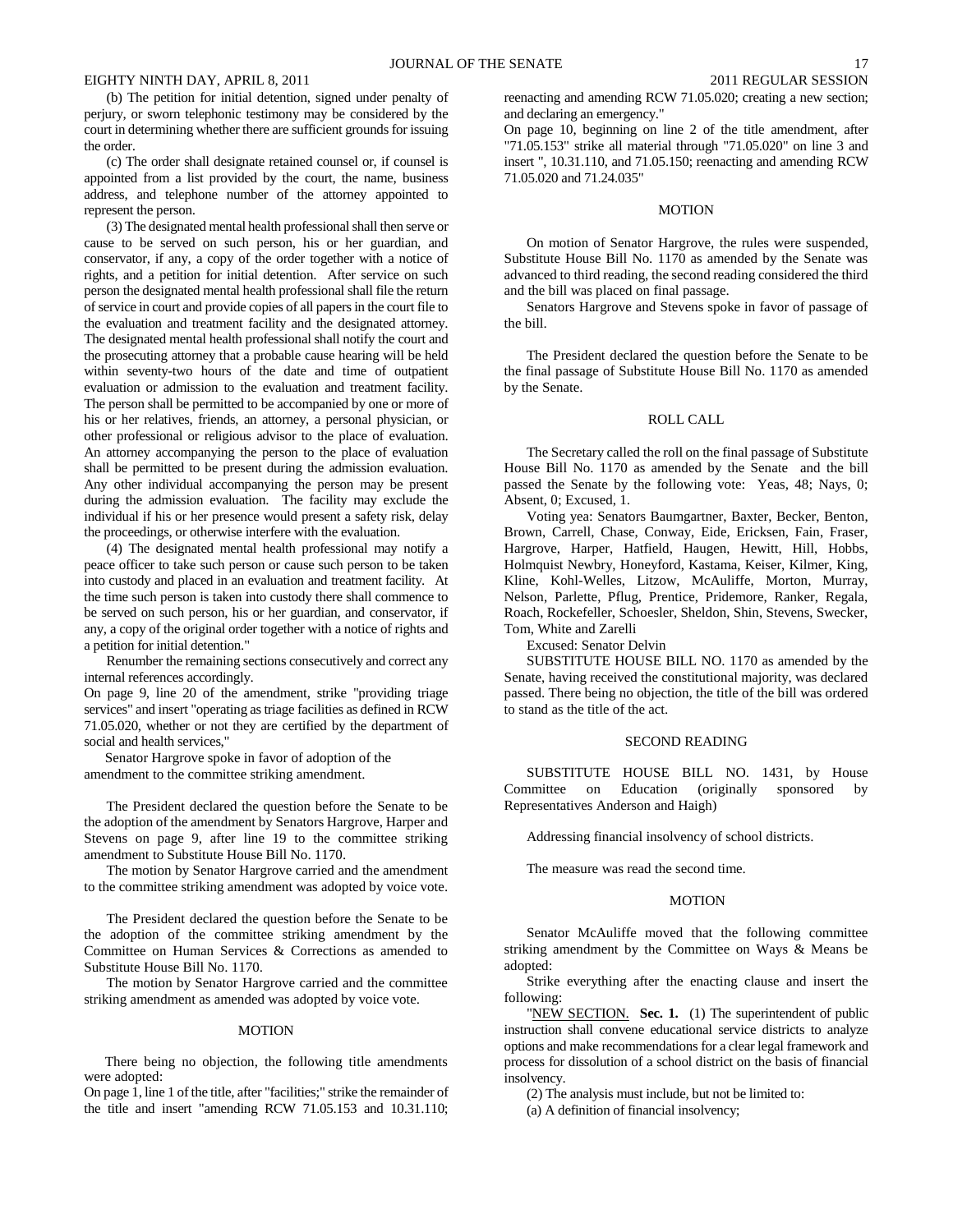(b) A time frame, criteria, and process for initiating a dissolution of an insolvent school district;

(c) Roles and responsibilities of the office of the superintendent of public instruction, educational service districts, and regional committees on school district organization; and

(d) Recommendations for how to address such issues as:

(i) Limiting a school board's ability to incur additional debt during the dissolution process;

(ii) Terminating staff contracts expeditiously;

(iii) Liquidation of liabilities;

(iv) Waiving requirements of the school accounting manual;

(v) Clarifying effective dates of transfers of property for taxation purposes;

(vi) Dealing with bonded indebtedness; and

(vii) Circumstances that require approval of voters in either the annexing school district or the dissolving school district, or both.

(3) In conducting the analysis, the educational service districts must consult with individuals with legal and financial expertise.

(4) As part of their report, the educational service districts may recommend a financial early warning system for consistent, early identification of school districts with potential fiscal difficulties.

(5) The superintendent of public instruction must submit a final report and recommendations to the governor and the education and fiscal committees of the legislature by January 5, 2012. The recommendations must specifically address amendments to current law as well as propose new laws as necessary.

NEW SECTION. **Sec. 2.** If specific funding for the purposes of this act, referencing this act by bill or chapter number, is not provided by June 30, 2011, in the omnibus appropriations act, this act is null and void."

Senator McAuliffe spoke in favor of adoption of the committee striking amendment.

The President declared the question before the Senate to be the adoption of the committee striking amendment by the Committee on Ways & Means to Substitute House Bill No. 1431.

The motion by Senator McAuliffe carried and the committee striking amendment was adopted by voice vote.

## MOTION

There being no objection, the following title amendment was adopted:

On page 1, line 2 of the title, after "districts;" strike the remainder of the title and insert "and creating new sections."

#### MOTION

On motion of Senator McAuliffe, the rules were suspended, Substitute House Bill No. 1431 as amended by the Senate was advanced to third reading, the second reading considered the third and the bill was placed on final passage.

Senator McAuliffe spoke in favor of passage of the bill.

The President declared the question before the Senate to be the final passage of Substitute House Bill No. 1431 as amended by the Senate.

#### ROLL CALL

The Secretary called the roll on the final passage of Substitute House Bill No. 1431 as amended by the Senate and the bill passed the Senate by the following vote: Yeas, 49; Nays, 0; Absent, 0; Excused, 0.

Voting yea: Senators Baumgartner, Baxter, Becker, Benton, Brown, Carrell, Chase, Conway, Delvin, Eide, Ericksen, Fain,

Fraser, Hargrove, Harper, Hatfield, Haugen, Hewitt, Hill, Hobbs, Holmquist Newbry, Honeyford, Kastama, Keiser, Kilmer, King, Kline, Kohl-Welles, Litzow, McAuliffe, Morton, Murray, Nelson, Parlette, Pflug, Prentice, Pridemore, Ranker, Regala, Roach, Rockefeller, Schoesler, Sheldon, Shin, Stevens, Swecker, Tom, White and Zarelli

SUBSTITUTE HOUSE BILL NO. 1431 as amended by the Senate, having received the constitutional majority, was declared passed. There being no objection, the title of the bill was ordered to stand as the title of the act.

#### SECOND READING

SUBSTITUTE HOUSE BILL NO. 1188, by House Committee on Public Safety & Emergency Preparedness (originally sponsored by Representatives Goodman, Kelley, Hurst, Kenney, Moscoso, Warnick, Roberts, Maxwell, Liias, Frockt, Rolfes, Sullivan, Carlyle, Finn, Hudgins, Kagi, Miloscia, Appleton, Ladenburg and Fitzgibbon)

Concerning suffocation and other domestic violence offenses.

The measure was read the second time.

#### MOTION

Senator Harper moved that the following committee striking amendment by the Committee on Judiciary be adopted:

Strike everything after the enacting clause and insert the following:

"**Sec. 1.** RCW 9A.36.021 and 2007 c 79 s 2 are each amended to read as follows:

(1) A person is guilty of assault in the second degree if he or she, under circumstances not amounting to assault in the first degree:

(a) Intentionally assaults another and thereby recklessly inflicts substantial bodily harm; or

(b) Intentionally and unlawfully causes substantial bodily harm to an unborn quick child by intentionally and unlawfully inflicting any injury upon the mother of such child; or

(c) Assaults another with a deadly weapon; or

(d) With intent to inflict bodily harm, administers to or causes to be taken by another, poison or any other destructive or noxious substance; or

(e) With intent to commit a felony, assaults another; or

(f) Knowingly inflicts bodily harm which by design causes such pain or agony as to be the equivalent of that produced by torture; or

(g) Assaults another by strangulation or suffocation.

(2)(a) Except as provided in (b) of this subsection, assault in the second degree is a class B felony.

(b) Assault in the second degree with a finding of sexual motivation under RCW 9.94A.835 or 13.40.135 is a class A felony.

**Sec. 2.** RCW 9A.04.110 and 2007 c 79 s 3 are each amended to read as follows:

In this title unless a different meaning plainly is required:

(1) "Acted" includes, where relevant, omitted to act;

(2) "Actor" includes, where relevant, a person failing to act;

(3) "Benefit" is any gain or advantage to the beneficiary, including any gain or advantage to a third person pursuant to the desire or consent of the beneficiary;

(4)(a) "Bodily injury," "physical injury," or "bodily harm" means physical pain or injury, illness, or an impairment of physical condition;

(b) "Substantial bodily harm" means bodily injury which involves a temporary but substantial disfigurement, or which causes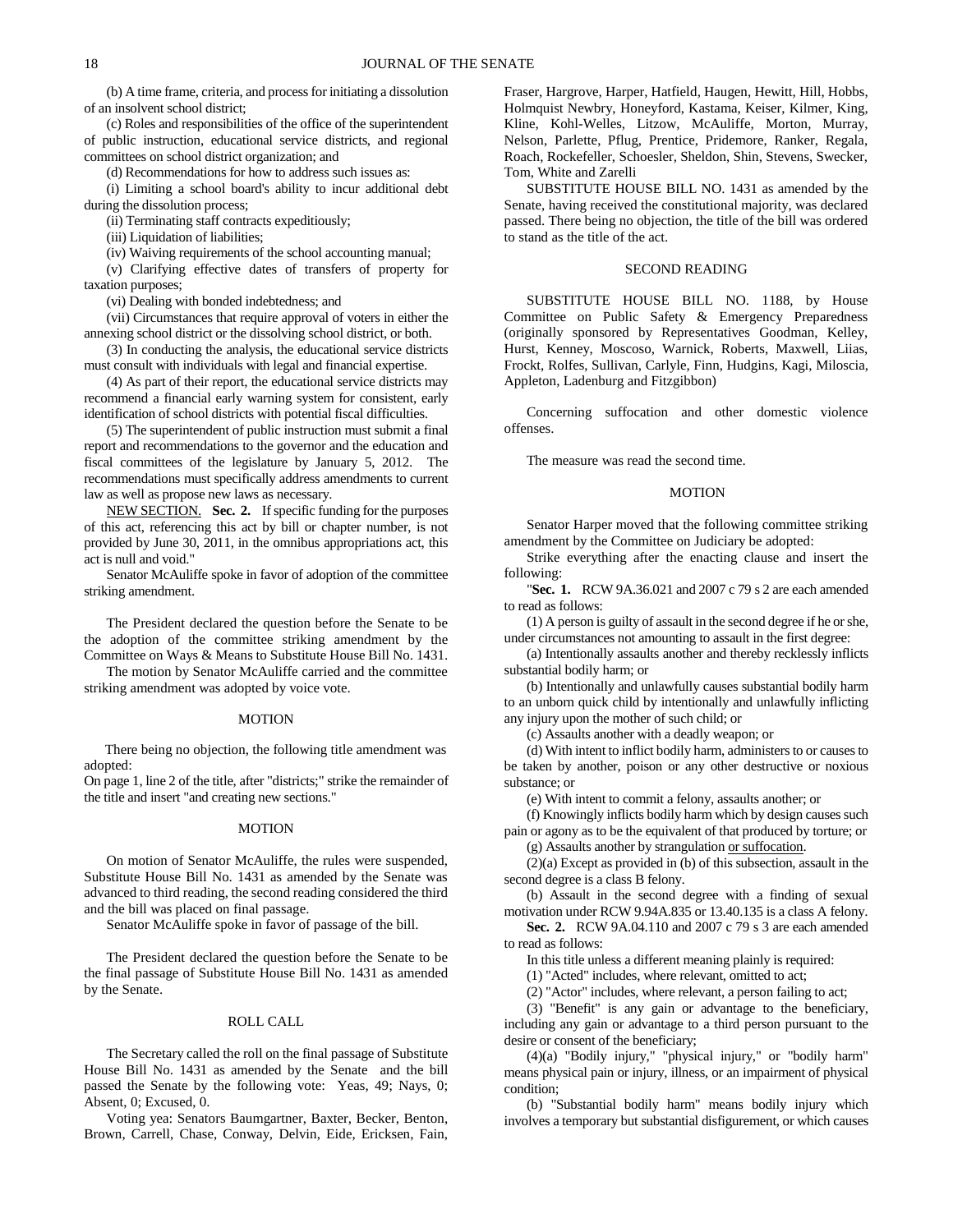a temporary but substantial loss or impairment of the function of any bodily part or organ, or which causes a fracture of any bodily part;

(c) "Great bodily harm" means bodily injury which creates a probability of death, or which causes significant serious permanent disfigurement, or which causes a significant permanent loss or impairment of the function of any bodily part or organ;

(5) "Building", in addition to its ordinary meaning, includes any dwelling, fenced area, vehicle, railway car, cargo container, or any other structure used for lodging of persons or for carrying on business therein, or for the use, sale or deposit of goods; each unit of a building consisting of two or more units separately secured or occupied is a separate building;

(6) "Deadly weapon" means any explosive or loaded or unloaded firearm, and shall include any other weapon, device, instrument, article, or substance, including a "vehicle" as defined in this section, which, under the circumstances in which it is used, attempted to be used, or threatened to be used, is readily capable of causing death or substantial bodily harm;

(7) "Dwelling" means any building or structure, though movable or temporary, or a portion thereof, which is used or ordinarily used by a person for lodging;

(8) "Government" includes any branch, subdivision, or agency of the government of this state and any county, city, district, or other local governmental unit;

(9) "Governmental function" includes any activity which a public servant is legally authorized or permitted to undertake on behalf of a government;

(10) "Indicted" and "indictment" include "informed against" and "information", and "informed against" and "information" include "indicted" and "indictment";

(11) "Judge" includes every judicial officer authorized alone or with others, to hold or preside over a court;

(12) "Malice" and "maliciously" shall import an evil intent, wish, or design to vex, annoy, or injure another person. Malice may be inferred from an act done in ((wilful)) willful disregard of the rights of another, or an act wrongfully done without just cause or excuse, or an act or omission of duty betraying a ((wilful)) willful disregard of social duty;

(13) "Officer" and "public officer" means a person holding office under a city, county, or state government, or the federal government who performs a public function and in so doing is vested with the exercise of some sovereign power of government, and includes all assistants, deputies, clerks, and employees of any public officer and all persons lawfully exercising or assuming to exercise any of the powers or functions of a public officer;

(14) "Omission" means a failure to act;

(15) "Peace officer" means a duly appointed city, county, or state law enforcement officer;

(16) "Pecuniary benefit" means any gain or advantage in the form of money, property, commercial interest, or anything else the primary significance of which is economic gain;

(17) "Person", "he", and "actor" include any natural person and, where relevant, a corporation, joint stock association, or an unincorporated association;

(18) "Place of work" includes but is not limited to all the lands and other real property of a farm or ranch in the case of an actor who owns, operates, or is employed to work on such a farm or ranch;

(19) "Prison" means any place designated by law for the keeping of persons held in custody under process of law, or under lawful arrest, including but not limited to any state correctional institution or any county or city jail;

(20) "Prisoner" includes any person held in custody under process of law, or under lawful arrest;

(21) "Projectile stun gun" means an electronic device that projects wired probes attached to the device that emit an electrical

charge and that is designed and primarily employed to incapacitate a person or animal;

(22) "Property" means anything of value, whether tangible or intangible, real or personal;

(23) "Public servant" means any person other than a witness who presently occupies the position of or has been elected, appointed, or designated to become any officer or employee of government, including a legislator, judge, judicial officer, juror, and any person participating as an advisor, consultant, or otherwise in performing a governmental function;

(24) "Signature" includes any memorandum, mark, or sign made with intent to authenticate any instrument or writing, or the subscription of any person thereto;

(25) "Statute" means the Constitution or an act of the legislature or initiative or referendum of this state;

(26) "Strangulation" means to compress a person's neck, thereby obstructing the person's blood flow or ability to breathe, or doing so with the intent to obstruct the person's blood flow or ability to breathe;

(27) "Suffocation" means to block or impair a person's intake of air at the nose and mouth, whether by smothering or other means, with the intent to obstruct the person's ability to breathe;

(28) "Threat" means to communicate, directly or indirectly the intent:

(a) To cause bodily injury in the future to the person threatened or to any other person; or

(b) To cause physical damage to the property of a person other than the actor; or

(c) To subject the person threatened or any other person to physical confinement or restraint; or

(d) To accuse any person of a crime or cause criminal charges to be instituted against any person; or

(e) To expose a secret or publicize an asserted fact, whether true or false, tending to subject any person to hatred, contempt, or ridicule; or

(f) To reveal any information sought to be concealed by the person threatened; or

(g) To testify or provide information or withhold testimony or information with respect to another's legal claim or defense; or

(h) To take wrongful action as an official against anyone or anything, or wrongfully withhold official action, or cause such action or withholding; or

(i) To bring about or continue a strike, boycott, or other similar collective action to obtain property which is not demanded or received for the benefit of the group which the actor purports to represent; or

(j) To do any other act which is intended to harm substantially the person threatened or another with respect to his health, safety, business, financial condition, or personal relationships;

 $((28))$  (29) "Vehicle" means a "motor vehicle" as defined in the vehicle and traffic laws, any aircraft, or any vessel equipped for propulsion by mechanical means or by sail;

 $((29))$  (30) Words in the present tense shall include the future tense; and in the masculine shall include the feminine and neuter genders; and in the singular shall include the plural; and in the plural shall include the singular.

**Sec. 3.** RCW 9.94A.525 and 2010 c 274 s 403 are each amended to read as follows:

The offender score is measured on the horizontal axis of the sentencing grid. The offender score rules are as follows:

The offender score is the sum of points accrued under this section rounded down to the nearest whole number.

(1) A prior conviction is a conviction which exists before the date of sentencing for the offense for which the offender score is being computed. Convictions entered or sentenced on the same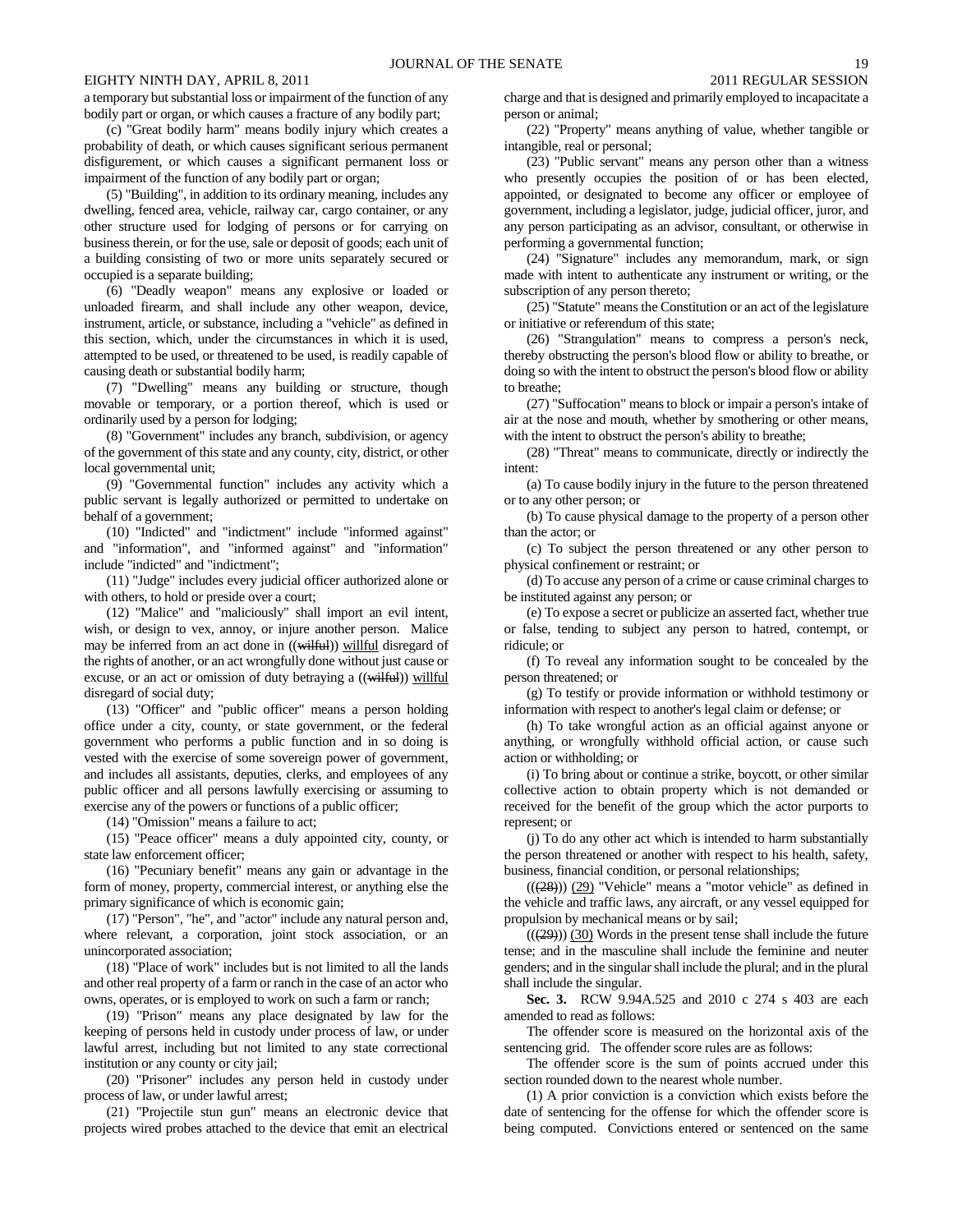date as the conviction for which the offender score is being computed shall be deemed "other current offenses" within the meaning of RCW 9.94A.589.

(2)(a) Class A and sex prior felony convictions shall always be included in the offender score.

(b) Class B prior felony convictions other than sex offenses shall not be included in the offender score, if since the last date of release from confinement (including full-time residential treatment) pursuant to a felony conviction, if any, or entry of judgment and sentence, the offender had spent ten consecutive years in the community without committing any crime that subsequently results in a conviction.

(c) Except as provided in (e) of this subsection, class C prior felony convictions other than sex offenses shall not be included in the offender score if, since the last date of release from confinement (including full-time residential treatment) pursuant to a felony conviction, if any, or entry of judgment and sentence, the offender had spent five consecutive years in the community without committing any crime that subsequently results in a conviction.

(d) Except as provided in (e) of this subsection, serious traffic convictions shall not be included in the offender score if, since the last date of release from confinement (including full-time residential treatment) pursuant to a felony conviction, if any, or entry of judgment and sentence, the offender spent five years in the community without committing any crime that subsequently results in a conviction.

(e) If the present conviction is felony driving while under the influence of intoxicating liquor or any drug (RCW 46.61.502(6)) or felony physical control of a vehicle while under the influence of intoxicating liquor or any drug (RCW 46.61.504(6)), prior convictions of felony driving while under the influence of intoxicating liquor or any drug, felony physical control of a vehicle while under the influence of intoxicating liquor or any drug, and serious traffic offenses shall be included in the offender score if: (i) The prior convictions were committed within five years since the last date of release from confinement (including full-time residential treatment) or entry of judgment and sentence; or (ii) the prior convictions would be considered "prior offenses within ten years" as defined in RCW 46.61.5055.

(f) Prior convictions for a repetitive domestic violence offense, as defined in RCW 9.94A.030, shall not be included in the offender score if, since the last date of release from confinement or entry of judgment and sentence, the offender had spent ten consecutive years in the community without committing any crime that subsequently results in a conviction.

(g) This subsection applies to both adult and juvenile prior convictions.

(3) Out-of-state convictions for offenses shall be classified according to the comparable offense definitions and sentences provided by Washington law. Federal convictions for offenses shall be classified according to the comparable offense definitions and sentences provided by Washington law. If there is no clearly comparable offense under Washington law or the offense is one that is usually considered subject to exclusive federal jurisdiction, the offense shall be scored as a class C felony equivalent if it was a felony under the relevant federal statute.

(4) Score prior convictions for felony anticipatory offenses (attempts, criminal solicitations, and criminal conspiracies) the same as if they were convictions for completed offenses.

(5)(a) In the case of multiple prior convictions, for the purpose of computing the offender score, count all convictions separately, except:

(i) Prior offenses which were found, under RCW 9.94A.589(1)(a), to encompass the same criminal conduct, shall be counted as one offense, the offense that yields the highest offender score. The current sentencing court shall determine with respect to other prior adult offenses for which sentences were served concurrently or prior juvenile offenses for which sentences were served consecutively, whether those offenses shall be counted as one offense or as separate offenses using the "same criminal conduct" analysis found in RCW 9.94A.589(1)(a), and if the court finds that they shall be counted as one offense, then the offense that yields the highest offender score shall be used. The current sentencing court may presume that such other prior offenses were not the same criminal conduct from sentences imposed on separate dates, or in separate counties or jurisdictions, or in separate complaints, indictments, or informations;

(ii) In the case of multiple prior convictions for offenses committed before July 1, 1986, for the purpose of computing the offender score, count all adult convictions served concurrently as one offense, and count all juvenile convictions entered on the same date as one offense. Use the conviction for the offense that yields the highest offender score.

(b) As used in this subsection (5), "served concurrently" means that: (i) The latter sentence was imposed with specific reference to the former; (ii) the concurrent relationship of the sentences was judicially imposed; and (iii) the concurrent timing of the sentences was not the result of a probation or parole revocation on the former offense.

(6) If the present conviction is one of the anticipatory offenses of criminal attempt, solicitation, or conspiracy, count each prior conviction as if the present conviction were for a completed offense. When these convictions are used as criminal history, score them the same as a completed crime.

(7) If the present conviction is for a nonviolent offense and not covered by subsection (11), (12), or (13) of this section, count one point for each adult prior felony conviction and one point for each juvenile prior violent felony conviction and 1/2 point for each juvenile prior nonviolent felony conviction.

(8) If the present conviction is for a violent offense and not covered in subsection  $(9)$ ,  $(10)$ ,  $(11)$ ,  $(12)$ , or  $(13)$  of this section, count two points for each prior adult and juvenile violent felony conviction, one point for each prior adult nonviolent felony conviction, and 1/2 point for each prior juvenile nonviolent felony conviction.

(9) If the present conviction is for a serious violent offense, count three points for prior adult and juvenile convictions for crimes in this category, two points for each prior adult and juvenile violent conviction (not already counted), one point for each prior adult nonviolent felony conviction, and 1/2 point for each prior juvenile nonviolent felony conviction.

(10) If the present conviction is for Burglary 1, count prior convictions as in subsection (8) of this section; however count two points for each prior adult Burglary 2 or residential burglary conviction, and one point for each prior juvenile Burglary 2 or residential burglary conviction.

(11) If the present conviction is for a felony traffic offense count two points for each adult or juvenile prior conviction for Vehicular Homicide or Vehicular Assault; for each felony offense count one point for each adult and 1/2 point for each juvenile prior conviction; for each serious traffic offense, other than those used for an enhancement pursuant to RCW 46.61.520(2), count one point for each adult and 1/2 point for each juvenile prior conviction; count one point for each adult and 1/2 point for each juvenile prior conviction for operation of a vessel while under the influence of intoxicating liquor or any drug.

(12) If the present conviction is for homicide by watercraft or assault by watercraft count two points for each adult or juvenile prior conviction for homicide by watercraft or assault by watercraft; for each felony offense count one point for each adult and 1/2 point for each juvenile prior conviction; count one point for each adult and 1/2 point for each juvenile prior conviction for driving under the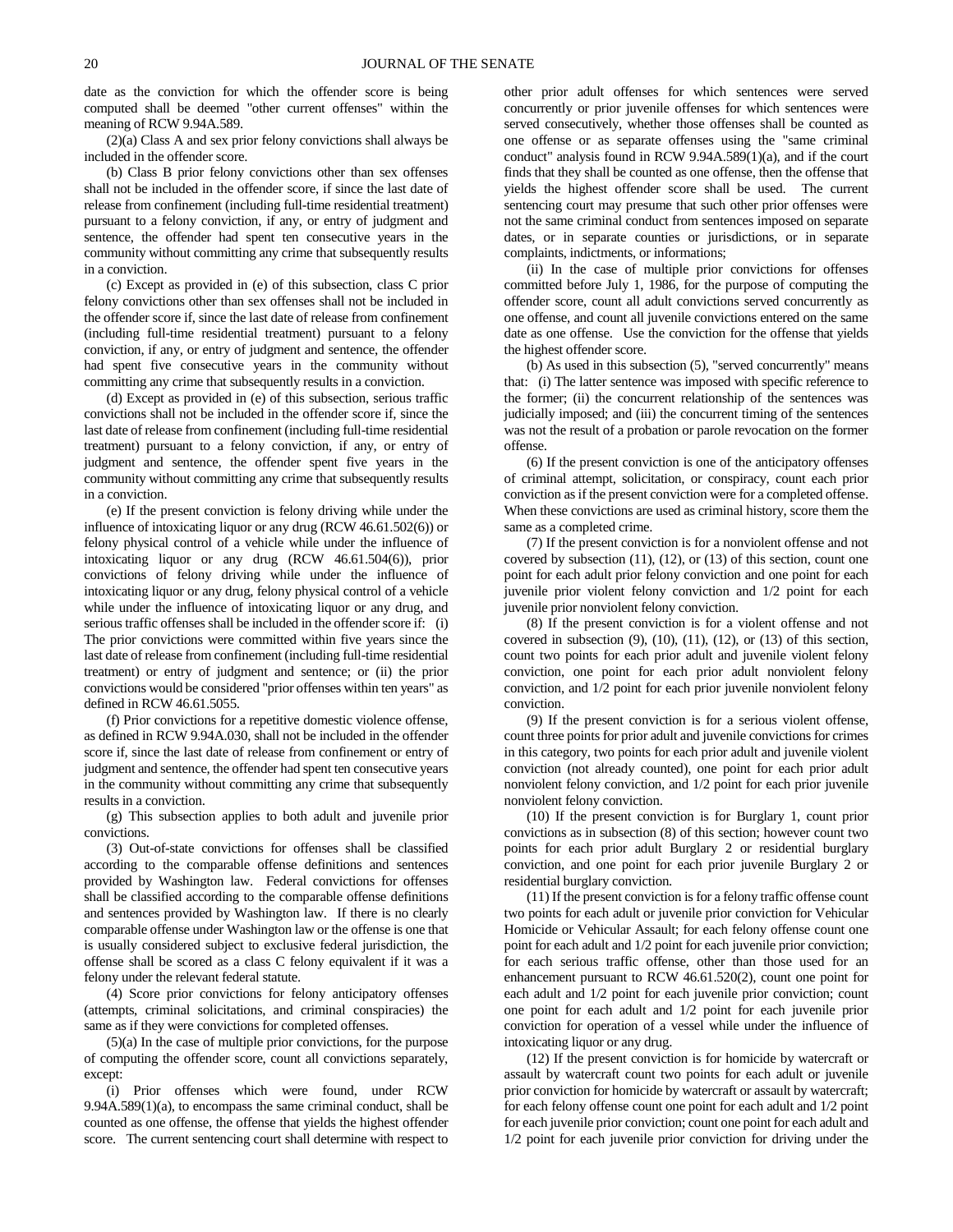influence of intoxicating liquor or any drug, actual physical control of a motor vehicle while under the influence of intoxicating liquor or any drug, or operation of a vessel while under the influence of intoxicating liquor or any drug.

(13) If the present conviction is for manufacture of methamphetamine count three points for each adult prior manufacture of methamphetamine conviction and two points for each juvenile manufacture of methamphetamine offense. If the present conviction is for a drug offense and the offender has a criminal history that includes a sex offense or serious violent offense, count three points for each adult prior felony drug offense conviction and two points for each juvenile drug offense. All other adult and juvenile felonies are scored as in subsection (8) of this section if the current drug offense is violent, or as in subsection (7) of this section if the current drug offense is nonviolent.

(14) If the present conviction is for Escape from Community Custody, RCW 72.09.310, count only prior escape convictions in the offender score. Count adult prior escape convictions as one point and juvenile prior escape convictions as 1/2 point.

(15) If the present conviction is for Escape 1, RCW 9A.76.110, or Escape 2, RCW 9A.76.120, count adult prior convictions as one point and juvenile prior convictions as 1/2 point.

(16) If the present conviction is for Burglary 2 or residential burglary, count priors as in subsection (7) of this section; however, count two points for each adult and juvenile prior Burglary 1 conviction, two points for each adult prior Burglary 2 or residential burglary conviction, and one point for each juvenile prior Burglary 2 or residential burglary conviction.

(17) If the present conviction is for a sex offense, count priors as in subsections (7) through (11) and (13) through (16) of this section; however count three points for each adult and juvenile prior sex offense conviction.

(18) If the present conviction is for failure to register as a sex offender under RCW  $9A.44.130((\frac{11}{11}))$  or  $9A.44.132$ , count priors as in subsections (7) through (11) and (13) through (16) of this section; however count three points for each adult and juvenile prior sex offense conviction, excluding prior convictions for failure to register as a sex offender under RCW  $9A.44.130((\left(\frac{11}{11}\right)))$  or 9A.44.132, which shall count as one point.

(19) If the present conviction is for an offense committed while the offender was under community custody, add one point. For purposes of this subsection, community custody includes community placement or postrelease supervision, as defined in chapter 9.94B RCW.

(20) If the present conviction is for Theft of a Motor Vehicle, Possession of a Stolen Vehicle, Taking a Motor Vehicle Without Permission 1, or Taking a Motor Vehicle Without Permission 2, count priors as in subsections (7) through (18) of this section; however count one point for prior convictions of Vehicle Prowling 2, and three points for each adult and juvenile prior Theft 1 (of a motor vehicle), Theft 2 (of a motor vehicle), Possession of Stolen Property 1 (of a motor vehicle), Possession of Stolen Property 2 (of a motor vehicle), Theft of a Motor Vehicle, Possession of a Stolen Vehicle, Taking a Motor Vehicle Without Permission 1, or Taking a Motor Vehicle Without Permission 2 conviction.

(21) If the present conviction is for a felony domestic violence offense where domestic violence as defined in RCW 9.94A.030 was plead and proven, count priors as in subsections (7) through (20) of this section; however, count points as follows:

(a) Count two points for each adult prior conviction where domestic violence as defined in RCW 9.94A.030 was plead and proven after August 1, 2011, for the following offenses: A violation of a no-contact order that is a felony offense, a violation of a protection order that is a felony offense, a felony domestic violence harassment offense, a felony domestic violence stalking offense, a domestic violence Burglary 1 offense, a domestic violence Kidnapping 1 offense, a domestic violence Kidnapping 2 offense, a domestic violence unlawful imprisonment offense, a domestic violence Robbery 1 offense, a domestic violence Robbery 2 offense, a domestic violence Assault 1 offense, a domestic violence Assault 2 offense, a domestic violence Assault 3 offense, a domestic violence Arson 1 offense, or a domestic violence Arson 2 offense; ((and))

(b) Count one point for each second and subsequent juvenile conviction where domestic violence as defined in RCW 9.94A.030 was plead and proven after August 1, 2011, for the offenses listed in (a) of this subsection; and

(c) Count one point for each adult prior conviction for a repetitive domestic violence offense as defined in RCW 9.94A.030, where domestic violence as defined in RCW 9.94A.030, was plead and proven after August 1, 2011.

(22) The fact that a prior conviction was not included in an offender's offender score or criminal history at a previous sentencing shall have no bearing on whether it is included in the criminal history or offender score for the current offense. Prior convictions that were not counted in the offender score or included in criminal history under repealed or previous versions of the sentencing reform act shall be included in criminal history and shall count in the offender score if the current version of the sentencing reform act requires including or counting those convictions. Prior convictions that were not included in criminal history or in the offender score shall be included upon any resentencing to ensure imposition of an accurate sentence."

The President declared the question before the Senate to be the adoption of the committee striking amendment by the Committee on Judiciary to Substitute House Bill No. 1188.

The motion by Senator Harper carried and the committee striking amendment was adopted by voice vote.

#### MOTION

There being no objection, the following title amendment was adopted:

On page 1, line 1 of the title, after "Relating to" strike the remainder of the title and insert "crimes against persons involving suffocation or domestic violence; amending RCW 9A.36.021, 9A.04.110, and 9.94A.525; and prescribing penalties."

## **MOTION**

On motion of Senator Harper, the rules were suspended, Substitute House Bill No. 1188 as amended by the Senate was advanced to third reading, the second reading considered the third and the bill was placed on final passage.

Senator Harper spoke in favor of passage of the bill.

The President declared the question before the Senate to be the final passage of Substitute House Bill No. 1188 as amended by the Senate.

## ROLL CALL

The Secretary called the roll on the final passage of Substitute House Bill No. 1188 as amended by the Senate and the bill passed the Senate by the following vote: Yeas, 49; Nays, 0; Absent, 0; Excused, 0.

Voting yea: Senators Baumgartner, Baxter, Becker, Benton, Brown, Carrell, Chase, Conway, Delvin, Eide, Ericksen, Fain, Fraser, Hargrove, Harper, Hatfield, Haugen, Hewitt, Hill, Hobbs, Holmquist Newbry, Honeyford, Kastama, Keiser, Kilmer, King,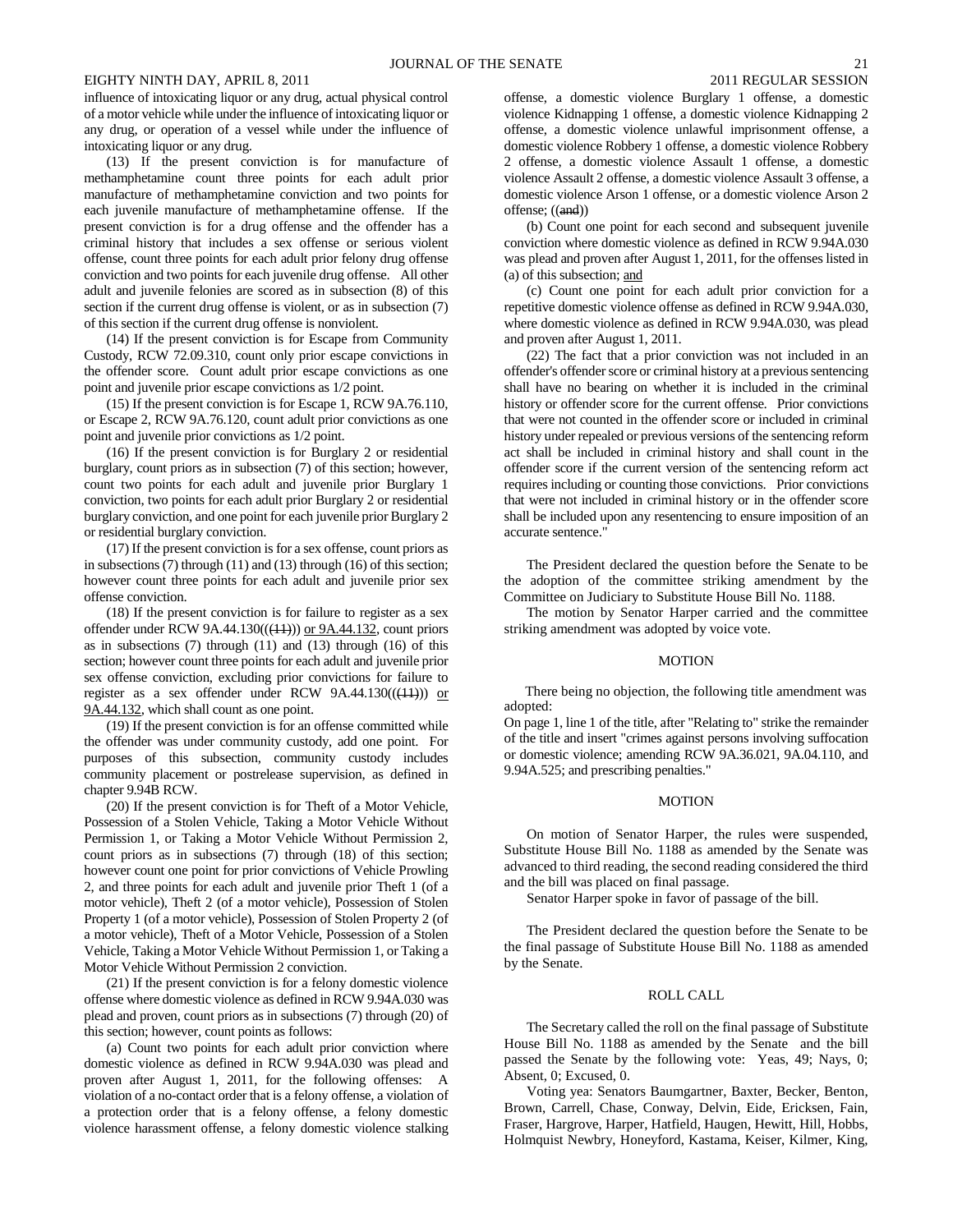Kline, Kohl-Welles, Litzow, McAuliffe, Morton, Murray, Nelson, Parlette, Pflug, Prentice, Pridemore, Ranker, Regala, Roach, Rockefeller, Schoesler, Sheldon, Shin, Stevens, Swecker, Tom, White and Zarelli

SUBSTITUTE HOUSE BILL NO. 1188 as amended by the Senate, having received the constitutional majority, was declared passed. There being no objection, the title of the bill was ordered to stand as the title of the act.

#### SIGNED BY THE PRESIDENT

The President signed:

SUBSTITUTE SENATE BILL NO. 5359, SUBSTITUTE SENATE BILL NO. 5364, SUBSTITUTE SENATE BILL NO. 5423, SUBSTITUTE SENATE BILL NO. 5428, SUBSTITUTE SENATE JOINT MEMORIAL NO. 8004, SENATE JOINT RESOLUTION NO. 8205.

## SECOND READING

HOUSE BILL NO. 1182, by Representatives Goodman, Ross, Kirby, Johnson, Hope, Hurst, Kelley, Maxwell, Frockt, Klippert, Liias, Miloscia, Moscoso, Pearson, Billig, Warnick and Ladenburg

Clarifying that each instance of an attempt to intimidate or tamper with a witness constitutes a separate violation for purposes of determining the unit of prosecution under tampering with or intimidating a witness statutes.

The measure was read the second time.

## MOTION

On motion of Senator Harper, the rules were suspended, House Bill No. 1182 was advanced to third reading, the second reading considered the third and the bill was placed on final passage.

Senator Harper spoke in favor of passage of the bill.

#### MOTION

On motion of Senator White, Senators McAuliffe and Prentice were excused.

The President declared the question before the Senate to be the final passage of House Bill No. 1182.

## ROLL CALL

The Secretary called the roll on the final passage of House Bill No. 1182 and the bill passed the Senate by the following vote: Yeas, 47; Nays, 0; Absent, 1; Excused, 1.

Voting yea: Senators Baumgartner, Baxter, Becker, Benton, Brown, Carrell, Chase, Conway, Delvin, Eide, Ericksen, Fain, Fraser, Hargrove, Harper, Hatfield, Haugen, Hewitt, Hill, Hobbs, Holmquist Newbry, Honeyford, Kastama, Keiser, Kilmer, King, Kline, Kohl-Welles, Litzow, McAuliffe, Morton, Murray, Nelson, Parlette, Pflug, Pridemore, Ranker, Roach, Rockefeller, Schoesler, Sheldon, Shin, Stevens, Swecker, Tom, White and Zarelli

Excused: Senator Prentice Absent: Senator Regala

HOUSE BILL NO. 1182, having received the constitutional majority, was declared passed. There being no objection, the title of the bill was ordered to stand as the title of the act.

## SECOND READING

ENGROSSED SUBSTITUTE HOUSE BILL NO. 1406, by House Committee on Public Safety & Emergency Preparedness (originally sponsored by Representatives Hunt, Ross, Appleton, Armstrong, Hurst and Stanford)

Establishing the intrastate building safety mutual aid system.

The measure was read the second time.

#### MOTION

On motion of Senator Pridemore, the rules were suspended, Engrossed Substitute House Bill No. 1406 was advanced to third reading, the second reading considered the third and the bill was placed on final passage.

Senator Pridemore spoke in favor of passage of the bill.

The President declared the question before the Senate to be the final passage of Engrossed Substitute House Bill No. 1406.

#### ROLL CALL

The Secretary called the roll on the final passage of Engrossed Substitute House Bill No. 1406 and the bill passed the Senate by the following vote: Yeas, 48; Nays, 0; Absent, 1; Excused, 0.

Voting yea: Senators Baumgartner, Baxter, Becker, Benton, Brown, Carrell, Chase, Conway, Delvin, Eide, Ericksen, Fain, Fraser, Hargrove, Harper, Hatfield, Haugen, Hewitt, Hill, Hobbs, Holmquist Newbry, Honeyford, Kastama, Keiser, Kilmer, King, Kline, Kohl-Welles, Litzow, McAuliffe, Morton, Murray, Nelson, Parlette, Pflug, Prentice, Pridemore, Ranker, Roach, Rockefeller, Schoesler, Sheldon, Shin, Stevens, Swecker, Tom, White and Zarelli

Absent: Senator Regala

ENGROSSED SUBSTITUTE HOUSE BILL NO. 1406, having received the constitutional majority, was declared passed. There being no objection, the title of the bill was ordered to stand as the title of the act.

## MOTION

At 3:03 p.m., on motion of Senator Eide, the Senate was declared to be at ease subject to the call of the President.

The Senate was called to order at 4:59 p.m. by President Owen.

## MOTION

On motion of Senator Eide, the Senate reverted to the fourth order of business.

#### MESSAGE FROM THE HOUSE

April 8, 2011

MR. PRESIDENT: The House has passed: SENATE BILL 5083,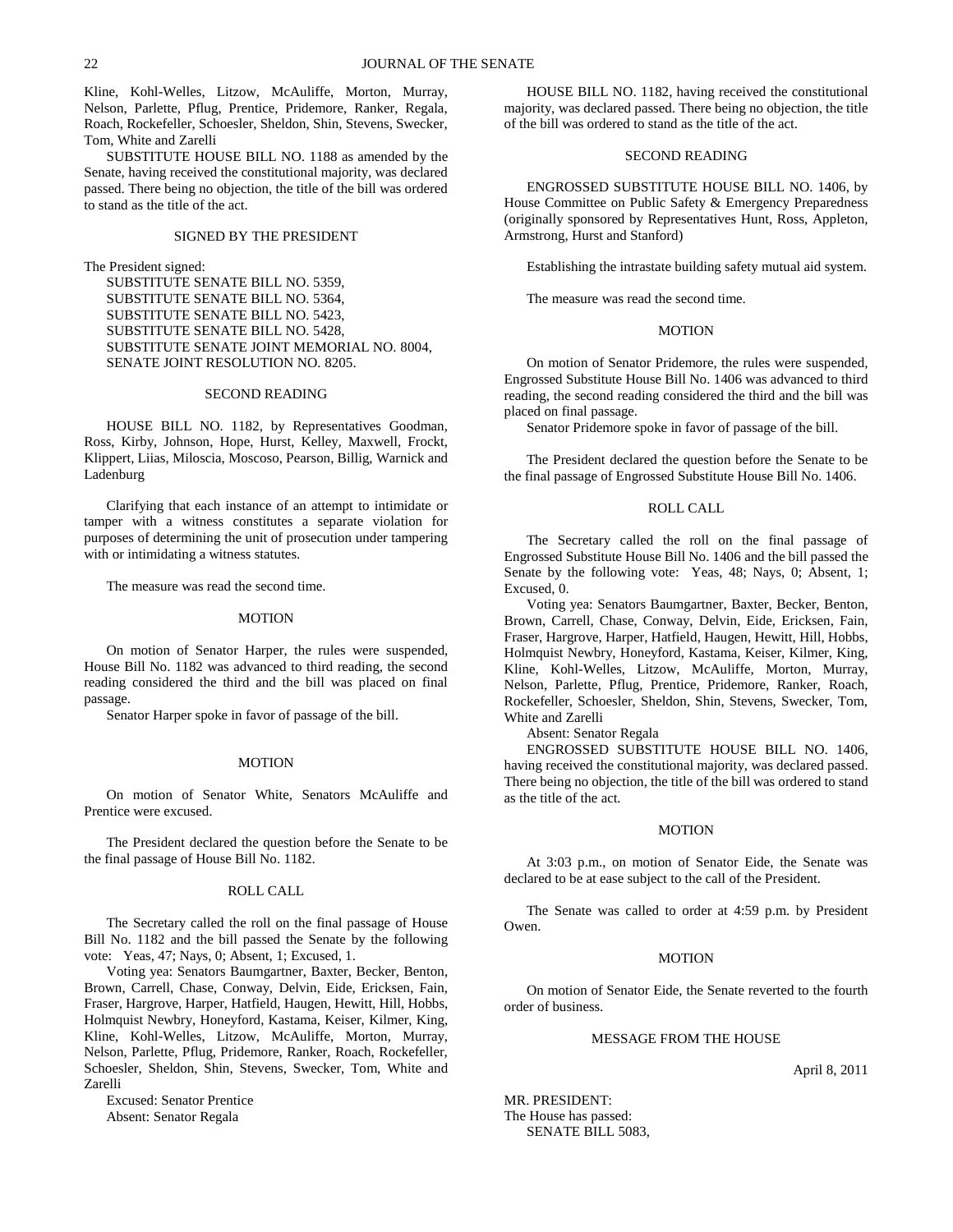EIGHTY NINTH DAY, APRIL 8, 2011 2011 REGULAR SESSION SENATE BILL 5584. and the same are herewith transmitted.

## BARBARA BAKER, Chief Clerk

#### MOTION

On motion of Senator Eide, the Senate advanced to the sixth order of business.

## SECOND READING

HOUSE BILL NO. 1031, by Representatives Armstrong, Orwall, Johnson, Crouse, Appleton, Condotta, Eddy, Clibborn, Haler, Ormsby, Nealey, Klippert, Miloscia, Fagan, Alexander, Taylor, Bailey, Angel, Finn, Warnick, Rodne, Orcutt, Walsh, Pearson, Green, McCoy, McCune, Schmick, Smith, Goodman, Asay, Ross, Blake, Short, Kagi, Hope, Takko, Kristiansen, Reykdal, Frockt, Ladenburg, Rolfes, Shea, Hunt, Hurst and Moeller

Requiring the county auditor to send voters a security envelope that conceals the ballot.

The measure was read the second time.

## MOTION

On motion of Senator Pridemore, the rules were suspended, House Bill No. 1031 was advanced to third reading, the second reading considered the third and the bill was placed on final passage.

Senator Pridemore spoke in favor of passage of the bill.

The President declared the question before the Senate to be the final passage of House Bill No. 1031.

#### ROLL CALL

The Secretary called the roll on the final passage of House Bill No. 1031 and the bill passed the Senate by the following vote: Yeas, 41; Nays, 7; Absent, 1; Excused, 0.

Voting yea: Senators Baxter, Becker, Benton, Brown, Carrell, Chase, Conway, Delvin, Eide, Ericksen, Fraser, Hargrove, Harper, Hatfield, Haugen, Hobbs, Kastama, Keiser, Kilmer, King, Kline, Kohl-Welles, Litzow, McAuliffe, Morton, Murray, Nelson, Parlette, Pflug, Prentice, Pridemore, Ranker, Roach, Rockefeller, Schoesler, Sheldon, Shin, Swecker, Tom, White and Zarelli

Voting nay: Senators Baumgartner, Fain, Hewitt, Hill, Holmquist Newbry, Honeyford and Stevens

Absent: Senator Regala

HOUSE BILL NO. 1031, having received the constitutional majority, was declared passed. There being no objection, the title of the bill was ordered to stand as the title of the act.

## SECOND READING

SENATE BILL NO. 5907, by Senators Kohl-Welles, Holmquist Newbry, Kline, Hewitt, Keiser, King, Regala, Conway, Carrell and Hargrove

Implementing the policy recommendations resulting from the national institute of corrections review of prison safety. Revised for 2nd Substitute: Addressing prison safety by implementing the policy recommendations resulting from the national institute of corrections review of prison safety.

## POINT OF ORDER

Senator Holmquist Newbry: "Thank you Mr. President. I believe that the second substitute offered is beyond the scope and object of the underlying bill and I have some arguments to offer on this Mr. President. Thank you Mr. President. The underlying bill implements policy recommendations from a review done by the National Institute of Corrections. By contrast the second substitute before us expands the ability of employee unions at the Department of Corrections to bargain over additional issues in their collective bargaining contracts, including employee safety relating to equipment, policy and protocol. The expansion of bargaining for DOC employees was a topic of a different bill which did not move out of committee.

For these reasons I believe the second substitute offered is outside the scope and object of underlying bill and I respectfully request a ruling on this matter. Thank you Mr. President.

Senator Kohl-Wells spoke against the point of order.

#### MOTION

On motion of Senator Eide, further consideration of Senate Bill No. 5907 was deferred and the bill held its place on the second reading calendar.

## SECOND READING

SUBSTITUTE HOUSE BILL NO. 1453, by House Committee on Agriculture & Natural Resources (originally sponsored by Representatives Rolfes, Chandler, Blake, Van De Wege, Upthegrove, Stanford, Jinkins and Kretz)

Regarding commercial shellfish enforcement.

The measure was read the second time.

## MOTION

On motion of Senator Ranker, the rules were suspended, Substitute House Bill No. 1453 was advanced to third reading, the second reading considered the third and the bill was placed on final passage.

Senators Ranker and Morton spoke in favor of passage of the bill.

## **MOTION**

On motion of Senator White, Senator Hargrove was excused.

The President declared the question before the Senate to be the final passage of Substitute House Bill No. 1453.

### ROLL CALL

The Secretary called the roll on the final passage of Substitute House Bill No. 1453 and the bill passed the Senate by the following vote: Yeas, 49; Nays, 0; Absent, 0; Excused, 0.

Voting yea: Senators Baumgartner, Baxter, Becker, Benton, Brown, Carrell, Chase, Conway, Delvin, Eide, Ericksen, Fain, Fraser, Hargrove, Harper, Hatfield, Haugen, Hewitt, Hill, Hobbs, Holmquist Newbry, Honeyford, Kastama, Keiser, Kilmer, King, Kline, Kohl-Welles, Litzow, McAuliffe, Morton, Murray,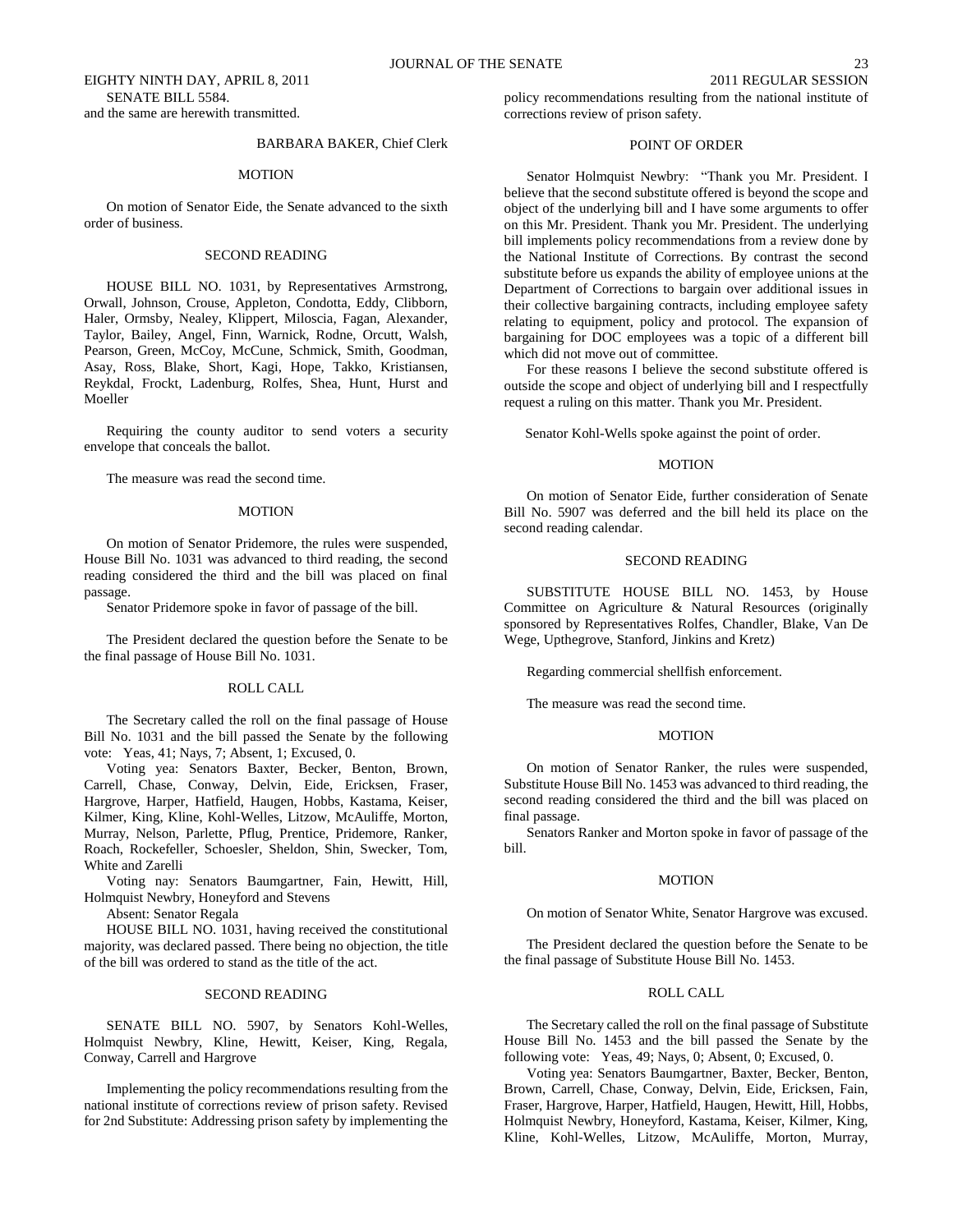Nelson, Parlette, Pflug, Prentice, Pridemore, Ranker, Regala, Roach, Rockefeller, Schoesler, Sheldon, Shin, Stevens, Swecker, Tom, White and Zarelli

SUBSTITUTE HOUSE BILL NO. 1453, having received the constitutional majority, was declared passed. There being no objection, the title of the bill was ordered to stand as the title of the act.

## SECOND READING

SUBSTITUTE HOUSE BILL NO. 1133, by House Committee on Health Care & Wellness (originally sponsored by Representatives Jinkins, Goodman, Warnick, Rodne, Ladenburg and Maxwell)

Requiring massage practitioners to include their license numbers on advertising and display a copy of their license or make it available upon request.

The measure was read the second time.

## MOTION

On motion of Senator Keiser, the rules were suspended, Substitute House Bill No. 1133 was advanced to third reading, the second reading considered the third and the bill was placed on final passage.

Senators Keiser and Becker spoke in favor of passage of the bill.

The President declared the question before the Senate to be the final passage of Substitute House Bill No. 1133.

#### ROLL CALL

The Secretary called the roll on the final passage of Substitute House Bill No. 1133 and the bill passed the Senate by the following vote: Yeas, 49; Nays, 0; Absent, 0; Excused, 0.

Voting yea: Senators Baumgartner, Baxter, Becker, Benton, Brown, Carrell, Chase, Conway, Delvin, Eide, Ericksen, Fain, Fraser, Hargrove, Harper, Hatfield, Haugen, Hewitt, Hill, Hobbs, Holmquist Newbry, Honeyford, Kastama, Keiser, Kilmer, King, Kline, Kohl-Welles, Litzow, McAuliffe, Morton, Murray, Nelson, Parlette, Pflug, Prentice, Pridemore, Ranker, Regala, Roach, Rockefeller, Schoesler, Sheldon, Shin, Stevens, Swecker, Tom, White and Zarelli

SUBSTITUTE HOUSE BILL NO. 1133, having received the constitutional majority, was declared passed. There being no objection, the title of the bill was ordered to stand as the title of the act.

#### SECOND READING

HOUSE BILL NO. 1640, by Representatives Green, Hinkle, Cody and Moeller

Concerning respiratory care practitioners.

The measure was read the second time.

#### MOTION

On motion of Senator Keiser, the rules were suspended, House Bill No. 1640 was advanced to third reading, the second reading considered the third and the bill was placed on final passage.

Senator Keiser spoke in favor of passage of the bill.

The President declared the question before the Senate to be the final passage of House Bill No. 1640.

## ROLL CALL

The Secretary called the roll on the final passage of House Bill No. 1640 and the bill passed the Senate by the following vote: Yeas, 49; Nays, 0; Absent, 0; Excused, 0.

Voting yea: Senators Baumgartner, Baxter, Becker, Benton, Brown, Carrell, Chase, Conway, Delvin, Eide, Ericksen, Fain, Fraser, Hargrove, Harper, Hatfield, Haugen, Hewitt, Hill, Hobbs, Holmquist Newbry, Honeyford, Kastama, Keiser, Kilmer, King, Kline, Kohl-Welles, Litzow, McAuliffe, Morton, Murray, Nelson, Parlette, Pflug, Prentice, Pridemore, Ranker, Regala, Roach, Rockefeller, Schoesler, Sheldon, Shin, Stevens, Swecker, Tom, White and Zarelli

HOUSE BILL NO. 1640, having received the constitutional majority, was declared passed. There being no objection, the title of the bill was ordered to stand as the title of the act.

## SECOND READING

SUBSTITUTE HOUSE BILL NO. 1874, by House Committee on Public Safety & Emergency Preparedness (originally sponsored by Representatives Dickerson, Hurst, Klippert, Pearson, Parker, Shea, Kenney, Angel, Kristiansen, Stanford, McCune and Ormsby)

Addressing police investigations of commercial sexual exploitation of children and human trafficking.

The measure was read the second time.

## MOTION

Senator Regala moved that the following committee striking amendment by the Committee on Human Services & Corrections be adopted:

Strike everything after the enacting clause and insert the following:

"NEW SECTION. Sec. 1. The legislature finds increasing incidents of commercial sexual exploitation of children in our state, and further protection of victims require giving law enforcement agencies the tool to have a unified victim-centered police investigation approach to further protect victims by ensuring their safety by prosecuting traffickers. The one-party consent provision permitted for drug trafficking investigation passed in the comprehensive bill to facilitate police investigation and prosecution of drug trafficking crimes is a helpful tool to this end. The legislature also finds that exceptions should be allowed for minors employed for investigation when the minor is a victim and involves only electronic communication with the defendant.

**Sec. 2.** RCW 9.73.230 and 2005 c 282 s 17 are each amended to read as follows:

(1) As part of a bona fide criminal investigation, the chief law enforcement officer of a law enforcement agency or his or her designee above the rank of first line supervisor may authorize the interception, transmission, or recording of a conversation or communication by officers under the following circumstances:

(a) At least one party to the conversation or communication has consented to the interception, transmission, or recording;

(b) Probable cause exists to believe that the conversation or communication involves:

(i) The unlawful manufacture, delivery, sale, or possession with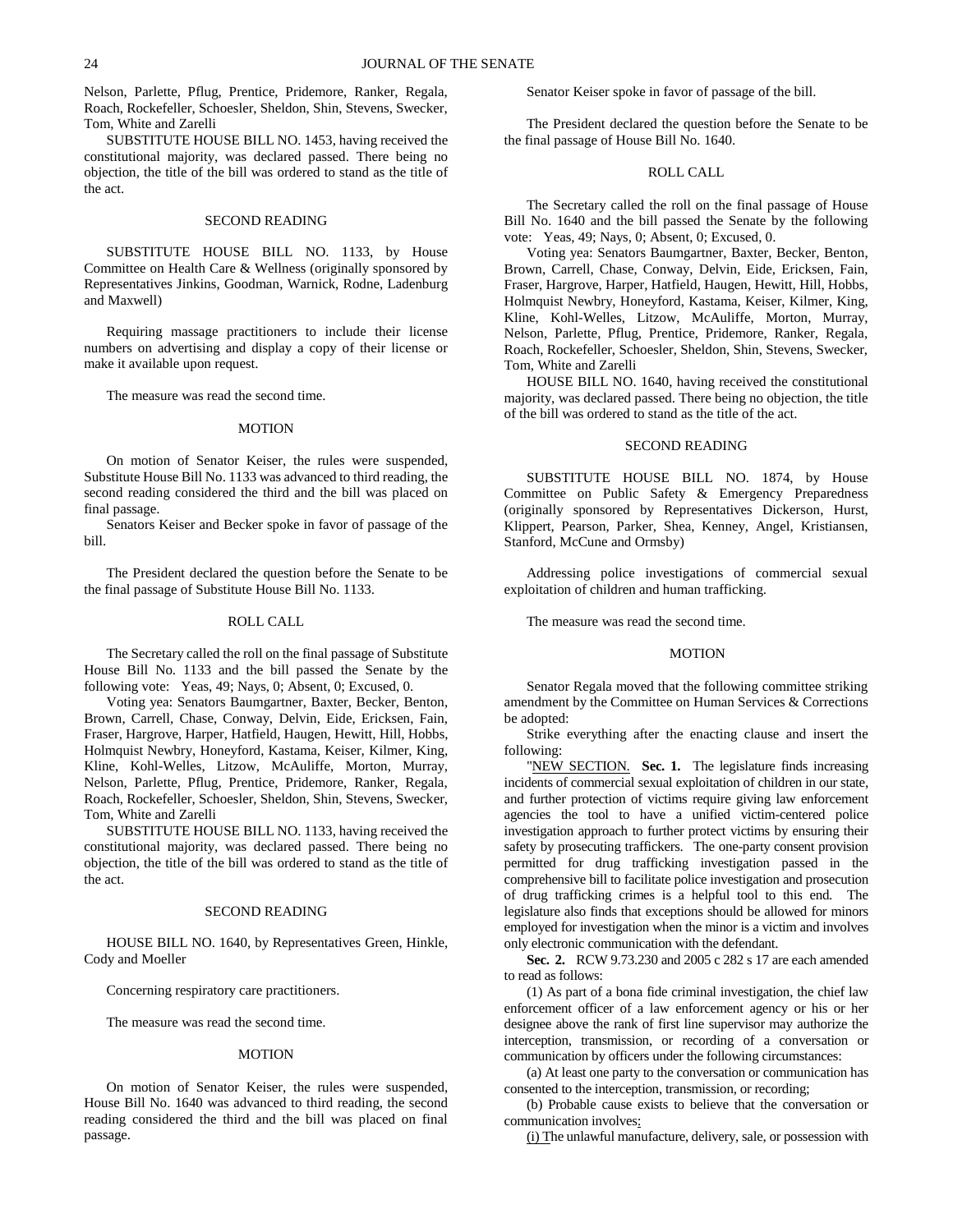intent to manufacture, deliver, or sell, controlled substances as defined in chapter 69.50 RCW, or legend drugs as defined in chapter 69.41 RCW, or imitation controlled substances as defined in chapter 69.52 RCW; or

(ii) A party engaging in the commercial sexual abuse of a minor under RCW 9.68A.100, or promoting commercial sexual abuse of a minor under RCW 9.68A.101, or promoting travel for commercial sexual abuse of a minor under RCW 9.68A.102; and

(c) A written report has been completed as required by subsection (2) of this section.

(2) The agency's chief officer or designee authorizing an interception, transmission, or recording under subsection (1) of this section, shall prepare and sign a written report at the time of authorization indicating:

(a) The circumstances that meet the requirements of subsection (1) of this section;

(b) The names of the authorizing and consenting parties, except that in those cases where the consenting party is a confidential informant, the name of the confidential informant need not be divulged;

(c) The names of the officers authorized to intercept, transmit, and record the conversation or communication;

(d) The identity of the particular person or persons, if known, who may have committed or may commit the offense;

(e) The details of the particular offense or offenses that may have been or may be committed and the expected date, location, and approximate time of the conversation or communication; and

(f) Whether there was an attempt to obtain authorization pursuant to RCW 9.73.090(2) and, if there was such an attempt, the outcome of the attempt.

(3) An authorization under this section is valid in all jurisdictions within Washington state and for the interception of communications from additional persons if the persons are brought into the conversation or transaction by the nonconsenting party or if the nonconsenting party or such additional persons cause or invite the consenting party to enter another jurisdiction.

(4) The recording of any conversation or communication under this section shall be done in such a manner that protects the recording from editing or other alterations.

(5) An authorization made under this section is valid for no more than twenty-four hours from the time it is signed by the authorizing officer, and each authorization shall independently meet all of the requirements of this section. The authorizing officer shall sign the written report required under subsection (2) of this section, certifying the exact date and time of his or her signature. An authorization under this section may be extended not more than twice for an additional consecutive twenty-four hour period based upon the same probable cause regarding the same suspected transaction. Each such extension shall be signed by the authorizing officer.

(6) Within fifteen days after the signing of an authorization that results in any interception, transmission, or recording of a conversation or communication pursuant to this section, the law enforcement agency which made the interception, transmission, or recording shall submit a report including the original authorization under subsection (2) of this section to a judge of a court having jurisdiction which report shall identify (a) the persons, including the consenting party, who participated in the conversation, and (b) the date, location, and approximate time of the conversation.

In those cases where the consenting party is a confidential informant, the name of the confidential informant need not be divulged.

A monthly report shall be filed by the law enforcement agency with the administrator for the courts indicating the number of authorizations granted, the date and time of each authorization,

interceptions made, arrests resulting from an interception, and subsequent invalidations.

(7)(a) Within two judicial days of receipt of a report under subsection (6) of this section, the court shall make an ex parte review of the authorization((, but not of the evidence,)) and shall make a determination whether the requirements of subsection (1) of this section were met. Evidence obtained as a result of the interception, transmission, or recording need not be submitted to the court. If the court determines that any of the requirements of subsection (1) of this section were not met, the court shall order that any recording and any copies or transcriptions of the conversation or communication be destroyed. Destruction of recordings, copies, or transcriptions shall be stayed pending any appeal of a finding that the requirements of subsection (1) of this section were not met.

(b) Absent a continuation under (c) of this subsection, six months following a determination under (a) of this subsection that probable cause did not exist, the court shall cause a notice to be mailed to the last known address of any nonconsenting party to the conversation or communication that was the subject of the authorization. The notice shall indicate the date, time, and place of any interception, transmission, or recording made pursuant to the authorization. The notice shall also identify the agency that sought the authorization and shall indicate that a review under (a) of this subsection resulted in a determination that the authorization was made in violation of this section provided that, if the confidential informant was a minor at the time of the recording or an alleged victim of commercial child sexual abuse under RCW 9.68A.100 through 9.68A.102 or 9.40.100, no such notice shall be given.

(c) An authorizing agency may obtain six-month extensions to the notice requirement of (b) of this subsection in cases of active, ongoing criminal investigations that might be jeopardized by sending the notice.

(8) In any subsequent judicial proceeding, evidence obtained through the interception or recording of a conversation or communication pursuant to this section shall be admissible only if:

(a) The court finds that the requirements of subsection (1) of this section were met and the evidence is used in prosecuting an offense listed in subsection (1)(b) of this section; or

(b) The evidence is admitted with the permission of the person whose communication or conversation was intercepted, transmitted, or recorded; or

(c) The evidence is admitted in a prosecution for a "serious violent offense" as defined in RCW 9.94A.030 in which a party who consented to the interception, transmission, or recording was a victim of the offense; or

(d) The evidence is admitted in a civil suit for personal injury or wrongful death arising out of the same incident, in which a party who consented to the interception, transmission, or recording was a victim of a serious violent offense as defined in RCW 9.94A.030.

Nothing in this subsection bars the admission of testimony of a party or eyewitness to the intercepted, transmitted, or recorded conversation or communication when that testimony is unaided by information obtained solely by violation of RCW 9.73.030.

(9) Any determination of invalidity of an authorization under this section shall be reported by the court to the administrative office of the courts.

(10) Any person who intentionally intercepts, transmits, or records or who intentionally authorizes the interception, transmission, or recording of a conversation or communication in violation of this section, is guilty of a class C felony punishable according to chapter 9A.20 RCW.

(11) An authorizing agency is liable for twenty-five thousand dollars in exemplary damages, in addition to any other damages authorized by this chapter or by other law, to a person whose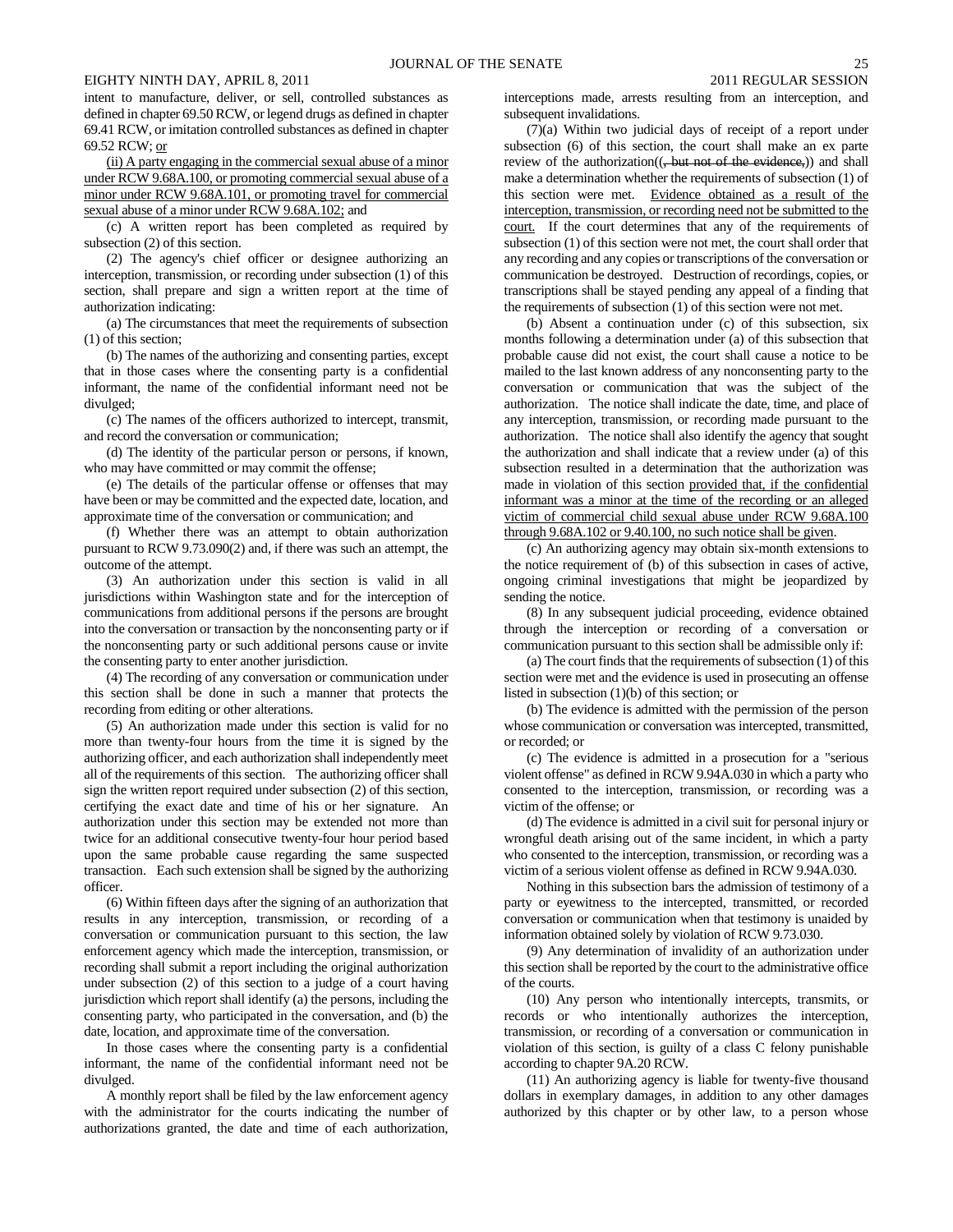conversation or communication was intercepted, transmitted, or recorded pursuant to an authorization under this section if:

(a) In a review under subsection (7) of this section, or in a suppression of evidence proceeding, it has been determined that the authorization was made without the probable cause required by subsection (1)(b) of this section; and

(b) The authorization was also made without a reasonable suspicion that the conversation or communication would involve the unlawful acts identified in subsection (1)(b) of this section.

**Sec. 3.** RCW 9.73.210 and 1989 c 271 s 202 are each amended to read as follows:

(1) If a police commander or officer above the rank of first line supervisor has reasonable suspicion that the safety of the consenting party is in danger, law enforcement personnel may, for the sole purpose of protecting the safety of the consenting party, intercept, transmit, or record a private conversation or communication concerning:

(a) The unlawful manufacture, delivery, sale, or possession with intent to manufacture, deliver, or sell, controlled substances as defined in chapter 69.50 RCW, or legend drugs as defined in chapter 69.41 RCW, or imitation controlled substances as defined in chapter 69.52 RCW; or

(b) Person(s) engaging in the commercial sexual abuse of a minor under RCW 9.68A.100, or promoting commercial sexual abuse of a minor under RCW 9.68A.101, or promoting travel for commercial sexual abuse of a minor under RCW 9.68A.102.

(2) Before any interception, transmission, or recording of a private conversation or communication pursuant to this section, the police commander or officer making the determination required by subsection (1) of this section shall complete a written authorization which shall include (a) the date and time the authorization is given; (b) the persons, including the consenting party, expected to participate in the conversation or communication, to the extent known; (c) the expected date, location, and approximate time of the conversation or communication; and (d) the reasons for believing the consenting party's safety will be in danger.

(3) A monthly report shall be filed by the law enforcement agency with the administrator for the courts indicating the number of authorizations made under this section, the date and time of each authorization, and whether an interception, transmission, or recording was made with respect to each authorization.

(4) Any information obtained pursuant to this section is inadmissible in any civil or criminal case in all courts of general or limited jurisdiction in this state, except:

(a) With the permission of the person whose communication or conversation was intercepted, transmitted, or recorded without his or her knowledge;

(b) In a civil action for personal injury or wrongful death arising out of the same incident, where the cause of action is based upon an act of physical violence against the consenting party; or

(c) In a criminal prosecution, arising out of the same incident for a serious violent offense as defined in RCW 9.94A.030 in which a party who consented to the interception, transmission, or recording was a victim of the offense.

(5) Nothing in this section bars the admission of testimony of a participant in the communication or conversation unaided by information obtained pursuant to this section.

(6) The authorizing agency shall immediately destroy any written, transcribed, or recorded information obtained from an interception, transmission, or recording authorized under this section unless the agency determines there has been a personal injury or death or a serious violent offense which may give rise to a civil action or criminal prosecution in which the information may be admissible under subsection (4)(b) or (c) of this section.

(7) Nothing in this section authorizes the interception, recording, or transmission of a telephonic communication or conversation.

**Sec. 4.** RCW 9.68A.110 and 2010 c 289 s 17 and 2010 c 227 s 8 are each reenacted and amended to read as follows:

(1) In a prosecution under RCW 9.68A.040, it is not a defense that the defendant was involved in activities of law enforcement and prosecution agencies in the investigation and prosecution of criminal offenses. Law enforcement and prosecution agencies shall not employ minors to aid in the investigation of a violation of RCW 9.68A.090 or 9.68A.100 through 9.68A.102, except for the purpose of facilitating an investigation where the minor is also the alleged victim and the:

(a) Investigation is authorized pursuant to RCW  $9.73.230(1)(b)(ii)$  or  $9.73.210(1)(b)$ ; or

(b) Minor's aid in the investigation involves only telephone or electronic communication with the defendant.

(2) In a prosecution under RCW 9.68A.050, 9.68A.060, 9.68A.070, or 9.68A.080, it is not a defense that the defendant did not know the age of the child depicted in the visual or printed matter. It is a defense, which the defendant must prove by a preponderance of the evidence, that at the time of the offense the defendant was not in possession of any facts on the basis of which he or she should reasonably have known that the person depicted was a minor.

(3) In a prosecution under RCW 9.68A.040, 9.68A.090, 9.68A.100, 9.68A.101, or 9.68A.102, it is not a defense that the defendant did not know the alleged victim's age. It is a defense, which the defendant must prove by a preponderance of the evidence, that at the time of the offense, the defendant made a reasonable bona fide attempt to ascertain the true age of the minor by requiring production of a driver's license, marriage license, birth certificate, or other governmental or educational identification card or paper and did not rely solely on the oral allegations or apparent age of the minor.

(4) In a prosecution under RCW 9.68A.050, 9.68A.060, 9.68A.070, or 9.68A.075, it shall be an affirmative defense that the defendant was a law enforcement officer or a person specifically authorized, in writing, to assist a law enforcement officer and acting at the direction of a law enforcement officer in the process of conducting an official investigation of a sex-related crime against a minor, or that the defendant was providing individual case treatment as a recognized medical facility or as a psychiatrist or psychologist licensed under Title 18 RCW. Nothing in chapter 227, Laws of 2010 is intended to in any way affect or diminish the immunity afforded an electronic communication service provider, remote computing service provider, or domain name registrar acting in the performance of its reporting or preservation responsibilities under 18 U.S.C. Secs. 2258a, 2258b, or 2258c.

(5) In a prosecution under RCW 9.68A.050, 9.68A.060, 9.68A.070, or 9.68A.075, the state is not required to establish the identity of the alleged victim.

(6) In a prosecution under RCW 9.68A.070 or 9.68A.075, it shall be an affirmative defense that:

(a) The defendant was employed at or conducting research in partnership or in cooperation with any institution of higher education as defined in RCW 28B.07.020 or 28B.10.016, and:

(i) He or she was engaged in a research activity;

(ii) The research activity was specifically approved prior to the possession or viewing activity being conducted in writing by a person, or other such entity vested with the authority to grant such approval by the institution of higher ((learning)) education; and

(iii) Viewing or possessing the visual or printed matter is an essential component of the authorized research; or

(b) The defendant was an employee of the Washington state legislature engaged in research at the request of a member of the legislature and: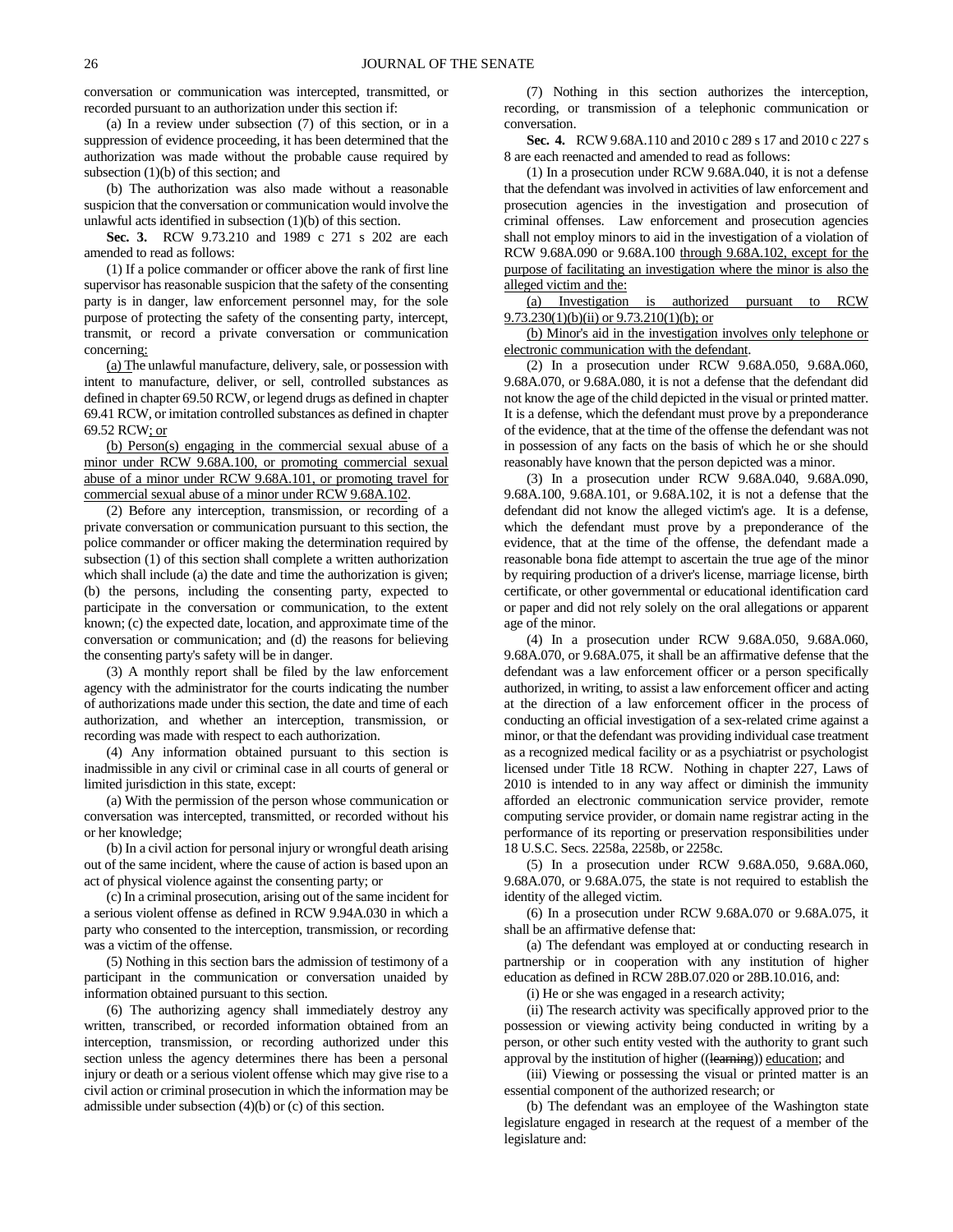(i) The request for research is made prior to the possession or viewing activity being conducted in writing by a member of the legislature;

(ii) The research is directly related to a legislative activity; and

(iii) Viewing or possessing the visual or printed matter is an essential component of the requested research and legislative activity.

 $((\epsilon))$  (7) Nothing in this section authorizes otherwise unlawful viewing or possession of visual or printed matter depicting a minor engaged in sexually explicit conduct.

NEW SECTION. **Sec. 5.** This act takes effect August 1, 2011."

Senator Regala spoke in favor of adoption of the committee striking amendment.

The President declared the question before the Senate to be the adoption of the committee striking amendment by the Committee on Human Services & Corrections to Substitute House Bill No. 1874.

The motion by Senator Regala carried and the committee striking amendment was adopted by voice vote.

#### MOTION

There being no objection, the following title amendment was adopted:

On page 1, line 2 of the title, after "trafficking;" strike the remainder of the title and insert "amending RCW 9.73.230 and 9.73.210; reenacting and amending RCW 9.68A.110; creating a new section; and providing an effective date."

## MOTION

On motion of Senator Regala, the rules were suspended, Substitute House Bill No. 1874 as amended by the Senate was advanced to third reading, the second reading considered the third and the bill was placed on final passage.

Senators Regala, Delvin and Kohl-Welles spoke in favor of passage of the bill.

The President declared the question before the Senate to be the final passage of Substitute House Bill No. 1874 as amended by the Senate.

## ROLL CALL

The Secretary called the roll on the final passage of Substitute House Bill No. 1874 as amended by the Senate and the bill passed the Senate by the following vote: Yeas, 49; Nays, 0; Absent, 0; Excused, 0.

Voting yea: Senators Baumgartner, Baxter, Becker, Benton, Brown, Carrell, Chase, Conway, Delvin, Eide, Ericksen, Fain, Fraser, Hargrove, Harper, Hatfield, Haugen, Hewitt, Hill, Hobbs, Holmquist Newbry, Honeyford, Kastama, Keiser, Kilmer, King, Kline, Kohl-Welles, Litzow, McAuliffe, Morton, Murray, Nelson, Parlette, Pflug, Prentice, Pridemore, Ranker, Regala, Roach, Rockefeller, Schoesler, Sheldon, Shin, Stevens, Swecker, Tom, White and Zarelli

SUBSTITUTE HOUSE BILL NO. 1874 as amended by the Senate, having received the constitutional majority, was declared passed. There being no objection, the title of the bill was ordered to stand as the title of the act.

#### SECOND READING

ENGROSSED SECOND SUBSTITUTE HOUSE BILL NO. 1789, by House Committee on Transportation (originally sponsored by Representatives Goodman, Pedersen, Roberts and Miloscia)

Addressing accountability for persons driving or being in physical control of a vehicle while under the influence of intoxicating liquor or any drug.

The measure was read the second time.

#### MOTION

Senator Kline moved that the following committee striking amendment by the Committee on Transportation be adopted:

Strike everything after the enacting clause and insert the following:

"**Sec. 1.** RCW 46.20.385 and 2010 c 269 s 1 are each amended to read as follows:

(1)(a) Beginning January 1, 2009, any person licensed under this chapter who is convicted of a violation of RCW 46.61.502 or 46.61.504 or an equivalent local or out-of-state statute or ordinance, or a violation of RCW 46.61.520(1)(a) or 46.61.522(1)(b), or who has had or will have his or her license suspended, revoked, or denied under RCW 46.20.3101, may submit to the department an application for an ignition interlock driver's license. The department, upon receipt of the prescribed fee and upon determining that the petitioner is eligible to receive the license, may issue an ignition interlock driver's license.

(b) A person may apply for an ignition interlock driver's license anytime, including immediately after receiving the notices under RCW 46.20.308 or after his or her license is suspended, revoked, or denied. A person receiving an ignition interlock driver's license waives his or her right to a hearing or appeal under RCW 46.20.308.

(c) An applicant under this subsection shall provide proof to the satisfaction of the department that a functioning ignition interlock device has been installed on all vehicles operated by the person.

(i) The department shall require the person to maintain the device on all vehicles operated by the person and shall restrict the person to operating only vehicles equipped with the device, for the remainder of the period of suspension, revocation, or denial. The installation of an ignition interlock device is not necessary on vehicles owned, leased, or rented by a person's employer and on those vehicles whose care and/or maintenance is the temporary responsibility of the employer, and driven at the direction of a person's employer as a requirement of employment during working hours. The person must provide the department with a declaration pursuant to RCW 9A.72.085 from his or her employer stating that the person's employment requires the person to operate a vehicle owned by the employer or other persons during working hours.

(ii) Subject to any periodic renewal requirements established by the department under this section and subject to any applicable compliance requirements under this chapter or other law, an ignition interlock driver's license granted upon a suspension or revocation under RCW 46.61.5055 or 46.20.3101 extends through the remaining portion of any concurrent or consecutive suspension or revocation that may be imposed as the result of administrative action and criminal conviction arising out of the same incident.

(iii) The time period during which the person is licensed under this section shall apply on a day-for-day basis toward satisfying the period of time the ignition interlock device restriction is required under RCW 46.20.720 and 46.61.5055. Beginning with incidents occurring on or after the effective date of this section, when calculating the period of time for the restriction under RCW 46.20.720(3), the department must also give the person a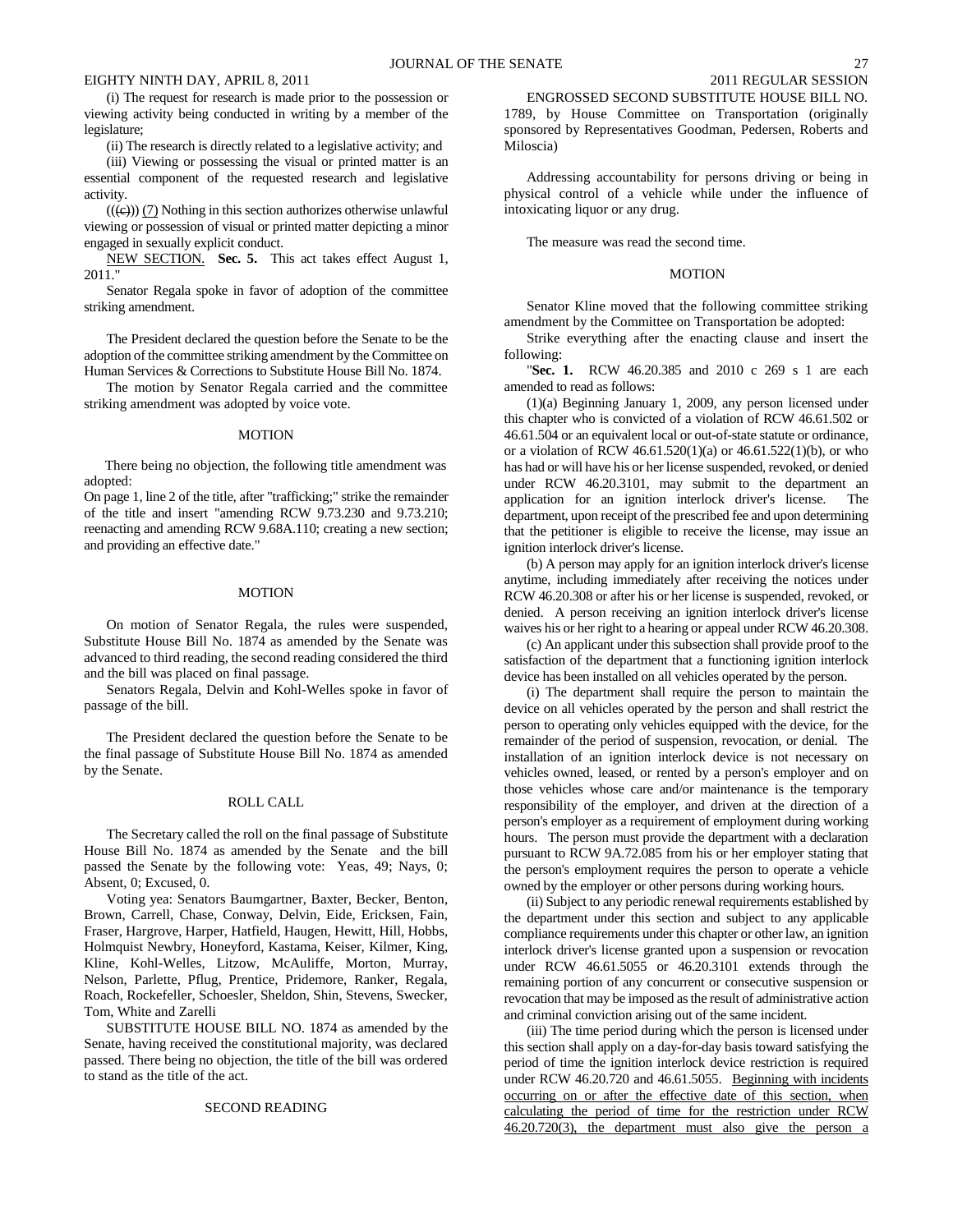day-for-day credit for the time period, beginning from the date of the incident, during which the person kept an ignition interlock device installed on all vehicles the person operates. For the purposes of this subsection  $(1)(c)(iii)$ , the term "all vehicles" does not include vehicles that would be subject to the employer exception under RCW 46.20.720(3).

(2) An applicant for an ignition interlock driver's license who qualifies under subsection (1) of this section is eligible to receive a license only if the applicant files satisfactory proof of financial responsibility under chapter 46.29 RCW.

(3) Upon receipt of evidence that a holder of an ignition interlock driver's license granted under this subsection no longer has a functioning ignition interlock device installed on all vehicles operated by the driver, the director shall give written notice by first-class mail to the driver that the ignition interlock driver's license shall be canceled. If at any time before the cancellation goes into effect the driver submits evidence that a functioning ignition interlock device has been installed on all vehicles operated by the driver, the cancellation shall be stayed. If the cancellation becomes effective, the driver may obtain, at no additional charge, a new ignition interlock driver's license upon submittal of evidence that a functioning ignition interlock device has been installed on all vehicles operated by the driver.

(4) A person aggrieved by the decision of the department on the application for an ignition interlock driver's license may request a hearing as provided by rule of the department.

(5) The director shall cancel an ignition interlock driver's license after receiving notice that the holder thereof has been convicted of operating a motor vehicle in violation of its restrictions, no longer meets the eligibility requirements, or has been convicted of or found to have committed a separate offense or any other act or omission that under this chapter would warrant suspension or revocation of a regular driver's license. The department must give notice of the cancellation as provided under RCW 46.20.245. A person whose ignition interlock driver's license has been canceled under this section may reapply for a new ignition interlock driver's license if he or she is otherwise qualified under this section and pays the fee required under RCW 46.20.380.

(6)(a) Unless costs are waived by the ignition interlock company or the person is indigent under RCW 10.101.010, the applicant shall pay the cost of installing, removing, and leasing the ignition interlock device and shall pay an additional fee of twenty dollars per month. Payments shall be made directly to the ignition interlock company. The company shall remit the additional twenty-dollar fee to the department.

(b) The department shall deposit the proceeds of the twenty-dollar fee into the ignition interlock device revolving account. Expenditures from the account may be used only to administer and operate the ignition interlock device revolving account program. The department shall adopt rules to provide monetary assistance according to greatest need and when funds are available.

(7) The department shall adopt rules to implement ignition interlock licensing. The department shall consult with the administrative office of the courts, the state patrol, the Washington association of sheriffs and police chiefs, ignition interlock companies, and any other organization or entity the department deems appropriate.

**Sec. 2.** RCW 46.61.502 and 2008 c 282 s 20 are each amended to read as follows:

(1) A person is guilty of driving while under the influence of intoxicating liquor or any drug if the person drives a vehicle within this state:

(a) And the person has, within two hours after driving, an alcohol concentration of 0.08 or higher as shown by analysis of the person's breath or blood made under RCW 46.61.506; or

(b) While the person is under the influence of or affected by intoxicating liquor or any drug; or

(c) While the person is under the combined influence of or affected by intoxicating liquor and any drug.

(2) The fact that a person charged with a violation of this section is or has been entitled to use a drug under the laws of this state shall not constitute a defense against a charge of violating this section.

(3) It is an affirmative defense to a violation of subsection  $(1)(a)$ of this section which the defendant must prove by a preponderance of the evidence that the defendant consumed a sufficient quantity of alcohol after the time of driving and before the administration of an analysis of the person's breath or blood to cause the defendant's alcohol concentration to be 0.08 or more within two hours after driving. The court shall not admit evidence of this defense unless the defendant notifies the prosecution prior to the omnibus or pretrial hearing in the case of the defendant's intent to assert the affirmative defense.

(4) Analyses of blood or breath samples obtained more than two hours after the alleged driving may be used as evidence that within two hours of the alleged driving, a person had an alcohol concentration of 0.08 or more in violation of subsection (1)(a) of this section, and in any case in which the analysis shows an alcohol concentration above 0.00 may be used as evidence that a person was under the influence of or affected by intoxicating liquor or any drug in violation of subsection  $(1)(b)$  or  $(c)$  of this section.

(5) Except as provided in subsection (6) of this section, a violation of this section is a gross misdemeanor.

(6) It is a class C felony punishable under chapter 9.94A RCW, or chapter 13.40 RCW if the person is a juvenile, if:

(a) The person has four or more prior offenses within ten years as defined in RCW 46.61.5055; or

(b) The person has ever previously been convicted of:

(i) Vehicular homicide while under the influence of intoxicating liquor or any drug, RCW  $46.61.520(1)(a)((,))$ ;

(ii)  $V$ ehicular assault while under the influence of intoxicating</u> liquor or any drug, RCW  $46.61.522(1)(b)((\frac{1}{2} \text{ or }))$ ;

(iii) An out-of-state offense comparable to the offense specified in  $(b)(i)$  or  $(ii)$  of this subsection; or

(iv) A violation of this subsection  $(6)$  or RCW 46.61.504 $(6)$ .

**Sec. 3.** RCW 46.61.504 and 2008 c 282 s 21 are each amended to read as follows:

(1) A person is guilty of being in actual physical control of a motor vehicle while under the influence of intoxicating liquor or any drug if the person has actual physical control of a vehicle within this state:

(a) And the person has, within two hours after being in actual physical control of the vehicle, an alcohol concentration of 0.08 or higher as shown by analysis of the person's breath or blood made under RCW 46.61.506; or

(b) While the person is under the influence of or affected by intoxicating liquor or any drug; or

(c) While the person is under the combined influence of or affected by intoxicating liquor and any drug.

(2) The fact that a person charged with a violation of this section is or has been entitled to use a drug under the laws of this state does not constitute a defense against any charge of violating this section. No person may be convicted under this section if, prior to being pursued by a law enforcement officer, the person has moved the vehicle safely off the roadway.

(3) It is an affirmative defense to a violation of subsection  $(1)(a)$ of this section which the defendant must prove by a preponderance of the evidence that the defendant consumed a sufficient quantity of alcohol after the time of being in actual physical control of the vehicle and before the administration of an analysis of the person's breath or blood to cause the defendant's alcohol concentration to be 0.08 or more within two hours after being in such control. The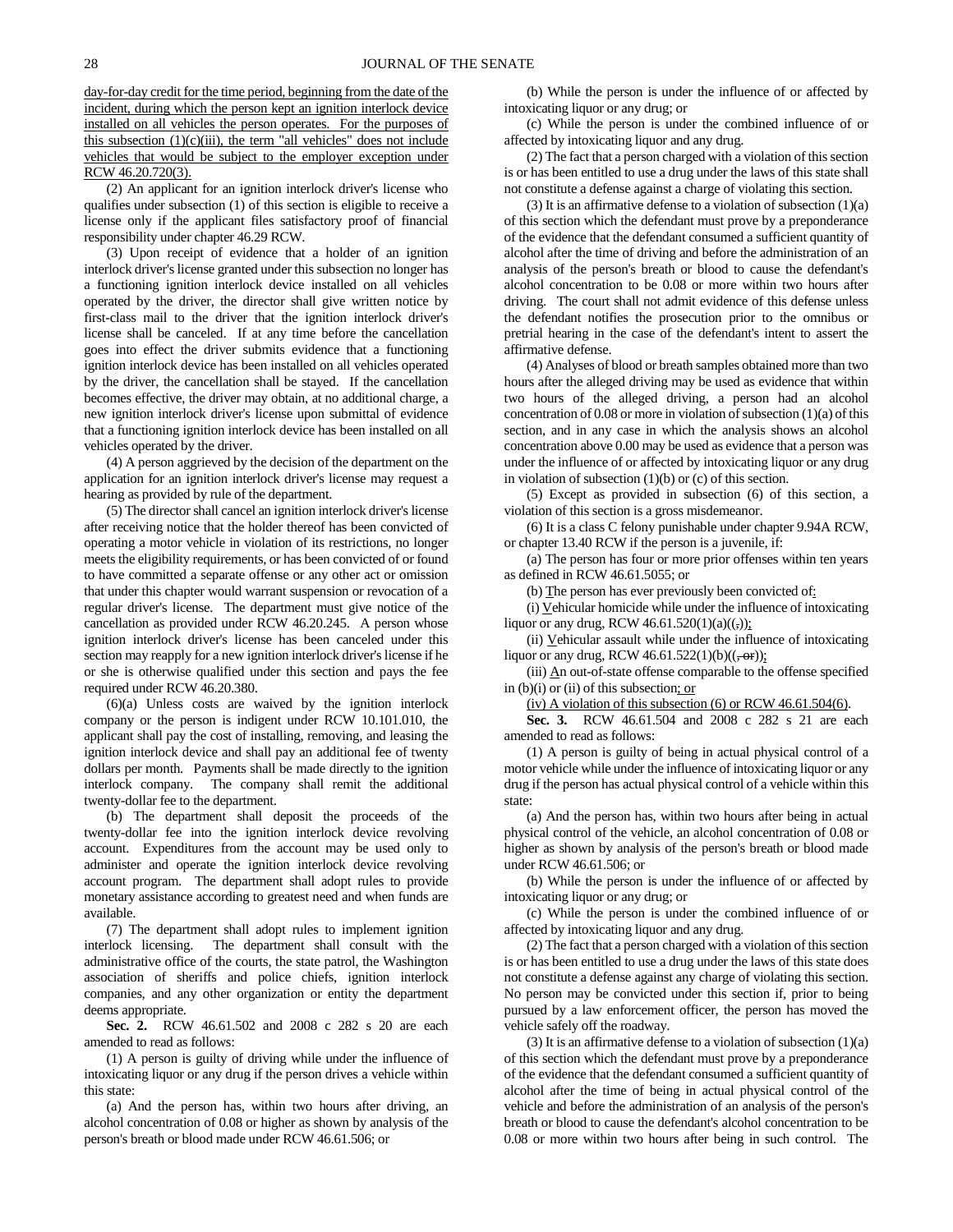court shall not admit evidence of this defense unless the defendant notifies the prosecution prior to the omnibus or pretrial hearing in the case of the defendant's intent to assert the affirmative defense.

(4) Analyses of blood or breath samples obtained more than two hours after the alleged being in actual physical control of a vehicle may be used as evidence that within two hours of the alleged being in such control, a person had an alcohol concentration of 0.08 or more in violation of subsection (1)(a) of this section, and in any case in which the analysis shows an alcohol concentration above 0.00 may be used as evidence that a person was under the influence of or affected by intoxicating liquor or any drug in violation of subsection (1)(b) or (c) of this section.

(5) Except as provided in subsection (6) of this section, a violation of this section is a gross misdemeanor.

(6) It is a class C felony punishable under chapter 9.94A RCW, or chapter 13.40 RCW if the person is a juvenile, if:

(a) The person has four or more prior offenses within ten years as defined in RCW 46.61.5055; or

(b) The person has ever previously been convicted of:

(i) Vehicular homicide while under the influence of intoxicating liquor or any drug, RCW 46.61.520(1)(a)((,));

(ii) Vehicular assault while under the influence of intoxicating liquor or any drug, RCW 46.61.522(1)(b)( $(\overline{, \text{or}})$ );

(iii) An out-of-state offense comparable to the offense specified in (b)(i) or (ii) of this subsection; or

(iv) A violation of this subsection (6) or RCW 46.61.502(6).

**Sec. 4.** RCW 46.61.500 and 1990 c 291 s 1 are each amended to read as follows:

(1) Any person who drives any vehicle in willful or wanton disregard for the safety of persons or property is guilty of reckless driving. Violation of the provisions of this section is a gross misdemeanor punishable by imprisonment of not more than one year and by a fine of not more than five thousand dollars.

(2) The license or permit to drive or any nonresident privilege of any person convicted of reckless driving shall be suspended by the department for not less than thirty days.

(3)(a) Except as provided under (b) of this subsection, a person convicted of reckless driving who has one or more prior offenses as defined in RCW 46.61.5055(14) within seven years shall be required, under RCW 46.20.720, to install an ignition interlock device on all vehicles operated by the person if the conviction is the result of a charge that was originally filed as a violation of RCW 46.61.502, 46.61.504, or an equivalent local ordinance.

(b) A person convicted of reckless driving shall be required, under RCW 46.20.720, to install an ignition interlock device on all vehicles operated by the person if the conviction is the result of a charge that was originally filed as a violation of RCW 46.61.520 committed while under the influence of intoxicating liquor or any drug or RCW 46.61.522 committed while under the influence of intoxicating liquor or any drug.

**Sec. 5.** RCW 46.61.5249 and 1997 c 66 s 4 are each amended to read as follows:

(1)(a) A person is guilty of negligent driving in the first degree if he or she operates a motor vehicle in a manner that is both negligent and endangers or is likely to endanger any person or property, and exhibits the effects of having consumed liquor or an illegal drug.

(b) It is an affirmative defense to negligent driving in the first degree by means of exhibiting the effects of having consumed an illegal drug that must be proved by the defendant by a preponderance of the evidence, that the driver has a valid prescription for the drug consumed, and has been consuming it according to the prescription directions and warnings.

(c) Negligent driving in the first degree is a misdemeanor.

(2) For the purposes of this section:

(a) "Negligent" means the failure to exercise ordinary care, and is the doing of some act that a reasonably careful person would not do under the same or similar circumstances or the failure to do something that a reasonably careful person would do under the same or similar circumstances.

(b) "Exhibiting the effects of having consumed liquor" means that a person has the odor of liquor on his or her breath, or that by speech, manner, appearance, behavior, lack of coordination, or otherwise exhibits that he or she has consumed liquor, and either:

(i) Is in possession of or in close proximity to a container that has or recently had liquor in it; or

(ii) Is shown by other evidence to have recently consumed liquor.

(c) "Exhibiting the effects of having consumed an illegal drug" means that a person by speech, manner, appearance, behavior, lack of coordination, or otherwise exhibits that he or she has consumed an illegal drug and either:

(i) Is in possession of an illegal drug; or

(ii) Is shown by other evidence to have recently consumed an illegal drug.

(d) "Illegal drug" means a controlled substance under chapter 69.50 RCW for which the driver does not have a valid prescription or that is not being consumed in accordance with the prescription directions and warnings, or a legend drug under chapter 69.41 RCW for which the driver does not have a valid prescription or that is not being consumed in accordance with the prescription directions and warnings.

(3) Any act prohibited by this section that also constitutes a crime under any other law of this state may be the basis of prosecution under such other law notwithstanding that it may also be the basis for prosecution under this section.

(4) A person convicted of negligent driving in the first degree who has one or more prior offenses as defined in RCW 46.61.5055(14) within seven years shall be required, under RCW 46.20.720, to install an ignition interlock device on all vehicles operated by the person.

**Sec. 6.** RCW 46.20.720 and 2010 c 269 s 3 are each amended to read as follows:

(1) The court may order that after a period of suspension, revocation, or denial of driving privileges, and for up to as long as the court has jurisdiction, any person convicted of any offense involving the use, consumption, or possession of alcohol while operating a motor vehicle may drive only a motor vehicle equipped with a functioning ignition interlock. The court shall establish a specific calibration setting at which the interlock will prevent the vehicle from being started. The court shall also establish the period of time for which interlock use will be required.

(2) Under RCW 46.61.5055 and subject to the exceptions listed in that statute, the court shall order any person convicted of a violation of RCW 46.61.502 or 46.61.504 or an equivalent local ordinance to apply for an ignition interlock driver's license from the department under RCW 46.20.385 and to have a functioning ignition interlock device installed on all motor vehicles operated by the person. The court shall order any person participating in a deferred prosecution program under RCW 10.05.020 for a violation of RCW 46.61.502 or 46.61.504 or an equivalent local ordinance to have a functioning ignition interlock device installed on all motor vehicles operated by the person.

(3) The department shall require that, after any applicable period of suspension, revocation, or denial of driving privileges, a person may drive only a motor vehicle equipped with a functioning ignition interlock device if the person is convicted of a violation of RCW 46.61.502 or 46.61.504 or an equivalent local or out-of-state statute or ordinance. The department shall require that a person may drive only a motor vehicle equipped with a functioning ignition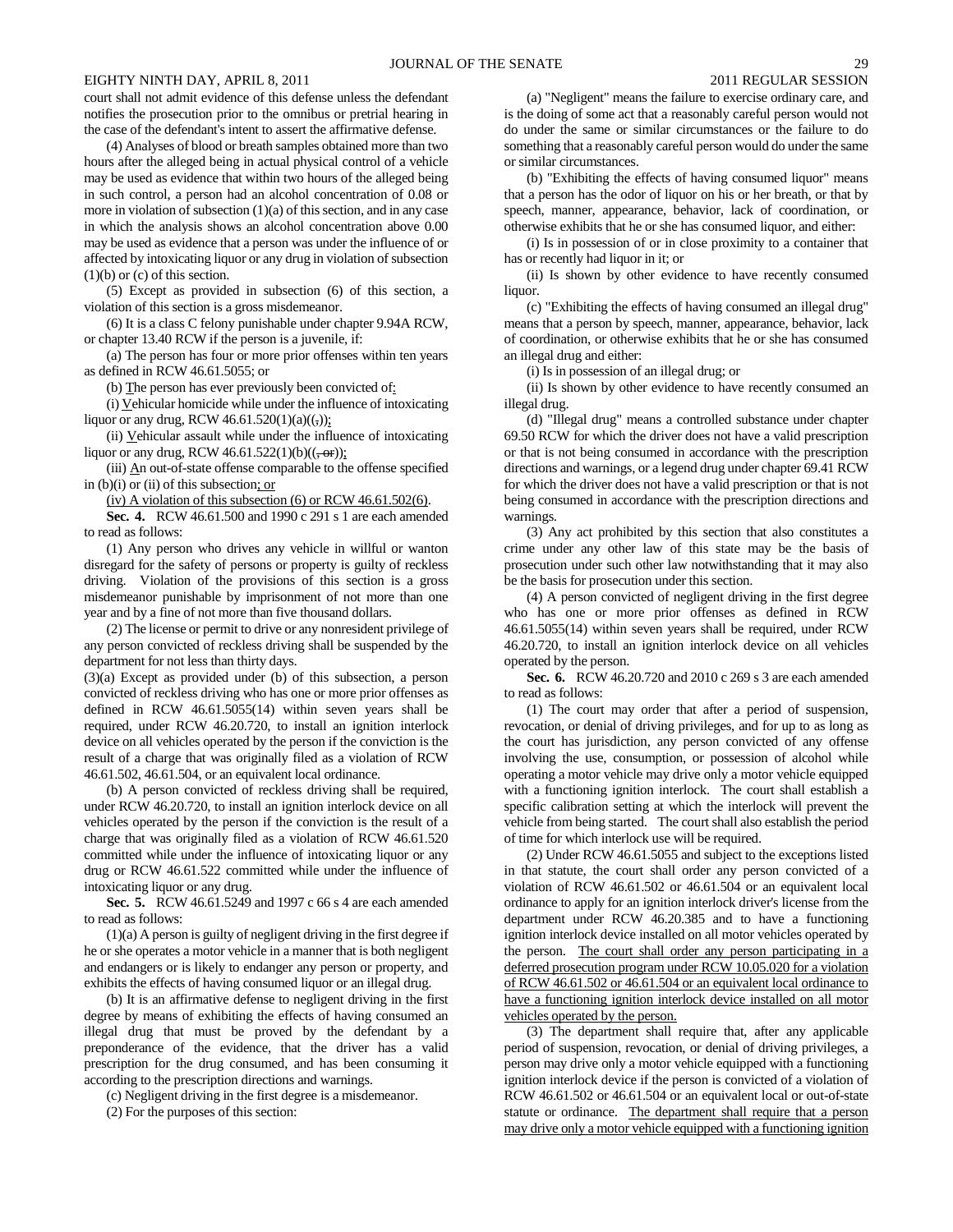interlock device if the person is convicted of a violation of RCW 46.61.5249 or 46.61.500 and is required under RCW 46.61.5249(4) or 46.61.500(3) (a) or (b) to install an ignition interlock device on all vehicles operated by the person.

The department may waive the requirement for the use of such a device if it concludes that such devices are not reasonably available in the local area. The installation of an ignition interlock device is not necessary on vehicles owned, leased, or rented by a person's employer and on those vehicles whose care and/or maintenance is the temporary responsibility of the employer, and driven at the direction of a person's employer as a requirement of employment during working hours. The person must provide the department with a declaration pursuant to RCW 9A.72.085 from his or her employer stating that the person's employment requires the person to operate a vehicle owned by the employer or other persons during working hours.

The ignition interlock device shall be calibrated to prevent the motor vehicle from being started when the breath sample provided has an alcohol concentration of 0.025 or more. Subject to the provisions of subsections (4) and (5) of this section, the period of time of the restriction will be no less than:

(a) For a person who has not previously been restricted under this section, a period of one year;

(b) For a person who has previously been restricted under (a) of this subsection, a period of five years;

(c) For a person who has previously been restricted under (b) of this subsection, a period of ten years.

(4) A restriction imposed under subsection (3) of this section shall remain in effect until the department receives a declaration from the person's ignition interlock device vendor, in a form provided or approved by the department, certifying that there have been none of the following incidents in the four consecutive months prior to the date of release:

(a) An attempt to start the vehicle with a breath alcohol concentration of 0.04 or more;

(b) Failure to take or pass any required retest; or

(c) Failure of the person to appear at the ignition interlock device vendor when required for maintenance, repair, calibration, monitoring, inspection, or replacement of the device.

(5) For a person required to install an ignition interlock device pursuant to RCW 46.61.5249(4) or 46.61.500(3), the period of time of the restriction shall be for six months and shall be subject to subsection (4) of this section.

**Sec. 7.** RCW 46.61.5055 and 2010 c 269 s 4 are each amended to read as follows:

(1) Except as provided in RCW 46.61.502(6) or 46.61.504(6), a person who is convicted of a violation of RCW 46.61.502 or 46.61.504 and who has no prior offense within seven years shall be punished as follows:

(a) In the case of a person whose alcohol concentration was less than 0.15, or for whom for reasons other than the person's refusal to take a test offered pursuant to RCW 46.20.308 there is no test result indicating the person's alcohol concentration:

(i) By imprisonment for not less than one day nor more than one year. Twenty-four consecutive hours of the imprisonment may not be suspended or deferred unless the court finds that the imposition of this mandatory minimum sentence would impose a substantial risk to the offender's physical or mental well- being. Whenever the mandatory minimum sentence is suspended or deferred, the court shall state in writing the reason for granting the suspension or deferral and the facts upon which the suspension or deferral is based. In lieu of the mandatory minimum term of imprisonment required under this subsection  $(1)(a)(i)$ , the court may order not less than fifteen days of electronic home monitoring. The offender shall pay the cost of electronic home monitoring. The county or municipality in which the penalty is being imposed shall determine the cost. The court may also require the offender's electronic home monitoring device to include an alcohol detection breathalyzer, and the court may restrict the amount of alcohol the offender may consume during the time the offender is on electronic home monitoring; and

(ii) By a fine of not less than three hundred fifty dollars nor more than five thousand dollars. Three hundred fifty dollars of the fine may not be suspended or deferred unless the court finds the offender to be indigent; or

(b) In the case of a person whose alcohol concentration was at least 0.15, or for whom by reason of the person's refusal to take a test offered pursuant to RCW 46.20.308 there is no test result indicating the person's alcohol concentration:

(i) By imprisonment for not less than two days nor more than one year. Two consecutive days of the imprisonment may not be suspended or deferred unless the court finds that the imposition of this mandatory minimum sentence would impose a substantial risk to the offender's physical or mental well-being. Whenever the mandatory minimum sentence is suspended or deferred, the court shall state in writing the reason for granting the suspension or deferral and the facts upon which the suspension or deferral is based. In lieu of the mandatory minimum term of imprisonment required under this subsection  $(1)(b)(i)$ , the court may order not less than thirty days of electronic home monitoring. The offender shall pay the cost of electronic home monitoring. The county or municipality in which the penalty is being imposed shall determine the cost. The court may also require the offender's electronic home monitoring device to include an alcohol detection breathalyzer, and the court may restrict the amount of alcohol the offender may consume during the time the offender is on electronic home monitoring; and

(ii) By a fine of not less than five hundred dollars nor more than five thousand dollars. Five hundred dollars of the fine may not be suspended or deferred unless the court finds the offender to be indigent.

(2) Except as provided in RCW 46.61.502(6) or 46.61.504(6), a person who is convicted of a violation of RCW 46.61.502 or 46.61.504 and who has one prior offense within seven years shall be punished as follows:

(a) In the case of a person whose alcohol concentration was less than 0.15, or for whom for reasons other than the person's refusal to take a test offered pursuant to RCW 46.20.308 there is no test result indicating the person's alcohol concentration:

(i) By imprisonment for not less than thirty days nor more than one year and sixty days of electronic home monitoring. The offender shall pay for the cost of the electronic monitoring. The county or municipality where the penalty is being imposed shall determine the cost. The court may also require the offender's electronic home monitoring device include an alcohol detection breathalyzer, and may restrict the amount of alcohol the offender may consume during the time the offender is on electronic home monitoring. Thirty days of imprisonment and sixty days of electronic home monitoring may not be suspended or deferred unless the court finds that the imposition of this mandatory minimum sentence would impose a substantial risk to the offender's physical or mental well-being. Whenever the mandatory minimum sentence is suspended or deferred, the court shall state in writing the reason for granting the suspension or deferral and the facts upon which the suspension or deferral is based; and

(ii) By a fine of not less than five hundred dollars nor more than five thousand dollars. Five hundred dollars of the fine may not be suspended or deferred unless the court finds the offender to be indigent; or

(b) In the case of a person whose alcohol concentration was at least 0.15, or for whom by reason of the person's refusal to take a test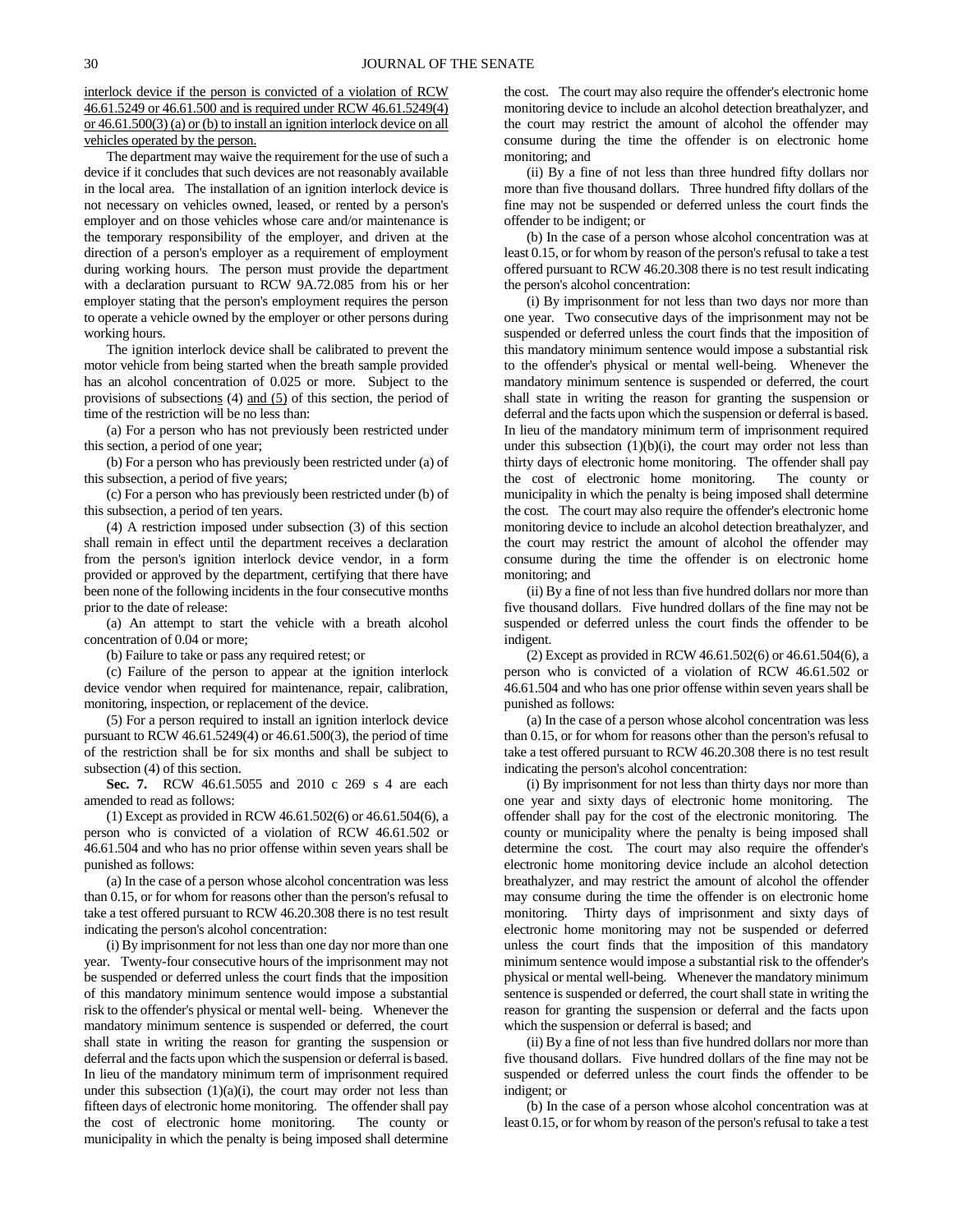offered pursuant to RCW 46.20.308 there is no test result indicating the person's alcohol concentration:

(i) By imprisonment for not less than forty-five days nor more than one year and ninety days of electronic home monitoring. The offender shall pay for the cost of the electronic monitoring. The county or municipality where the penalty is being imposed shall determine the cost. The court may also require the offender's electronic home monitoring device include an alcohol detection breathalyzer, and may restrict the amount of alcohol the offender may consume during the time the offender is on electronic home monitoring. Forty-five days of imprisonment and ninety days of electronic home monitoring may not be suspended or deferred unless the court finds that the imposition of this mandatory minimum sentence would impose a substantial risk to the offender's physical or mental well-being. Whenever the mandatory minimum sentence is suspended or deferred, the court shall state in writing the reason for granting the suspension or deferral and the facts upon which the suspension or deferral is based; and

(ii) By a fine of not less than seven hundred fifty dollars nor more than five thousand dollars. Seven hundred fifty dollars of the fine may not be suspended or deferred unless the court finds the offender to be indigent.

(3) Except as provided in RCW 46.61.502(6) or 46.61.504(6), a person who is convicted of a violation of RCW 46.61.502 or 46.61.504 and who has two or three prior offenses within seven years shall be punished as follows:

(a) In the case of a person whose alcohol concentration was less than 0.15, or for whom for reasons other than the person's refusal to take a test offered pursuant to RCW 46.20.308 there is no test result indicating the person's alcohol concentration:

(i) By imprisonment for not less than ninety days nor more than one year and one hundred twenty days of electronic home monitoring. The offender shall pay for the cost of the electronic monitoring. The county or municipality where the penalty is being imposed shall determine the cost. The court may also require the offender's electronic home monitoring device include an alcohol detection breathalyzer, and may restrict the amount of alcohol the offender may consume during the time the offender is on electronic home monitoring. Ninety days of imprisonment and one hundred twenty days of electronic home monitoring may not be suspended or deferred unless the court finds that the imposition of this mandatory minimum sentence would impose a substantial risk to the offender's physical or mental well-being. Whenever the mandatory minimum sentence is suspended or deferred, the court shall state in writing the reason for granting the suspension or deferral and the facts upon which the suspension or deferral is based; and

(ii) By a fine of not less than one thousand dollars nor more than five thousand dollars. One thousand dollars of the fine may not be suspended or deferred unless the court finds the offender to be indigent; or

(b) In the case of a person whose alcohol concentration was at least 0.15, or for whom by reason of the person's refusal to take a test offered pursuant to RCW 46.20.308 there is no test result indicating the person's alcohol concentration:

(i) By imprisonment for not less than one hundred twenty days nor more than one year and one hundred fifty days of electronic home monitoring. The offender shall pay for the cost of the electronic monitoring. The county or municipality where the penalty is being imposed shall determine the cost. The court may also require the offender's electronic home monitoring device include an alcohol detection breathalyzer, and may restrict the amount of alcohol the offender may consume during the time the offender is on electronic home monitoring. One hundred twenty days of imprisonment and one hundred fifty days of electronic home monitoring may not be suspended or deferred unless the court finds

that the imposition of this mandatory minimum sentence would impose a substantial risk to the offender's physical or mental well-being. Whenever the mandatory minimum sentence is suspended or deferred, the court shall state in writing the reason for granting the suspension or deferral and the facts upon which the suspension or deferral is based; and

(ii) By a fine of not less than one thousand five hundred dollars nor more than five thousand dollars. One thousand five hundred dollars of the fine may not be suspended or deferred unless the court finds the offender to be indigent.

(4) A person who is convicted of a violation of RCW 46.61.502 or 46.61.504 shall be punished under chapter 9.94A RCW if:

(a) The person has four or more prior offenses within ten years; or

(b) The person has ever previously been convicted of:

(i) A violation of RCW 46.61.520 committed while under the influence of intoxicating liquor or any drug;

(ii)  $\triangle$  violation of RCW 46.61.522 committed while under the influence of intoxicating liquor or any drug;  $((\Theta$ **r**))

(iii)  $\Delta$ n out-of-state offense comparable to the offense specified in (b)(i) or (ii) of this subsection; or

(iv) A violation of RCW 46.61.502(6) or 46.61.504(6).

(5)(a) The court shall require any person convicted of a violation of RCW 46.61.502 or 46.61.504 or an equivalent local ordinance to apply for an ignition interlock driver's license from the department and to have a functioning ignition interlock device installed on all motor vehicles operated by the person.

(b) The installation of an ignition interlock device is not necessary on vehicles owned, leased, or rented by a person's employer and on those vehicles whose care and/or maintenance is the temporary responsibility of the employer, and driven at the direction of a person's employer as a requirement of employment during working hours. The person must provide the department with a declaration pursuant to RCW 9A.72.085 from his or her employer stating that the person's employment requires the person to operate a vehicle owned by the employer or other persons during working hours.

(c) An ignition interlock device imposed under this section shall be calibrated to prevent a motor vehicle from being started when the breath sample provided has an alcohol concentration of 0.025 or more.

(d) The court may waive the requirement that a person apply for an ignition interlock driver's license if the court makes a specific finding in writing that:

(i) The person lives out-of-state and the devices are not reasonably available in the person's local area;

(ii) The person does not operate a vehicle; or

(iii) The person is not eligible to receive an ignition interlock driver's license under RCW 46.20.385 because the person is not a resident of Washington, is a habitual traffic offender, has already applied for or is already in possession of an ignition interlock driver's license, has never had a driver's license, has been certified under chapter 74.20A RCW as noncompliant with a child support order, or is subject to any other condition or circumstance that makes the person ineligible to obtain an ignition interlock driver's license.

(e) If a court finds that a person is not eligible to receive an ignition interlock driver's license under this section, the court is not required to make any further subsequent inquiry or determination as to the person's eligibility.

(f) If the court orders that a person refrain from consuming any alcohol and requires the person to apply for an ignition interlock driver's license, and the person states that he or she does not operate a motor vehicle or the person is ineligible to obtain an ignition interlock driver's license, the court shall order the person to submit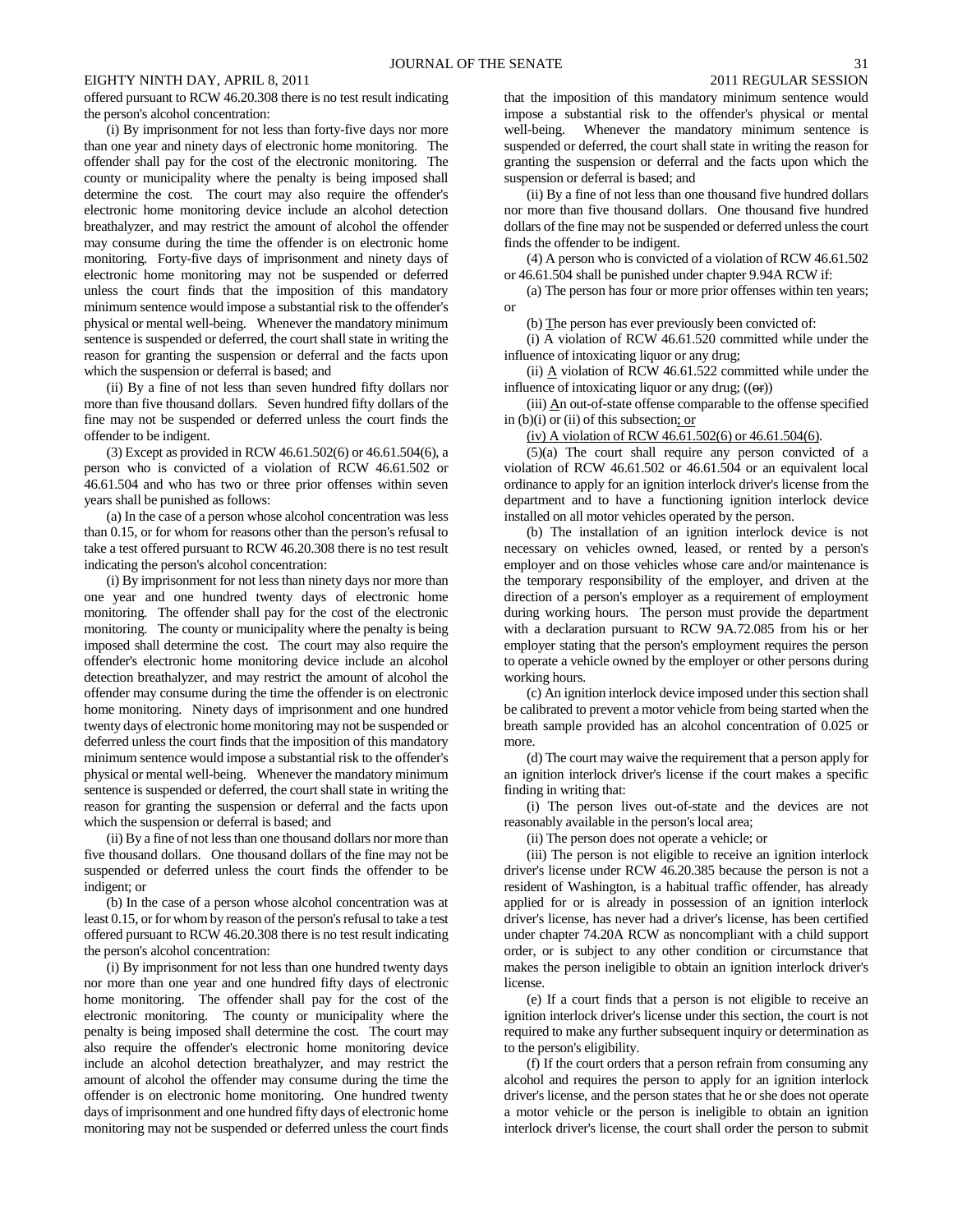to alcohol monitoring through an alcohol detection breathalyzer device, transdermal sensor device, or other technology designed to detect alcohol in a person's system. Alcohol monitoring ordered under this subsection must be for the period of the mandatory license suspension or revocation. The person shall pay for the cost of the monitoring. The county or municipality where the penalty is being imposed shall determine the cost.

(g) The period of time for which ignition interlock use  $((\n\rho$ alcohol monitoring)) is required will be as follows:

(i) For a person who has not previously been restricted under this section, a period of one year;

(ii) For a person who has previously been restricted under  $(g)(i)$ of this subsection, a period of five years;

(iii) For a person who has previously been restricted under (g)(ii) of this subsection, a period of ten years.

(h) Beginning with incidents occurring on or after the effective date of this section, when calculating the period of time for the restriction under RCW 46.20.720(3), the department must also give the person a day-for-day credit for the time period, beginning from the date of the incident, during which the person kept an ignition interlock device installed on all vehicles the person operates. For the purposes of this subsection (5)(h), the term "all vehicles" does not include vehicles that would be subject to the employer exception under RCW 46.20.720(3).

(6) If a person who is convicted of a violation of RCW 46.61.502 or 46.61.504 committed the offense while a passenger under the age of sixteen was in the vehicle, the court shall:

(a) In any case in which the installation and use of an interlock or other device is not mandatory under RCW 46.20.720 or other law, order the use of such a device for not less than sixty days following the restoration of the person's license, permit, or nonresident driving privileges; and

(b) In any case in which the installation and use of such a device is otherwise mandatory, order the use of such a device for an additional sixty days.

(7) In exercising its discretion in setting penalties within the limits allowed by this section, the court shall particularly consider the following:

(a) Whether the person's driving at the time of the offense was responsible for injury or damage to another or another's property; and

(b) Whether at the time of the offense the person was driving or in physical control of a vehicle with one or more passengers.

(8) An offender punishable under this section is subject to the alcohol assessment and treatment provisions of RCW 46.61.5056.

(9) The license, permit, or nonresident privilege of a person convicted of driving or being in physical control of a motor vehicle while under the influence of intoxicating liquor or drugs must:

(a) If the person's alcohol concentration was less than 0.15, or if for reasons other than the person's refusal to take a test offered under RCW 46.20.308 there is no test result indicating the person's alcohol concentration:

(i) Where there has been no prior offense within seven years, be suspended or denied by the department for ninety days;

(ii) Where there has been one prior offense within seven years, be revoked or denied by the department for two years; or

(iii) Where there have been two or more prior offenses within seven years, be revoked or denied by the department for three years;

(b) If the person's alcohol concentration was at least 0.15:

(i) Where there has been no prior offense within seven years, be revoked or denied by the department for one year;

(ii) Where there has been one prior offense within seven years, be revoked or denied by the department for nine hundred days; or

(iii) Where there have been two or more prior offenses within seven years, be revoked or denied by the department for four years; or

(c) If by reason of the person's refusal to take a test offered under RCW 46.20.308, there is no test result indicating the person's alcohol concentration:

(i) Where there have been no prior offenses within seven years, be revoked or denied by the department for two years;

(ii) Where there has been one prior offense within seven years, be revoked or denied by the department for three years; or

(iii) Where there have been two or more previous offenses within seven years, be revoked or denied by the department for four years.

The department shall grant credit on a day-for-day basis for any portion of a suspension, revocation, or denial already served under this subsection for a suspension, revocation, or denial imposed under RCW 46.20.3101 arising out of the same incident.

For purposes of this subsection (9), the department shall refer to the driver's record maintained under RCW 46.52.120 when determining the existence of prior offenses.

(10) After expiration of any period of suspension, revocation, or denial of the offender's license, permit, or privilege to drive required by this section, the department shall place the offender's driving privilege in probationary status pursuant to RCW 46.20.355.

(11)(a) In addition to any nonsuspendable and nondeferrable jail sentence required by this section, whenever the court imposes less than one year in jail, the court shall also suspend but shall not defer a period of confinement for a period not exceeding five years. The court shall impose conditions of probation that include: (i) Not driving a motor vehicle within this state without a valid license to drive and proof of financial responsibility for the future; (ii) not driving a motor vehicle within this state while having an alcohol concentration of 0.08 or more within two hours after driving; and (iii) not refusing to submit to a test of his or her breath or blood to determine alcohol concentration upon request of a law enforcement officer who has reasonable grounds to believe the person was driving or was in actual physical control of a motor vehicle within this state while under the influence of intoxicating liquor. The court may impose conditions of probation that include nonrepetition, installation of an ignition interlock device on the probationer's motor vehicle, alcohol or drug treatment, supervised probation, or other conditions that may be appropriate. The sentence may be imposed in whole or in part upon violation of a condition of probation during the suspension period.

(b) For each violation of mandatory conditions of probation under  $(a)(i)$ ,  $(ii)$ , or  $(iii)$  of this subsection, the court shall order the convicted person to be confined for thirty days, which shall not be suspended or deferred.

(c) For each incident involving a violation of a mandatory condition of probation imposed under this subsection, the license, permit, or privilege to drive of the person shall be suspended by the court for thirty days or, if such license, permit, or privilege to drive already is suspended, revoked, or denied at the time the finding of probation violation is made, the suspension, revocation, or denial then in effect shall be extended by thirty days. The court shall notify the department of any suspension, revocation, or denial or any extension of a suspension, revocation, or denial imposed under this subsection.

(12) A court may waive the electronic home monitoring requirements of this chapter when:

(a) The offender does not have a dwelling, telephone service, or any other necessity to operate an electronic home monitoring system;

(b) The offender does not reside in the state of Washington; or

(c) The court determines that there is reason to believe that the offender would violate the conditions of the electronic home monitoring penalty.

Whenever the mandatory minimum term of electronic home monitoring is waived, the court shall state in writing the reason for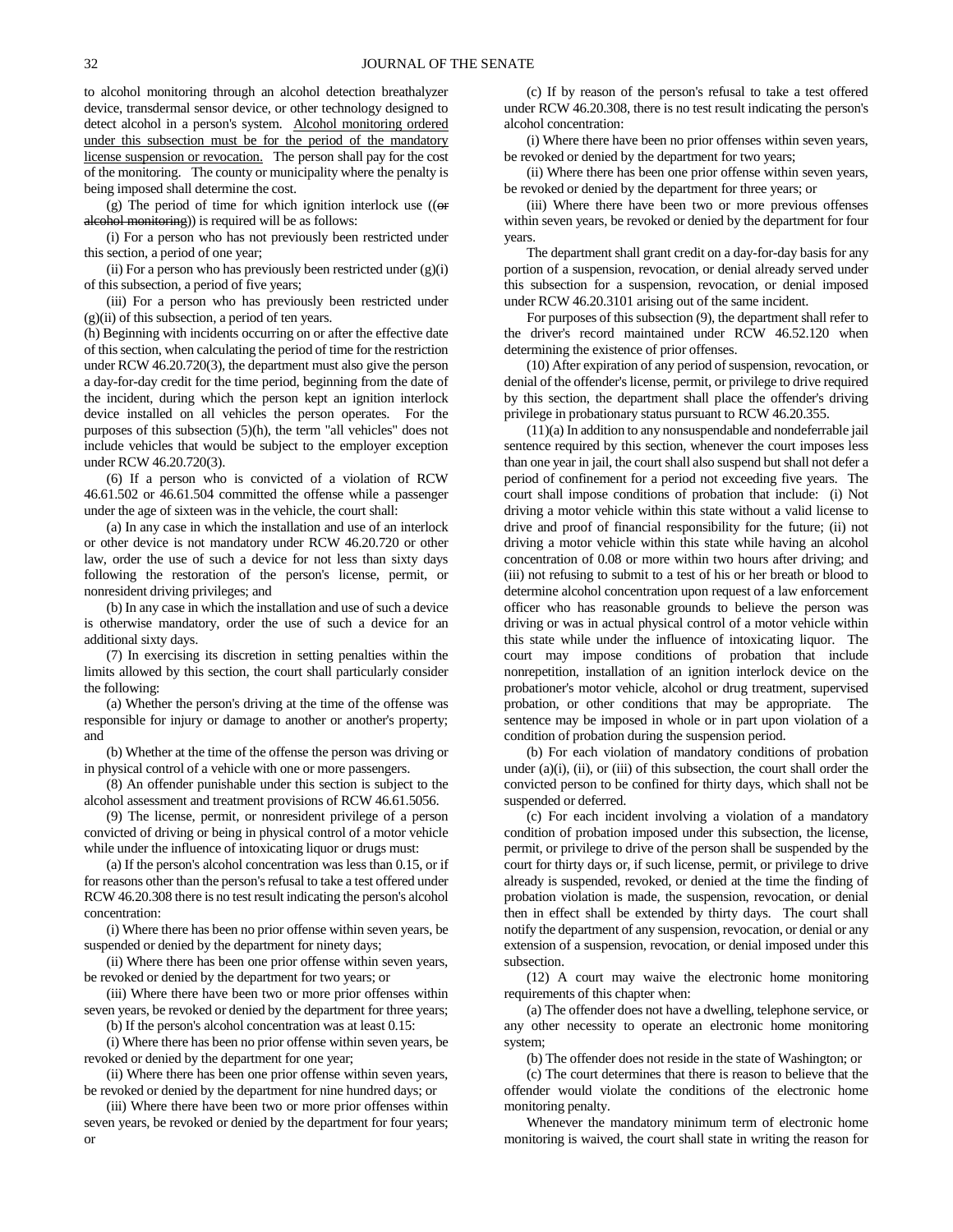granting the waiver and the facts upon which the waiver is based, and shall impose an alternative sentence with similar punitive consequences. The alternative sentence may include, but is not limited to, additional jail time, work crew, or work camp.

Whenever the combination of jail time and electronic home monitoring or alternative sentence would exceed three hundred sixty-five days, the offender shall serve the jail portion of the sentence first, and the electronic home monitoring or alternative portion of the sentence shall be reduced so that the combination does not exceed three hundred sixty-five days.

(13) An offender serving a sentence under this section, whether or not a mandatory minimum term has expired, may be granted an extraordinary medical placement by the jail administrator subject to the standards and limitations set forth in RCW 9.94A.728(3).

(14) For purposes of this section and RCW 46.61.502 and 46.61.504:

(a) A "prior offense" means any of the following:

(i) A conviction for a violation of RCW 46.61.502 or an equivalent local ordinance;

(ii) A conviction for a violation of RCW 46.61.504 or an equivalent local ordinance;

(iii) A conviction for a violation of RCW 46.61.520 committed while under the influence of intoxicating liquor or any drug, or a conviction for a violation of RCW 46.61.520 committed in a reckless manner or with the disregard for the safety of others if the conviction is the result of a charge that was originally filed as a violation of RCW 46.61.520 committed while under the influence of intoxicating liquor or any drug;

(iv) A conviction for a violation of RCW 46.61.522 committed while under the influence of intoxicating liquor or any drug, or a conviction for a violation of RCW 46.61.522 committed in a reckless manner or with the disregard for the safety of others if the conviction is the result of a charge that was originally filed as a violation of RCW 46.61.522 committed while under the influence of intoxicating liquor or any drug;

(v) A conviction for a violation of RCW 46.61.5249, 46.61.500, or 9A.36.050 or an equivalent local ordinance, if the conviction is the result of a charge that was originally filed as a violation of RCW 46.61.502 or 46.61.504, or an equivalent local ordinance, or of RCW 46.61.520 or 46.61.522;

(vi) An out-of-state conviction for a violation that would have been a violation of  $(a)(i)$ ,  $(ii)$ ,  $(iii)$ ,  $(iv)$ , or  $(v)$  of this subsection if committed in this state;

(vii) A deferred prosecution under chapter 10.05 RCW granted in a prosecution for a violation of RCW 46.61.502, 46.61.504, or an equivalent local ordinance; or

(viii) A deferred prosecution under chapter 10.05 RCW granted in a prosecution for a violation of RCW 46.61.5249, or an equivalent local ordinance, if the charge under which the deferred prosecution was granted was originally filed as a violation of RCW 46.61.502 or 46.61.504, or an equivalent local ordinance, or of RCW 46.61.520 or 46.61.522;

If a deferred prosecution is revoked based on a subsequent conviction for an offense listed in this subsection (14)(a), the subsequent conviction shall not be treated as a prior offense of the revoked deferred prosecution for the purposes of sentencing;

(b) "Within seven years" means that the arrest for a prior offense occurred within seven years before or after the arrest for the current offense; and

(c) "Within ten years" means that the arrest for a prior offense occurred within ten years before or after the arrest for the current offense.

**Sec. 8.** RCW 10.05.140 and 2004 c 95 s 1 are each amended to read as follows:

As a condition of granting a deferred prosecution petition, the court shall order that the petitioner shall not operate a motor vehicle upon the public highways without a valid operator's license and proof of liability insurance. The amount of liability insurance shall be established by the court at not less than that established by RCW 46.29.490. As a condition of granting a deferred prosecution petition on any alcohol-dependency based case, the court shall also order the installation of an ignition interlock under RCW 46.20.720. The required periods of use of the interlock shall be not less than the periods provided for in RCW  $46.20.720((2))$ (3) (a), (b), and (c). As a condition of granting a deferred prosecution petition, the court may order the petitioner to make restitution and to pay costs as defined in RCW 10.01.160. To help ensure continued sobriety and reduce the likelihood of reoffense, the court may order reasonable conditions during the period of the deferred prosecution including, but not limited to, attendance at self-help recovery support groups for alcoholism or drugs, complete abstinence from alcohol and all nonprescribed mind-altering drugs, periodic urinalysis or breath analysis, and maintaining law-abiding behavior. The court may terminate the deferred prosecution program upon violation of the deferred prosecution order.

**Sec. 9.** RCW 9.94A.533 and 2009 c 141 s 2 are each amended to read as follows:

(1) The provisions of this section apply to the standard sentence ranges determined by RCW 9.94A.510 or 9.94A.517.

(2) For persons convicted of the anticipatory offenses of criminal attempt, solicitation, or conspiracy under chapter 9A.28 RCW, the standard sentence range is determined by locating the sentencing grid sentence range defined by the appropriate offender score and the seriousness level of the completed crime, and multiplying the range by seventy-five percent.

(3) The following additional times shall be added to the standard sentence range for felony crimes committed after July 23, 1995, if the offender or an accomplice was armed with a firearm as defined in RCW 9.41.010 and the offender is being sentenced for one of the crimes listed in this subsection as eligible for any firearm enhancements based on the classification of the completed felony crime. If the offender is being sentenced for more than one offense, the firearm enhancement or enhancements must be added to the total period of confinement for all offenses, regardless of which underlying offense is subject to a firearm enhancement. If the offender or an accomplice was armed with a firearm as defined in RCW 9.41.010 and the offender is being sentenced for an anticipatory offense under chapter 9A.28 RCW to commit one of the crimes listed in this subsection as eligible for any firearm enhancements, the following additional times shall be added to the standard sentence range determined under subsection (2) of this section based on the felony crime of conviction as classified under RCW 9A.28.020:

(a) Five years for any felony defined under any law as a class A felony or with a statutory maximum sentence of at least twenty years, or both, and not covered under (f) of this subsection;

(b) Three years for any felony defined under any law as a class B felony or with a statutory maximum sentence of ten years, or both, and not covered under (f) of this subsection;

(c) Eighteen months for any felony defined under any law as a class C felony or with a statutory maximum sentence of five years, or both, and not covered under (f) of this subsection;

(d) If the offender is being sentenced for any firearm enhancements under (a), (b), and/or (c) of this subsection and the offender has previously been sentenced for any deadly weapon enhancements after July 23, 1995, under (a), (b), and/or (c) of this subsection or subsection  $(4)(a)$ ,  $(b)$ , and/or  $(c)$  of this section, or both, all firearm enhancements under this subsection shall be twice the amount of the enhancement listed;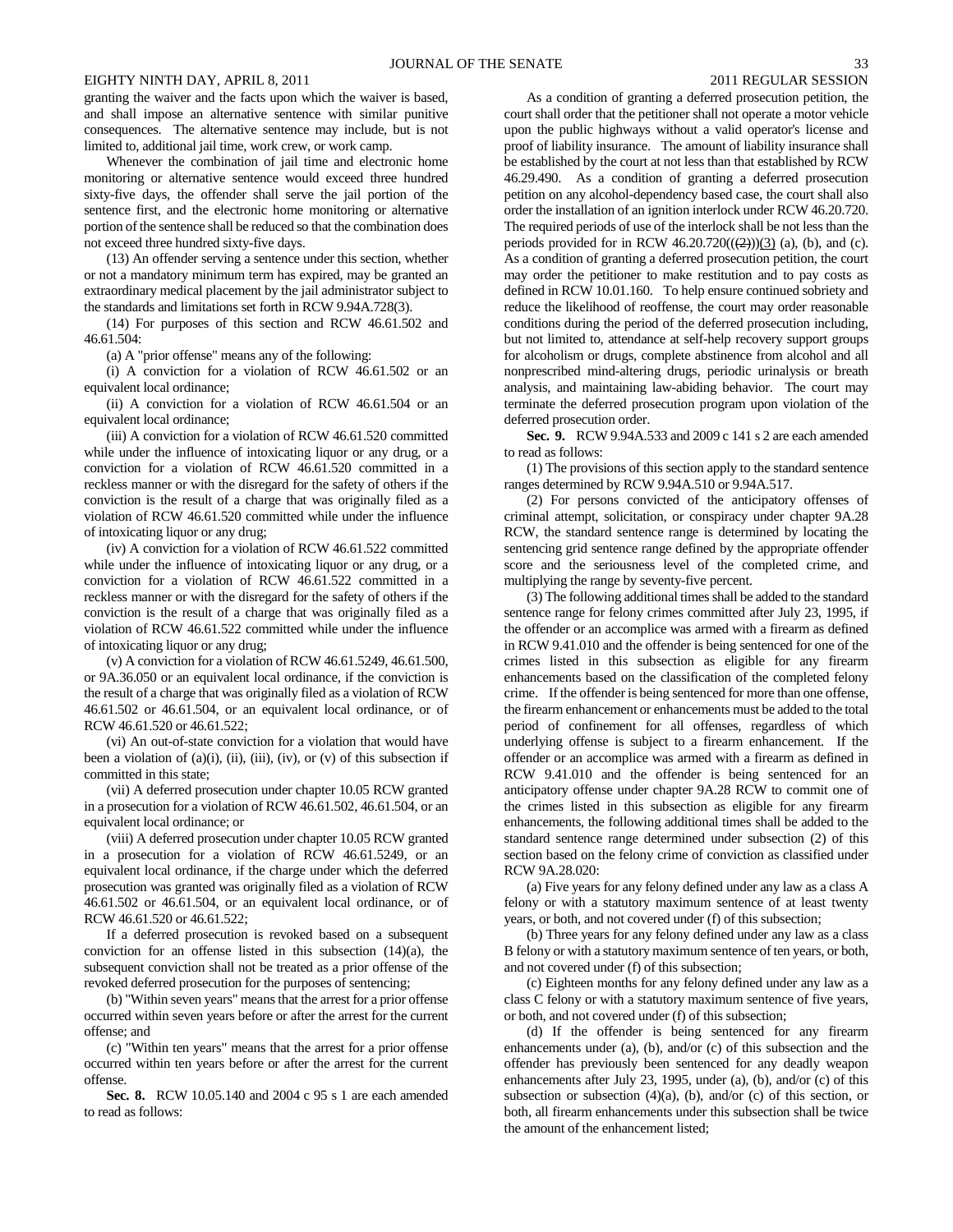(e) Notwithstanding any other provision of law, all firearm enhancements under this section are mandatory, shall be served in total confinement, and shall run consecutively to all other sentencing provisions, including other firearm or deadly weapon enhancements, for all offenses sentenced under this chapter. However, whether or not a mandatory minimum term has expired, an offender serving a sentence under this subsection may be granted an extraordinary medical placement when authorized under RCW  $9.94A.728(((4)))(3);$ 

(f) The firearm enhancements in this section shall apply to all felony crimes except the following: Possession of a machine gun, possessing a stolen firearm, drive-by shooting, theft of a firearm, unlawful possession of a firearm in the first and second degree, and use of a machine gun in a felony;

(g) If the standard sentence range under this section exceeds the statutory maximum sentence for the offense, the statutory maximum sentence shall be the presumptive sentence unless the offender is a persistent offender. If the addition of a firearm enhancement increases the sentence so that it would exceed the statutory maximum for the offense, the portion of the sentence representing the enhancement may not be reduced.

(4) The following additional times shall be added to the standard sentence range for felony crimes committed after July 23, 1995, if the offender or an accomplice was armed with a deadly weapon other than a firearm as defined in RCW 9.41.010 and the offender is being sentenced for one of the crimes listed in this subsection as eligible for any deadly weapon enhancements based on the classification of the completed felony crime. If the offender is being sentenced for more than one offense, the deadly weapon enhancement or enhancements must be added to the total period of confinement for all offenses, regardless of which underlying offense is subject to a deadly weapon enhancement. If the offender or an accomplice was armed with a deadly weapon other than a firearm as defined in RCW 9.41.010 and the offender is being sentenced for an anticipatory offense under chapter 9A.28 RCW to commit one of the crimes listed in this subsection as eligible for any deadly weapon enhancements, the following additional times shall be added to the standard sentence range determined under subsection (2) of this section based on the felony crime of conviction as classified under RCW 9A.28.020:

(a) Two years for any felony defined under any law as a class A felony or with a statutory maximum sentence of at least twenty years, or both, and not covered under (f) of this subsection;

(b) One year for any felony defined under any law as a class B felony or with a statutory maximum sentence of ten years, or both, and not covered under (f) of this subsection;

(c) Six months for any felony defined under any law as a class C felony or with a statutory maximum sentence of five years, or both, and not covered under (f) of this subsection;

(d) If the offender is being sentenced under (a), (b), and/or (c) of this subsection for any deadly weapon enhancements and the offender has previously been sentenced for any deadly weapon enhancements after July 23, 1995, under (a), (b), and/or (c) of this subsection or subsection  $(3)(a)$ ,  $(b)$ , and/or  $(c)$  of this section, or both, all deadly weapon enhancements under this subsection shall be twice the amount of the enhancement listed;

(e) Notwithstanding any other provision of law, all deadly weapon enhancements under this section are mandatory, shall be served in total confinement, and shall run consecutively to all other sentencing provisions, including other firearm or deadly weapon enhancements, for all offenses sentenced under this chapter. However, whether or not a mandatory minimum term has expired, an offender serving a sentence under this subsection may be granted an extraordinary medical placement when authorized under RCW  $9.94A.728(((4)))(3);$ 

(f) The deadly weapon enhancements in this section shall apply to all felony crimes except the following: Possession of a machine gun, possessing a stolen firearm, drive-by shooting, theft of a firearm, unlawful possession of a firearm in the first and second degree, and use of a machine gun in a felony;

(g) If the standard sentence range under this section exceeds the statutory maximum sentence for the offense, the statutory maximum sentence shall be the presumptive sentence unless the offender is a persistent offender. If the addition of a deadly weapon enhancement increases the sentence so that it would exceed the statutory maximum for the offense, the portion of the sentence representing the enhancement may not be reduced.

(5) The following additional times shall be added to the standard sentence range if the offender or an accomplice committed the offense while in a county jail or state correctional facility and the offender is being sentenced for one of the crimes listed in this subsection. If the offender or an accomplice committed one of the crimes listed in this subsection while in a county jail or state correctional facility, and the offender is being sentenced for an anticipatory offense under chapter 9A.28 RCW to commit one of the crimes listed in this subsection, the following additional times shall be added to the standard sentence range determined under subsection (2) of this section:

(a) Eighteen months for offenses committed under RCW 69.50.401(2) (a) or (b) or 69.50.410;

(b) Fifteen months for offenses committed under RCW 69.50.401(2) (c), (d), or (e);

(c) Twelve months for offenses committed under RCW 69.50.4013.

For the purposes of this subsection, all of the real property of a state correctional facility or county jail shall be deemed to be part of that facility or county jail.

(6) An additional twenty-four months shall be added to the standard sentence range for any ranked offense involving a violation of chapter 69.50 RCW if the offense was also a violation of RCW 69.50.435 or ((9.94A.605)) 9.94A.827. All enhancements under this subsection shall run consecutively to all other sentencing provisions, for all offenses sentenced under this chapter.

(7) An additional two years shall be added to the standard sentence range for vehicular homicide committed while under the influence of intoxicating liquor or any drug as defined by RCW 46.61.502 for each prior offense as defined in RCW 46.61.5055. All enhancements under this subsection shall be mandatory, shall be served in total confinement, and shall run consecutively to all other sentencing provisions.

(8)(a) The following additional times shall be added to the standard sentence range for felony crimes committed on or after July 1, 2006, if the offense was committed with sexual motivation, as that term is defined in RCW 9.94A.030. If the offender is being sentenced for more than one offense, the sexual motivation enhancement must be added to the total period of total confinement for all offenses, regardless of which underlying offense is subject to a sexual motivation enhancement. If the offender committed the offense with sexual motivation and the offender is being sentenced for an anticipatory offense under chapter 9A.28 RCW, the following additional times shall be added to the standard sentence range determined under subsection (2) of this section based on the felony crime of conviction as classified under RCW 9A.28.020:

(i) Two years for any felony defined under the law as a class A felony or with a statutory maximum sentence of at least twenty years, or both;

(ii) Eighteen months for any felony defined under any law as a class B felony or with a statutory maximum sentence of ten years, or both;

(iii) One year for any felony defined under any law as a class C felony or with a statutory maximum sentence of five years, or both;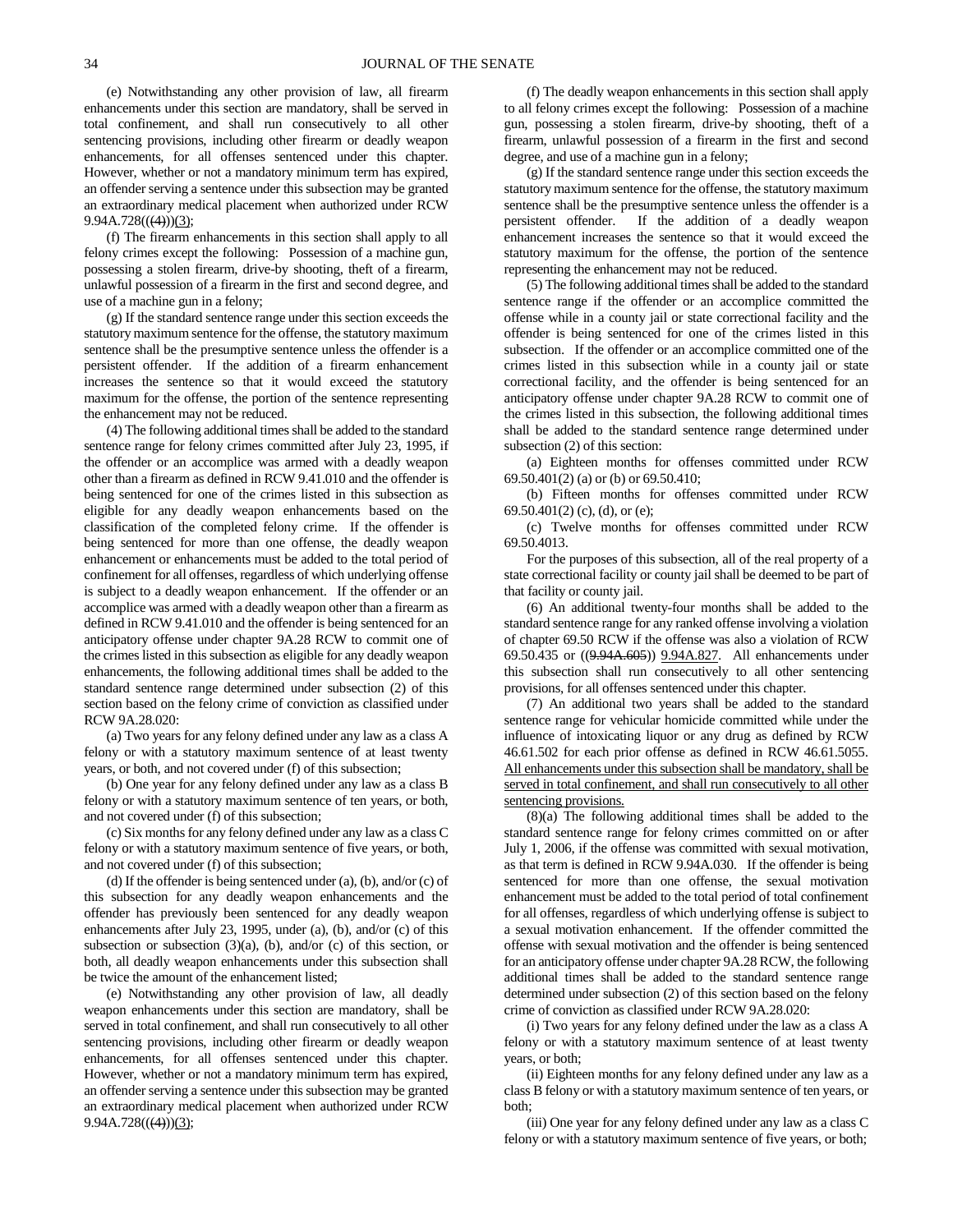(iv) If the offender is being sentenced for any sexual motivation enhancements under (i), (ii), and/or (iii) of this subsection and the offender has previously been sentenced for any sexual motivation enhancements on or after July 1, 2006, under (i), (ii), and/or (iii) of this subsection, all sexual motivation enhancements under this subsection shall be twice the amount of the enhancement listed;

(b) Notwithstanding any other provision of law, all sexual motivation enhancements under this subsection are mandatory, shall be served in total confinement, and shall run consecutively to all other sentencing provisions, including other sexual motivation enhancements, for all offenses sentenced under this chapter. However, whether or not a mandatory minimum term has expired, an offender serving a sentence under this subsection may be granted an extraordinary medical placement when authorized under RCW  $9.94A.728(((4)))(3);$ 

(c) The sexual motivation enhancements in this subsection apply to all felony crimes;

(d) If the standard sentence range under this subsection exceeds the statutory maximum sentence for the offense, the statutory maximum sentence shall be the presumptive sentence unless the offender is a persistent offender. If the addition of a sexual motivation enhancement increases the sentence so that it would exceed the statutory maximum for the offense, the portion of the sentence representing the enhancement may not be reduced;

(e) The portion of the total confinement sentence which the offender must serve under this subsection shall be calculated before any earned early release time is credited to the offender;

(f) Nothing in this subsection prevents a sentencing court from imposing a sentence outside the standard sentence range pursuant to RCW 9.94A.535.

(9) An additional one-year enhancement shall be added to the standard sentence range for the felony crimes of RCW 9A.44.073, 9A.44.076, 9A.44.079, 9A.44.083, 9A.44.086, or 9A.44.089 committed on or after July 22, 2007, if the offender engaged, agreed, or offered to engage the victim in the sexual conduct in return for a fee. If the offender is being sentenced for more than one offense, the one-year enhancement must be added to the total period of total confinement for all offenses, regardless of which underlying offense is subject to the enhancement. If the offender is being sentenced for an anticipatory offense for the felony crimes of RCW 9A.44.073, 9A.44.076, 9A.44.079, 9A.44.083, 9A.44.086, or 9A.44.089, and the offender attempted, solicited another, or conspired to engage, agree, or offer to engage the victim in the sexual conduct in return for a fee, an additional one-year enhancement shall be added to the standard sentence range determined under subsection (2) of this section. For purposes of this subsection, "sexual conduct" means sexual intercourse or sexual contact, both as defined in chapter 9A.44 RCW.

(10)(a) For a person age eighteen or older convicted of any criminal street gang-related felony offense for which the person compensated, threatened, or solicited a minor in order to involve the minor in the commission of the felony offense, the standard sentence range is determined by locating the sentencing grid sentence range defined by the appropriate offender score and the seriousness level of the completed crime, and multiplying the range by one hundred twenty-five percent. If the standard sentence range under this subsection exceeds the statutory maximum sentence for the offense, the statutory maximum sentence is the presumptive sentence unless the offender is a persistent offender.

(b) This subsection does not apply to any criminal street gang-related felony offense for which involving a minor in the commission of the felony offense is an element of the offense.

(c) The increased penalty specified in (a) of this subsection is unavailable in the event that the prosecution gives notice that it will seek an exceptional sentence based on an aggravating factor under RCW 9.94A.535.

(11) An additional twelve months and one day shall be added to the standard sentence range for a conviction of attempting to elude a police vehicle as defined by RCW 46.61.024, if the conviction included a finding by special allegation of endangering one or more persons under RCW 9.94A.834.

(12) An additional twelve months shall be added to the standard sentence range for an offense that is also a violation of RCW 9.94A.831.

NEW SECTION. **Sec. 10.** A new section is added to chapter 2.28 RCW to read as follows:

(1) Counties may establish and operate DUI courts.

(2) For the purposes of this section, "DUI court" means a court that has special calendars or dockets designed to achieve a reduction in recidivism of impaired driving among nonviolent, alcohol abusing offenders, whether adult or juvenile, by increasing their likelihood for successful rehabilitation through early, continuous, and intense judicially supervised treatment; mandatory periodic testing for alcohol use and, if applicable, drug use; and the use of appropriate sanctions and other rehabilitation services.

(3)(a) Any jurisdiction that seeks a state appropriation to fund a DUI court program must first:

(i) Exhaust all federal funding that is available to support the operations of its DUI court and associated services; and

(ii) Match, on a dollar-for-dollar basis, state moneys allocated for DUI court programs with local cash or in-kind resources. Moneys allocated by the state must be used to supplement, not supplant, other federal, state, and local funds for DUI court operations and associated services. However, until June 30, 2014, no match is required for state moneys expended for the administrative and overhead costs associated with the operation of a DUI court established as of January 1, 2011.

(b) Any county that establishes a DUI court pursuant to this section shall establish minimum requirements for the participation of offenders in the program. The DUI court may adopt local requirements that are more stringent than the minimum. The minimum requirements are:

(i) The offender would benefit from alcohol treatment;

(ii) The offender has not previously been convicted of a serious violent offense or sex offense as defined in RCW 9.94A.030, vehicular homicide under RCW 46.61.520, vehicular assault under RCW 46.61.522, or an equivalent out-of-state offense; and

(iii) Without regard to whether proof of any of these elements is required to convict, the offender is not currently charged with or convicted of an offense:

(A) That is a sex offense;

(B) That is a serious violent offense;

(C) That is vehicular homicide or vehicular assault;

(D) During which the defendant used a firearm; or

(E) During which the defendant caused substantial or great bodily harm or death to another person.

**Sec. 11.** RCW 2.28.190 and 2005 c 504 s 502 are each amended to read as follows:

Any county that has established a **DUI** court, drug court, and a mental health court under this chapter may combine the functions of ((both)) these courts into a single therapeutic court.

**Sec. 12.** RCW 46.61.5054 and 1995 c 398 s 15 and 1995 c 332 s 13 are each reenacted and amended to read as follows:

(1)(a) In addition to penalties set forth in RCW 46.61.5051 through 46.61.5053 until September 1, 1995, and RCW 46.61.5055 thereafter, a  $((\overline{\text{one}}))$  two hundred  $((\overline{\text{twenty-five}}))$  dollar fee shall be assessed to a person who is either convicted, sentenced to a lesser charge, or given deferred prosecution, as a result of an arrest for violating RCW 46.61.502, 46.61.504, 46.61.520, or 46.61.522.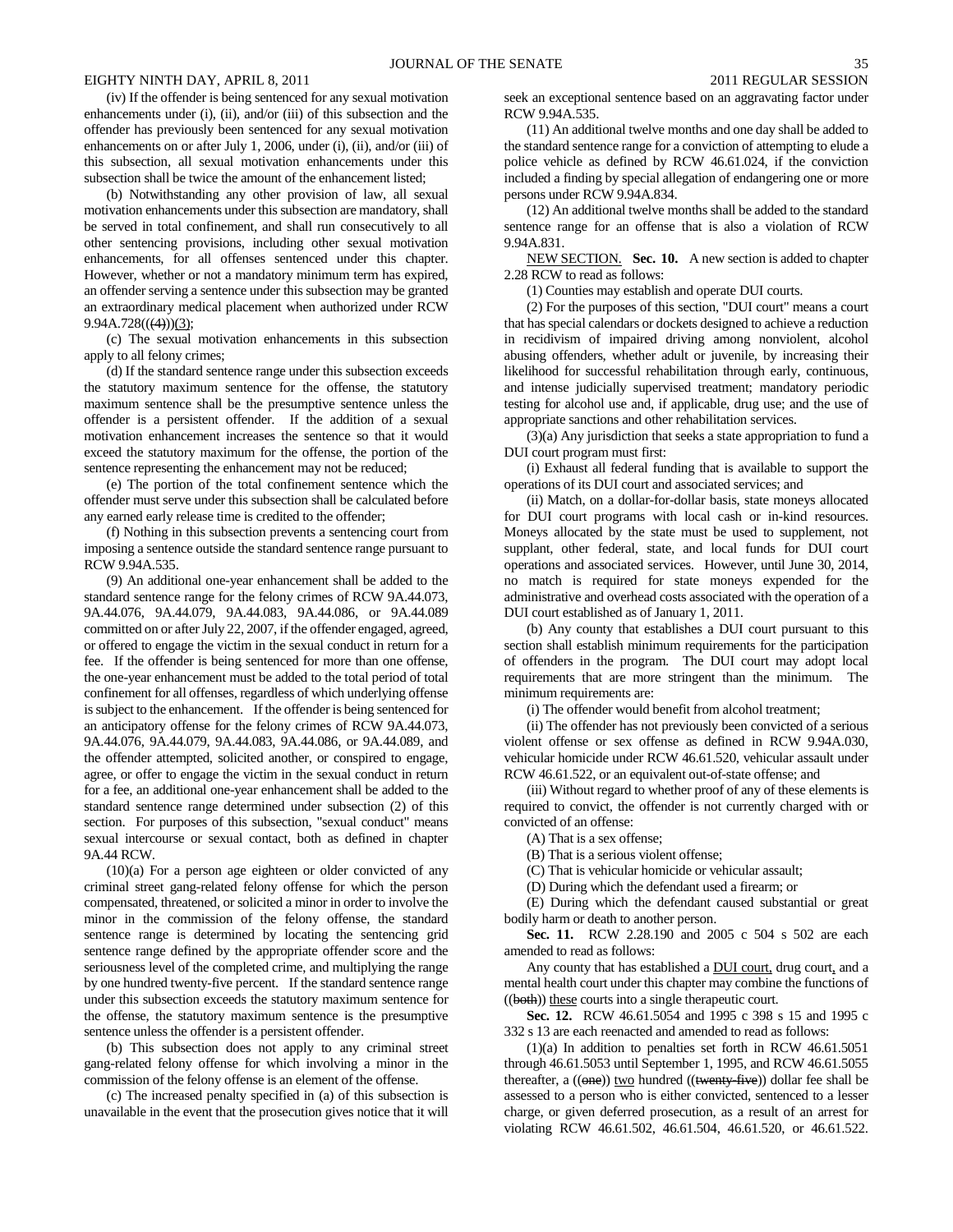This fee is for the purpose of funding the Washington state toxicology laboratory and the Washington state patrol for grants and activities to increase the conviction rate and decrease the incidence of persons driving under the influence of alcohol or drugs.

(b) Upon a verified petition by the person assessed the fee, the court may suspend payment of all or part of the fee if it finds that the person does not have the ability to pay.

(c) When a minor has been adjudicated a juvenile offender for an offense which, if committed by an adult, would constitute a violation of RCW 46.61.502, 46.61.504, 46.61.520, or 46.61.522, the court shall assess the  $((one))$  two hundred  $((twenty-five))$  dollar fee under (a) of this subsection. Upon a verified petition by a minor assessed the fee, the court may suspend payment of all or part of the fee if it finds that the minor does not have the ability to pay the fee.

(2) The fee assessed under subsection (1) of this section shall be collected by the clerk of the court and, subject to subsection (4) of this section, one hundred seventy-five dollars of the fee must be distributed as follows:

(a) Forty percent shall be subject to distribution under RCW 3.46.120, 3.50.100, 35.20.220, 3.62.020, 3.62.040, or 10.82.070.

(b) The remainder of the fee shall be forwarded to the state treasurer who shall, through June 30, 1997, deposit: Fifty percent in the death investigations' account to be used solely for funding the state toxicology laboratory blood or breath testing programs; and fifty percent in the state patrol highway account to be used solely for funding activities to increase the conviction rate and decrease the incidence of persons driving under the influence of alcohol or drugs. Effective July 1, 1997, the remainder of the fee shall be forwarded to the state treasurer who shall deposit: Fifteen percent in the death investigations' account to be used solely for funding the state toxicology laboratory blood or breath testing programs; and eighty-five percent in the state patrol highway account to be used solely for funding activities to increase the conviction rate and decrease the incidence of persons driving under the influence of alcohol or drugs.

(3) Twenty-five dollars of the fee assessed under subsection (1) of this section must be distributed to the highway safety account to be used solely for funding Washington traffic safety commission grants to reduce statewide collisions caused by persons driving under the influence of alcohol or drugs. Grants awarded under this subsection may be for projects that encourage collaboration with other community, governmental, and private organizations, and that utilize innovative approaches based on best practices or proven strategies supported by research or rigorous evaluation. Grants recipients may include, for example:

(a) DUI courts; and

(b) Jurisdictions implementing the victim impact panel registries under RCW 46.61.5152 and section 15 of this act.

(4) If the court has suspended payment of part of the fee pursuant to subsection (1)(b) or (c) of this section, amounts collected shall be distributed proportionately.

(5) This section applies to any offense committed on or after July 1, 1993.

**Sec. 13.** RCW 46.61.5056 and 1995 c 332 s 14 are each amended to read as follows:

(1) A person subject to alcohol assessment and treatment under RCW 46.61.5055 shall be required by the court to complete a course in an alcohol information school approved by the department of social and health services or to complete more intensive treatment in a program approved by the department of social and health services, as determined by the court. The court shall notify the department of licensing whenever it orders a person to complete a course or treatment program under this section.

(2) A diagnostic evaluation and treatment recommendation shall be prepared under the direction of the court by an alcoholism agency approved by the department of social and health services or a qualified probation department approved by the department of social and health services. A copy of the report shall be forwarded to the court and the department of licensing. Based on the diagnostic evaluation, the court shall determine whether the person shall be required to complete a course in an alcohol information school approved by the department of social and health services or more intensive treatment in a program approved by the department of social and health services.

(3) Standards for approval for alcohol treatment programs shall be prescribed by the department of social and health services. The department of social and health services shall periodically review the costs of alcohol information schools and treatment programs.

(4) Any agency that provides treatment ordered under RCW 46.61.5055, shall immediately report to the appropriate probation department where applicable, otherwise to the court, and to the department of licensing any noncompliance by a person with the conditions of his or her ordered treatment. The court shall notify the department of licensing and the department of social and health services of any failure by an agency to so report noncompliance. Any agency with knowledge of noncompliance that fails to so report shall be fined two hundred fifty dollars by the department of social and health services. Upon three such failures by an agency within one year, the department of social and health services shall revoke the agency's approval under this section.

(5) The department of licensing and the department of social and health services may adopt such rules as are necessary to carry out this section.

**Sec. 14.** RCW 46.61.5152 and 2006 c 73 s 17 are each amended to read as follows:

In addition to penalties that may be imposed under RCW 46.61.5055, the court may require a person who is convicted of a nonfelony violation of RCW 46.61.502 or 46.61.504 or who enters a deferred prosecution program under RCW 10.05.020 based on a nonfelony violation of RCW 46.61.502 or 46.61.504, to attend an educational program, such as a victim impact panel, focusing on the emotional, physical, and financial suffering of victims who were injured by persons convicted of driving while under the influence of intoxicants. The victim impact panel program must meet the minimum standards established under section 15 of this act.

NEW SECTION. **Sec. 15.** A new section is added to chapter 10.01 RCW to read as follows:

(1) The Washington traffic safety commission may develop and maintain a registry of qualified victim impact panels. When imposing a requirement that an offender attend a victim impact panel under RCW 46.61.5152, the court may refer the offender to a victim impact panel that is listed in the registry. The Washington traffic safety commission may consult with victim impact panel organizations to develop and maintain a registry.

(2) To be listed on the registry, the victim impact panel must meet the following minimum standards:

(a) The victim impact panel must address the effects of driving while impaired on individuals and families and address alternatives to drinking and driving and drug use and driving;

(b) The victim impact panel should strive to have at least two different speakers, one of whom is a victim survivor of an impaired driving crash, to present their stories in person. A victim survivor may be the panel facilitator. The victim impact panel should be a minimum of sixty minutes of presentation, not including registration and administration time.

(c) The victim impact panel shall have policies and procedures to recruit, screen, train, and provide feedback and ongoing support to the panelists. The panel shall take reasonable steps to verify the authenticity of each panelist's story;

(d) The victim impact panel shall charge a reasonable fee to all persons required to attend, unless otherwise ordered by the court;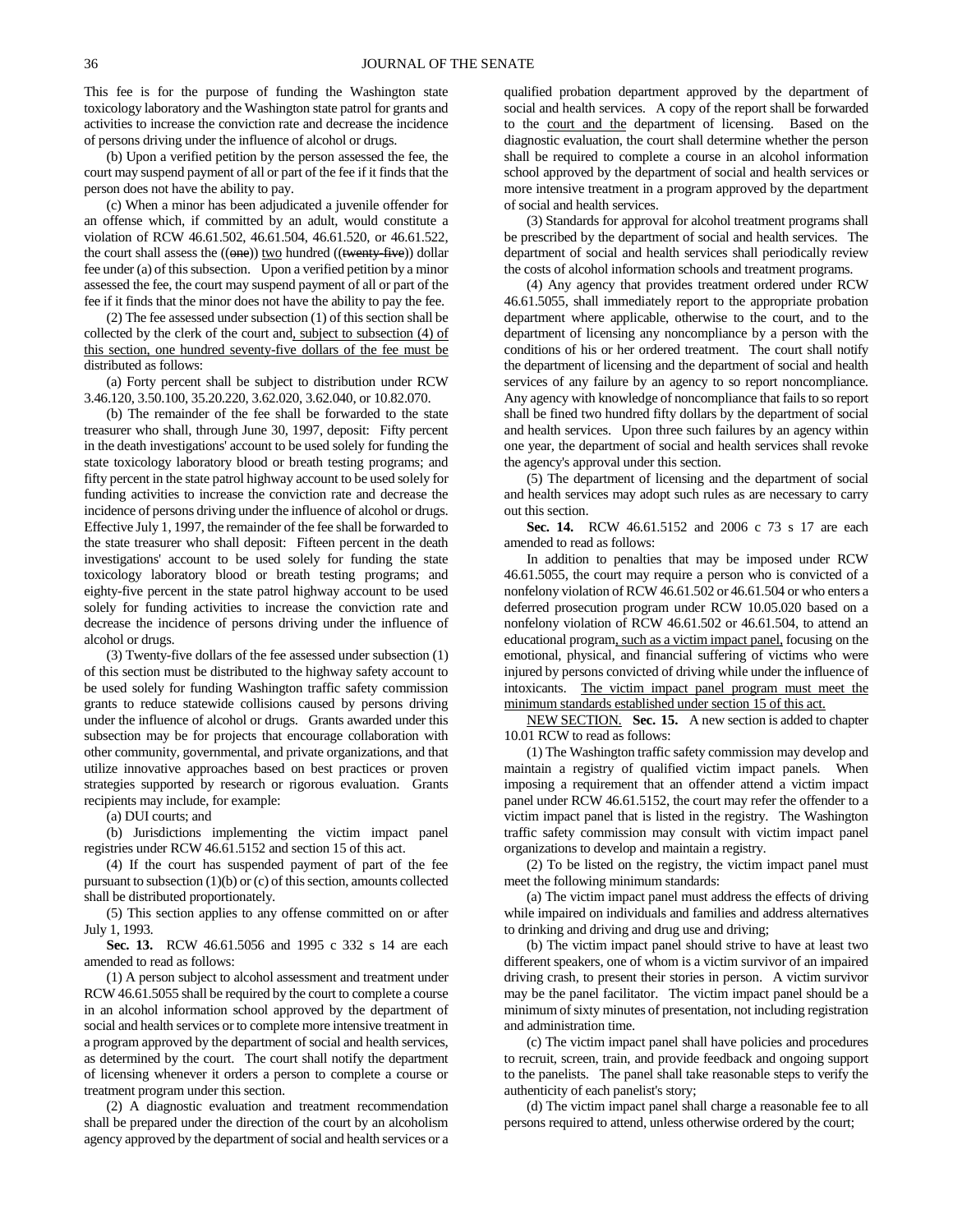(e) The victim impact panel shall have a policy to prohibit admittance of anyone under the influence of alcohol or drugs, or anyone whose actions or behavior are otherwise inappropriate. The victim impact panel may institute additional admission requirements;

(f) The victim impact panel shall maintain attendance records for at least five years;

(g) The victim impact panel shall make reasonable efforts to use a facility that meets standards established by the Americans with disabilities act;

(h) The victim impact panel may provide referral information to other community services; and

(i) The victim impact panel shall have a designated facilitator who is responsible for the compliance with these minimum standards and who is responsible for maintaining appropriate records and communication with the referring courts and probationary departments regarding attendance or nonattendance." Senator Kline spoke in favor of adoption of the committee striking amendment.

## MOTION

Senator Haugen moved that the following amendment by Senators Haugen and King to the committee striking amendment be adopted:

On page 33, after line 25 of the amendment, insert the following:

"NEW SECTION. **Sec. 16.** Sections 1 through 9 of this act take effect September 1, 2011."

Senators Haugen and Pflug spoke in favor of adoption of the amendment to the committee striking amendment.

The President declared the question before the Senate to be the adoption of the amendment by Senators Haugen and King on page 33, after line 25 to the committee striking amendment to Engrossed Second Substitute House Bill No. 1789.

The motion by Senator Haugen carried and the amendment to the committee striking amendment was adopted by voice vote.

The President declared the question before the Senate to be the adoption of the committee striking amendment by the Committee on Transportation as amended to Engrossed Second Substitute House Bill No. 1789.

The motion by Senator Kline carried and the committee striking amendment as amended was adopted by voice vote.

### **MOTION**

There being no objection, the following title amendments were adopted:

On page 1, line 2 of the title, after "drugs;" strike the remainder of the title and insert "amending RCW 46.20.385, 46.61.502, 46.61.504, 46.61.500, 46.61.5249, 46.20.720, 46.61.5055, 10.05.140, 9.94A.533, 2.28.190, 46.61.5056, and 46.61.5152; reenacting and amending RCW 46.61.5054; adding a new section to chapter 2.28 RCW; adding a new section to chapter 10.01 RCW; and prescribing penalties."

On page 34, line 1 of the title amendment, after "RCW;" insert "providing an effective date;"

## **MOTION**

On motion of Senator Kline, the rules were suspended, Engrossed Second Substitute House Bill No. 1789 as amended by the Senate was advanced to third reading, the second reading considered the third and the bill was placed on final passage.

Senator Kline spoke in favor of passage of the bill.

#### MOTION

On motion of Senator Fraser, Senator Prentice was excused.

The President declared the question before the Senate to be the final passage of Engrossed Second Substitute House Bill No. 1789 as amended by the Senate.

## ROLL CALL

The Secretary called the roll on the final passage of Engrossed Second Substitute House Bill No. 1789 as amended by the Senate and the bill passed the Senate by the following vote: Yeas, 48; Nays, 0; Absent, 0; Excused, 1.

Voting yea: Senators Baumgartner, Baxter, Becker, Benton, Brown, Carrell, Chase, Conway, Delvin, Eide, Ericksen, Fain, Fraser, Hargrove, Harper, Hatfield, Haugen, Hewitt, Hill, Hobbs, Holmquist Newbry, Honeyford, Kastama, Keiser, Kilmer, King, Kline, Kohl-Welles, Litzow, McAuliffe, Morton, Murray, Nelson, Parlette, Pflug, Pridemore, Ranker, Regala, Roach, Rockefeller, Schoesler, Sheldon, Shin, Stevens, Swecker, Tom, White and Zarelli

Excused: Senator Prentice

ENGROSSED SECOND SUBSTITUTE HOUSE BILL NO. 1789 as amended by the Senate, having received the constitutional majority, was declared passed. There being no objection, the title of the bill was ordered to stand as the title of the act.

## SECOND READING

SUBSTITUTE HOUSE BILL NO. 1822, by House Committee on Higher Education (originally sponsored by Representatives Kenney, Parker, Seaquist, Pettigrew, Dickerson and Zeiger)

Establishing the first nonprofit online university.

The measure was read the second time.

#### MOTION

On motion of Senator Kastama, the rules were suspended, Substitute House Bill No. 1822 was advanced to third reading, the second reading considered the third and the bill was placed on final passage.

Senators Kastama and Hill spoke in favor of passage of the bill.

## MOTION

On motion of Senator Pflug, Senator Swecker was excused.

The President declared the question before the Senate to be the final passage of Substitute House Bill No. 1822.

## ROLL CALL

The Secretary called the roll on the final passage of Substitute House Bill No. 1822 and the bill passed the Senate by the following vote: Yeas, 40; Nays, 7; Absent, 0; Excused, 2.

Voting yea: Senators Baumgartner, Becker, Benton, Brown, Carrell, Chase, Delvin, Eide, Ericksen, Fain, Fraser, Hargrove, Harper, Hatfield, Haugen, Hewitt, Hill, Hobbs, Holmquist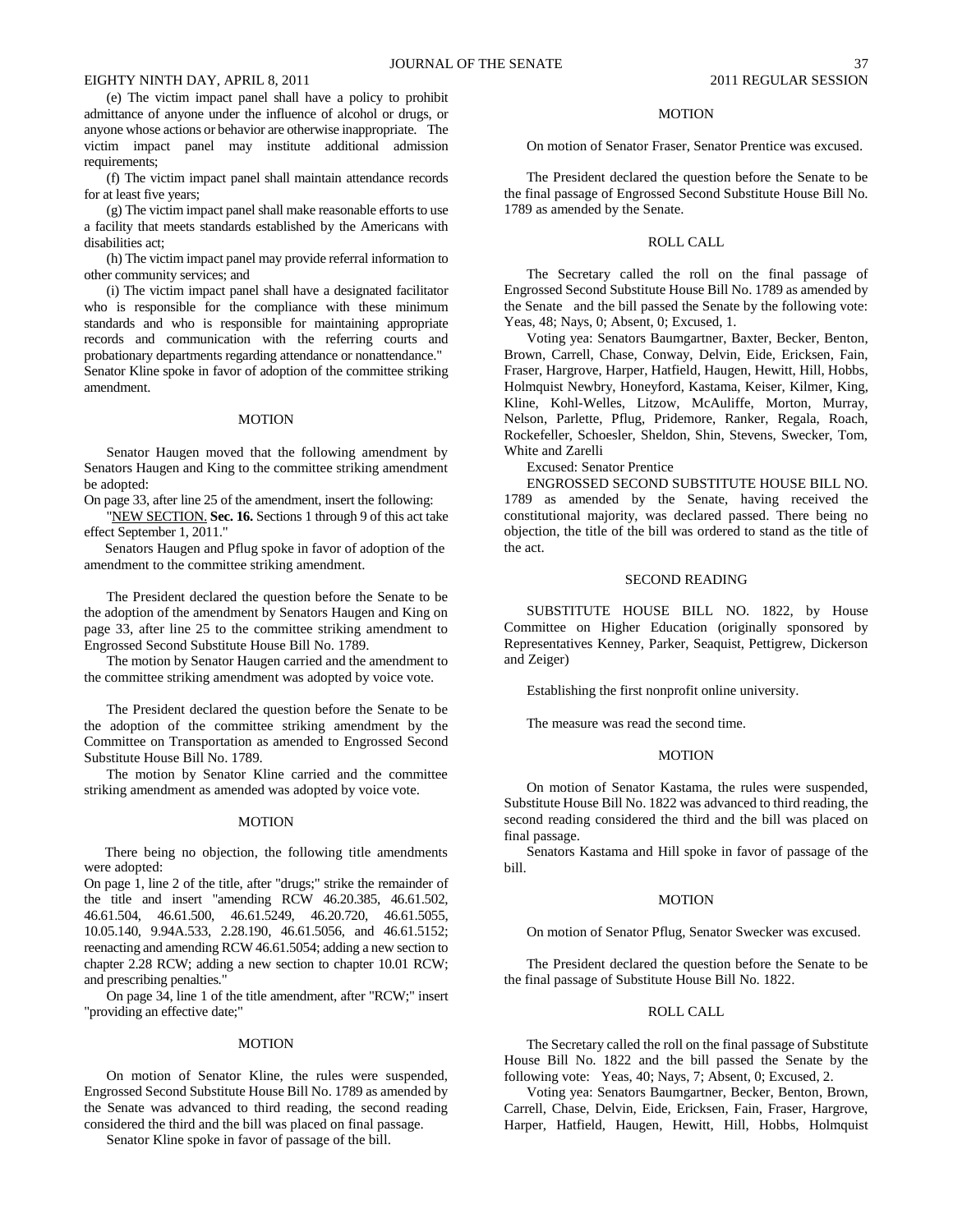Newbry, Honeyford, Kastama, Keiser, Kilmer, King, Kline, Litzow, McAuliffe, Morton, Nelson, Parlette, Pflug, Pridemore, Ranker, Roach, Rockefeller, Sheldon, Shin, Stevens, Tom and Zarelli

Voting nay: Senators Baxter, Conway, Kohl-Welles, Murray, Regala, Schoesler and White

Excused: Senators Prentice and Swecker

SUBSTITUTE HOUSE BILL NO. 1822, having received the constitutional majority, was declared passed. There being no objection, the title of the bill was ordered to stand as the title of the act.

#### SECOND READING

SUBSTITUTE HOUSE BILL NO. 1148, by House Committee on Agriculture & Natural Resources (originally sponsored by Representatives Blake and Kretz)

Concerning the establishment of a license limitation program for the harvest and delivery of spot shrimp originating from coastal or offshore waters into the state.

The measure was read the second time.

## MOTION

On motion of Senator Ranker, the rules were suspended, Substitute House Bill No. 1148 was advanced to third reading, the second reading considered the third and the bill was placed on final passage.

Senator Ranker spoke in favor of passage of the bill.

#### MOTION

On motion of Senator White, Senator Regala was excused.

The President declared the question before the Senate to be the final passage of Substitute House Bill No. 1148.

## ROLL CALL

The Secretary called the roll on the final passage of Substitute House Bill No. 1148 and the bill passed the Senate by the following vote: Yeas, 46; Nays, 0; Absent, 0; Excused, 3.

Voting yea: Senators Baumgartner, Baxter, Becker, Benton, Brown, Carrell, Chase, Conway, Delvin, Eide, Ericksen, Fain, Fraser, Hargrove, Harper, Hatfield, Haugen, Hewitt, Hill, Hobbs, Holmquist Newbry, Honeyford, Kastama, Keiser, Kilmer, King, Kline, Kohl-Welles, Litzow, McAuliffe, Morton, Murray, Nelson, Parlette, Pflug, Pridemore, Ranker, Roach, Rockefeller, Schoesler, Sheldon, Shin, Stevens, Tom, White and Zarelli

Excused: Senators Prentice, Regala and Swecker

SUBSTITUTE HOUSE BILL NO. 1148, having received the constitutional majority, was declared passed. There being no objection, the title of the bill was ordered to stand as the title of the act.

#### SECOND READING

SENATE BILL NO. 5844, by Senate Committee on Ways & Means (originally sponsored by Senators Kilmer, Parlette, Murray, Kastama, Fraser, Hobbs, Hatfield, Regala, Sheldon and Hewitt)

Concerning financing local government infrastructure. Revised for 1st Substitute: Financing local government infrastructure.

## **MOTION**

On motion of Senator Kilmer, Substitute Senate Bill No. 5844 was substituted for Senate Bill No. 5844 and the substitute bill was placed on the second reading and read the second time.

#### MOTION

Senator Keiser moved that the following amendment by Senators Keiser and Fain be adopted:

On page 7, after line 31, insert the following:

(vii) Flood levies. State assistance for flood levy repairs and improvements must support projects that will achieve the greatest reduction of the risk to public safety and property from levies at risk of failure due to changes in flood water flows and deterioration of the levy structural capacity. State assistance is not intended to supplant the responsibility of local government and property owners benefiting from levies to adequately fund the routine repair and maintenance of levies. Jurisdictions accepting state assistance for flood levies must demonstrate compliance with the responsibility to adequately fund levy routine repair and maintenance or agree to a plan to meet that responsibility. Jurisdictions seeking state assistance for levies must demonstrate adequate land use policies that prevent inappropriate development in flood plains, prevent encroachment upon flood levies, and prevent the inappropriate use of flood levies. Flood levy projects must be evaluated and prioritized against these policy objectives by the department of ecology

Senators Keiser and Fain spoke in favor of adoption of the amendment.

Senator Honeyford spoke against adoption of the amendment.

The President declared the question before the Senate to be the adoption of the amendment by Senators Keiser and Fain on page 7, after line 31 to Substitute Senate Bill No. 5844.

The motion by Senator Keiser carried and the amendment was adopted by voice vote.

## MOTION

On motion of Senator Kilmer, the rules were suspended, Engrossed Substitute Senate Bill No. 5844 was advanced to third reading, the second reading considered the third and the bill was placed on final passage.

Senator Kilmer spoke in favor of passage of the bill.

Senator Honeyford spoke against passage of the bill.

The President declared the question before the Senate to be the final passage of Engrossed Substitute Senate Bill No. 5844.

#### ROLL CALL

The Secretary called the roll on the final passage of Engrossed Substitute Senate Bill No. 5844 and the bill passed the Senate by the following vote: Yeas, 35; Nays, 13; Absent, 0; Excused, 1.

Voting yea: Senators Becker, Brown, Chase, Conway, Eide, Fain, Fraser, Hargrove, Harper, Hatfield, Haugen, Hewitt, Hill, Hobbs, Kastama, Keiser, Kilmer, Kline, Kohl-Welles, Litzow, McAuliffe, Morton, Murray, Nelson, Parlette, Pridemore, Ranker, Regala, Rockefeller, Sheldon, Shin, Swecker, Tom, White and Zarelli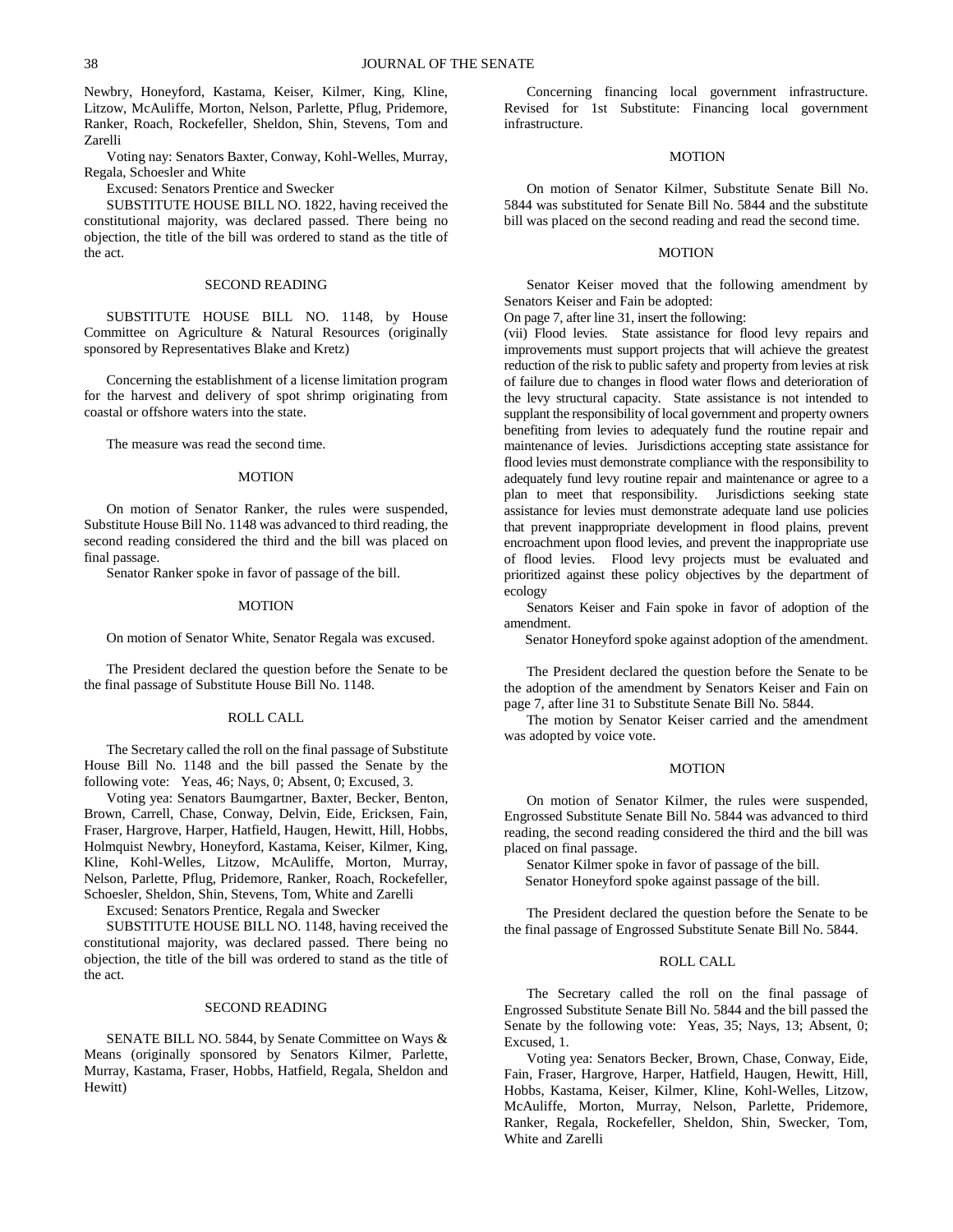Voting nay: Senators Baumgartner, Baxter, Benton, Carrell, Delvin, Ericksen, Holmquist Newbry, Honeyford, King, Pflug, Roach, Schoesler and Stevens

## Excused: Senator Prentice

ENGROSSED SUBSTITUTE SENATE BILL NO. 5844, having received the constitutional majority, was declared passed. There being no objection, the title of the bill was ordered to stand as the title of the act.

## SECOND READING

ENGROSSED SUBSTITUTE HOUSE BILL NO. 1367, by House Committee on Labor & Workforce Development (originally sponsored by Representatives Green, Moeller, Rolfes, Hasegawa, Pettigrew, Sells, Ryu, Appleton, Hunt, Seaquist, Miloscia, Ormsby and Roberts)

Concerning for hire vehicles and for hire vehicle operators.

The measure was read the second time.

#### MOTION

Senator Kline moved that the following committee striking amendment by the Committee on Labor, Commerce & Consumer Protection be adopted:

Strike everything after the enacting clause and insert the following:

"NEW SECTION. **Sec. 1.** A new section is added to chapter 51.12 RCW to read as follows:

The legislature finds that taxicab, limousine, and other for hire vehicle operators are at significant risk of injury due to work-related accidents or crimes such as robbery that may not be covered by standard vehicle insurance policies. Since almost all taxicab, limousine, and other for hire vehicle business operations are independent small business franchises, their owners or operators may opt out of industrial insurance coverage without full consideration for the risk of financial exposure to themselves or to their businesses. As a result, health care may be provided to them at public expense or not at all, and erroneous claims may be made by health care providers for insurance coverage, against the state department of labor and industries, private businesses, or the taxicab associations in which certain municipalities require participation. Most for hire vehicle operators do not enjoy the benefit of the broad public policy embodied in this title that mandates industrial insurance protection for workers. The legislature therefore declares that all taxicab, limousine, for hire vehicle businesses, and for hire vehicle operators are subject to mandatory industrial insurance coverage under this title.

NEW SECTION. **Sec. 2.** A new section is added to chapter 51.12 RCW to read as follows:

(1) Any business that owns and operates a for hire vehicle licensed under chapter 46.72 RCW, a limousine under chapter 46.72A RCW, or a taxicab under chapter 81.72 RCW and the for hire operator or chauffeur of such vehicle is within the mandatory coverage of this title.

(2) Any business that as owner or agent leases a for hire vehicle licensed under chapter 46.72 RCW, a limousine under chapter 46.72A RCW, or a taxicab under chapter 81.72 RCW to a for hire operator or a chauffeur and the for hire operator or chauffeur of such vehicle is within the mandatory coverage of this title.

(3) For the purposes of this section, the following definitions apply unless the context clearly requires otherwise:

(a) "Chauffeur" has the same meaning as provided in RCW 46.04.115; and

(b) "For hire operator" means a person who is operating a vehicle for the purpose of carrying persons for compensation.

NEW SECTION. **Sec. 3.** A new section is added to chapter 51.16 RCW to read as follows:

(1) For the purposes of section 2 of this act:

(a) By no later than January 1, 2012, the department must determine by rule the basis for industrial insurance premiums for: (i) Any business that owns and operates for hire, limousine, or taxicab vehicles; and (ii) any business that owns and leases for hire, limousine, or taxicab vehicles to a business operating such vehicle; and

(b) Not more than ninety days after the department has determined the basis for industrial insurance premiums by rule under (a) of this subsection, the department must assess such premiums on: (i) Any business that owns and operates for hire, limousine, or taxicab vehicles; and (ii) any business that owns and leases for hire, limousine, or taxicab vehicles to a business operating such vehicle.

(2) In determining the basis under this section, the department must consider:

(a) The unique economic structures of the taxicab, for hire vehicle, and limousine industries;

(b) The difficulty of equitably assessing industrial insurance premiums on classes of businesses that utilize both employer/employee and independent contractor business models;

(c) The economic impact on businesses of a rate and assessment alternative, such as a flat rate and assessment levied on a per vehicle or a miles driven basis, compared to that of an assessment based on hours worked;

(d) The department's costs and efficiency of administration;

(e) The cost to businesses and covered workers; and

(f) Anticipated effectiveness in implementing mandatory industrial insurance coverage of for hire vehicle operators as provided in section 2 of this act.

NEW SECTION. **Sec. 4.** A new section is added to chapter 51.12 RCW to read as follows:

(1) In order to assist the department with controlling costs related to the self-monitoring of industrial insurance claims by independent owner-operated for hire vehicle, limousine, and taxicab businesses, the department may appoint a panel of individuals with for hire vehicle, limousine, or taxicab transportation industry experience and expertise to advise the department.

(2) The owner of any for hire, limousine, or taxicab vehicle subject to mandatory industrial insurance pursuant to section 2 of this act is eligible for inclusion in a retrospective rating program authorized and established pursuant to chapter 51.18 RCW.

NEW SECTION. **Sec. 5.** A new section is added to chapter 46.72 RCW to read as follows:

(1) A for hire vehicle certificate issued pursuant to this chapter must be suspended or revoked and may not be renewed in the event of failure to pay the mandatory for hire vehicle operator industrial insurance premium as charged by the department of labor and industries under sections 2 and 3 of this act.

(2)(a) A for hire vehicle and its operator must have evidence of payment in good standing with the department of labor and industries of the for hire vehicle operator industrial insurance premium, whenever the for hire vehicle is operated on public streets and highways for compensation.

(b) Failure to produce evidence of payment of the for hire vehicle insurance premium upon demand by a law enforcement officer or other government agent acting under the authority of this chapter is a civil infraction punishable by a fine of not more than two hundred fifty dollars per infraction separately upon both the for hire vehicle owner and the for hire vehicle operator if they are not one and the same.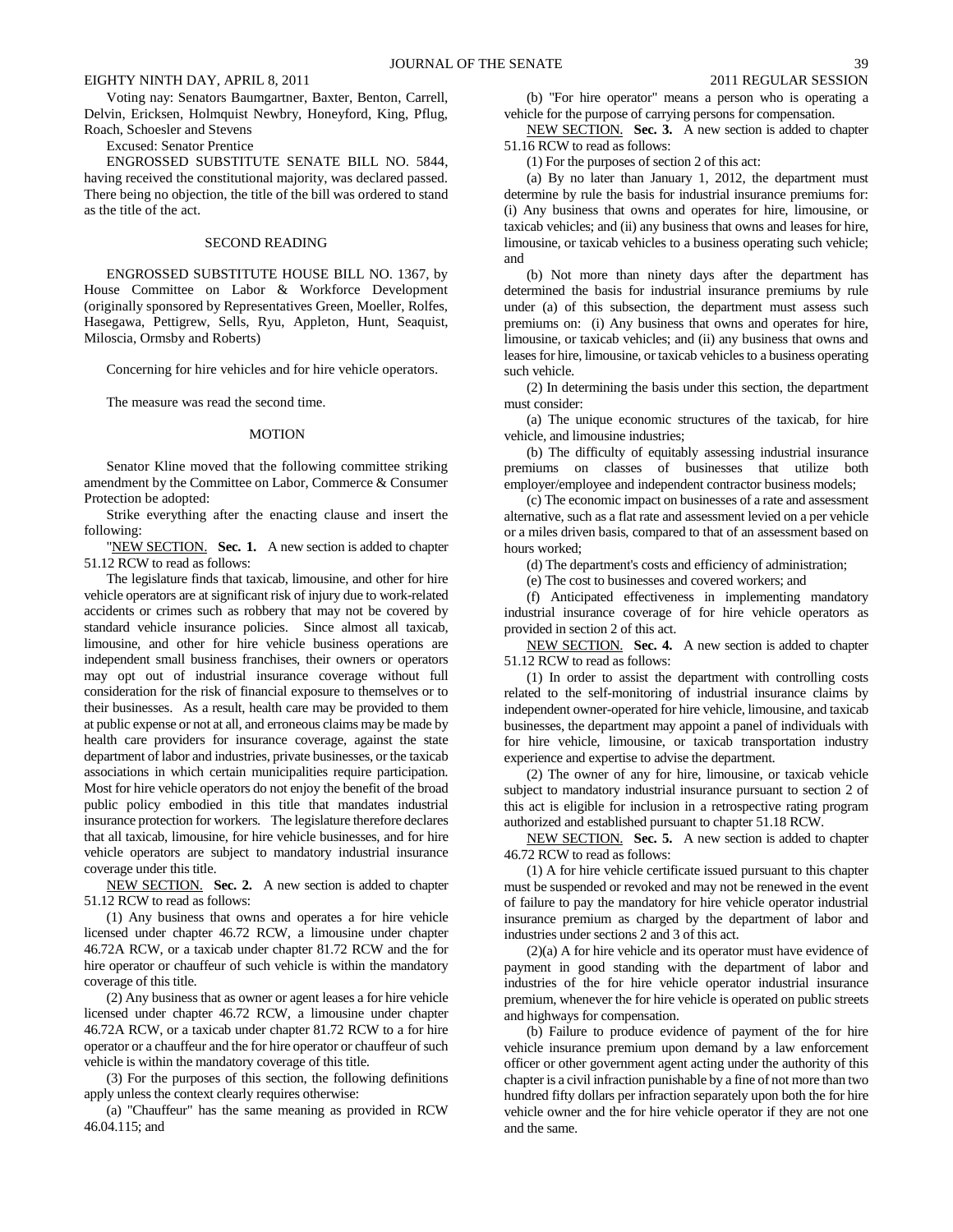(3) For hire vehicle license suspension or revocation and the administration thereof for failure to pay the mandatory industrial insurance premium must be at the direction and expense of the department of labor and industries.

(4) The department of labor and industries and the department of licensing may adopt rules and enter into cooperative agreements to implement this section.

NEW SECTION. **Sec. 6.** A new section is added to chapter 46.72A RCW to read as follows:

(1) A business license and vehicle certificate issued pursuant to RCW 46.72A.050 must be suspended or revoked and must not be renewed in the event of failure to pay the mandatory for hire vehicle operator industrial insurance premium as charged by the department of labor and industries under sections 2 and 3 of this act.

(2)(a) A limousine and its chauffeur must have evidence of payment in good standing with the department of labor and industries of the for hire vehicle operator industrial insurance premium, whenever the limousine is operated on public streets and highways for compensation.

(b) Failure to produce evidence of payment of the for hire vehicle insurance premium upon demand by a law enforcement officer or other government agent acting under the authority of this chapter is a civil infraction punishable by a fine of not more than two hundred fifty dollars per infraction separately upon both the limousine vehicle owner and the limousine chauffeur if they are not one and the same.

(3) Business license and vehicle certificate suspension or revocation and the administration thereof for failure to pay the mandatory industrial insurance premium must be at the direction and expense of the department of labor and industries.

(4) The department of labor and industries and the department of licensing may adopt rules and enter into cooperative agreements to implement this section.

NEW SECTION. **Sec. 7.** A new section is added to chapter 81.72 RCW to read as follows:

(1) A license issued pursuant to this chapter must be suspended or revoked and may not be renewed in the event of failure to pay the mandatory for hire vehicle operator industrial insurance premium as charged by the department of labor and industries under sections 2 and 3 of this act.

(2)(a) A taxicab vehicle and its operator must have evidence of payment in good standing with the department of labor and industries of the for hire vehicle operator industrial insurance premium, whenever the taxicab vehicle is operated on public streets and highways for compensation.

(b) Failure to produce evidence of payment of the for hire vehicle insurance premium upon demand by a law enforcement officer or other government agent acting under the authority of this chapter is a civil infraction punishable by a fine of not more than two hundred fifty dollars per infraction separately upon both the taxicab vehicle owner and the taxicab vehicle operator if they are not one and the same.

(3) Taxicab vehicle license suspension or revocation and the administration thereof for failure to pay the mandatory industrial insurance premium must be at the direction and expense of the department of labor and industries.

(4)(a) The department of labor and industries, the department of licensing, cities, towns, counties, and port districts may enter into cooperative agreements to implement this section.

(b) The department of licensing and the department of labor and industries may adopt rules to implement this section.

(c) Cities, towns, counties, and port districts may take legislative action to implement this section.

NEW SECTION. **Sec. 8.** A new section is added to chapter 81.72 RCW to read as follows:

(1) Any city, town, county, or port district setting the rates charged for taxicab services under this chapter must adjust rates to accommodate changes in the cost of industrial insurance or in other industry-wide costs.

(2) Any business that as owner leases a taxicab licensed under this chapter to a for hire operator must make a reasonable effort to train the for hire operator in motor vehicle operation and safety requirements and monitor operator compliance. Monitoring operator compliance may include the use of vehicle operator monitoring cameras.

NEW SECTION. **Sec. 9.** Except for section 3 of this act, this act takes effect January 1, 2012."

Senator Kline spoke in favor of adoption of the committee striking amendment.

The President declared the question before the Senate to be the adoption of the committee striking amendment by the Committee on Labor, Commerce & Consumer Protection to Engrossed Substitute House Bill No. 1367.

The motion by Senator Kline carried and the committee striking amendment was adopted by voice vote.

#### MOTION

There being no objection, the following title amendment was adopted:

On page 1, line 2 of the title, after "operators;" strike the remainder of the title and insert "adding new sections to chapter 51.12 RCW; adding a new section to chapter 51.16 RCW; adding a new section to chapter 46.72 RCW; adding a new section to chapter 46.72A RCW; adding new sections to chapter 81.72 RCW; creating a new section; prescribing penalties; and providing an effective date."

#### MOTION

On motion of Senator Kline, the rules were suspended, Engrossed Substitute House Bill No. 1367 as amended by the Senate was advanced to third reading, the second reading considered the third and the bill was placed on final passage.

Senator Kline spoke in favor of passage of the bill.

#### MOTION

On motion of Senator Hobbs, Senator Hargrove was excused.

The President declared the question before the Senate to be the final passage of Engrossed Substitute House Bill No. 1367 as amended by the Senate.

#### ROLL CALL

The Secretary called the roll on the final passage of Engrossed Substitute House Bill No. 1367 as amended by the Senate and the bill passed the Senate by the following vote: Yeas, 39; Nays, 8; Absent, 1; Excused, 1.

Voting yea: Senators Becker, Brown, Conway, Delvin, Eide, Ericksen, Fain, Fraser, Harper, Hatfield, Haugen, Hill, Hobbs, Honeyford, Kastama, Keiser, Kilmer, King, Kline, Kohl-Welles, Litzow, McAuliffe, Morton, Murray, Nelson, Parlette, Pflug, Prentice, Pridemore, Ranker, Regala, Rockefeller, Schoesler, Sheldon, Shin, Swecker, Tom, White and Zarelli

Voting nay: Senators Baumgartner, Baxter, Benton, Carrell, Hewitt, Holmquist Newbry, Roach and Stevens

Absent: Senator Chase

Excused: Senator Hargrove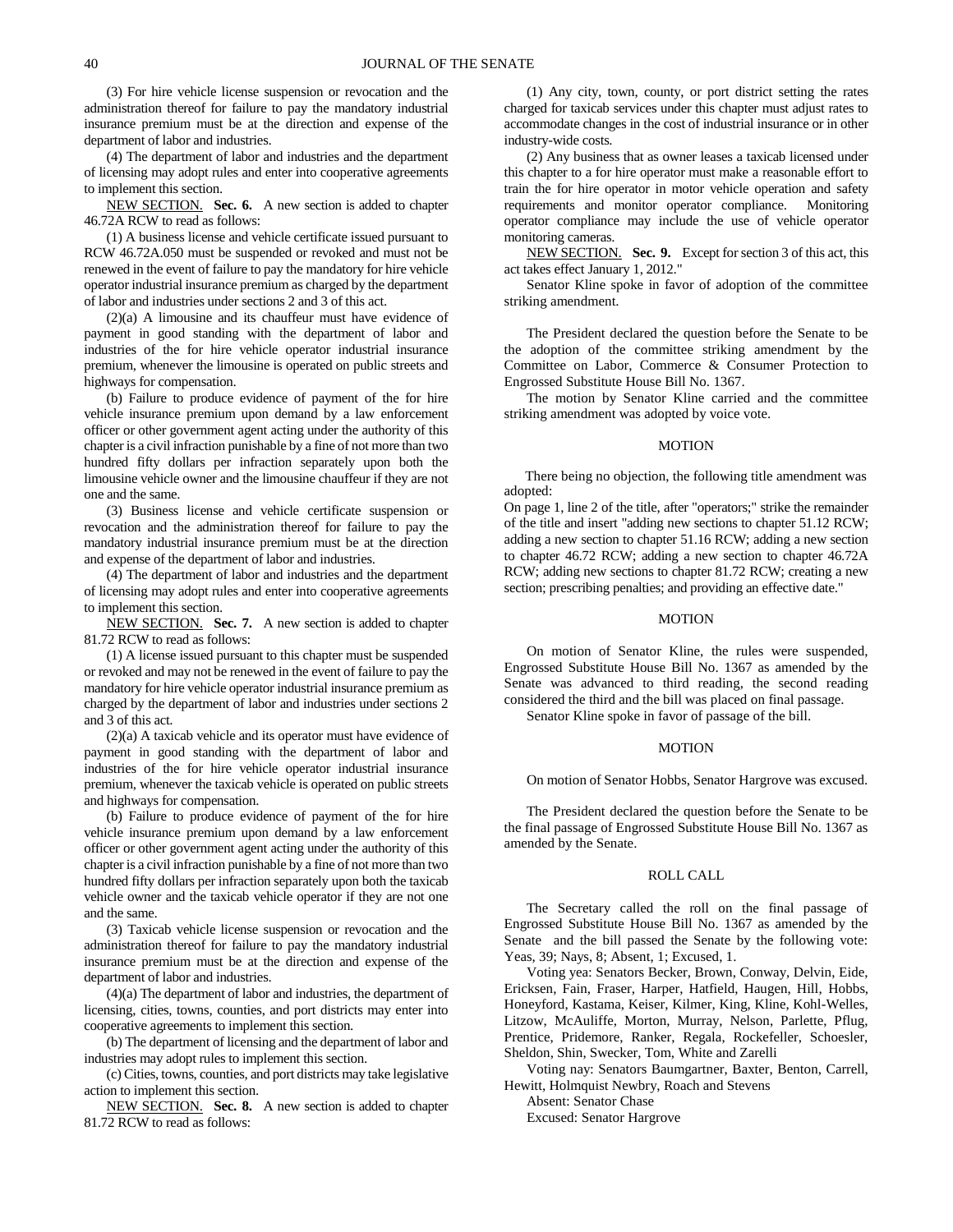ENGROSSED SUBSTITUTE HOUSE BILL NO. 1367 as amended by the Senate, having received the constitutional majority, was declared passed. There being no objection, the title of the bill was ordered to stand as the title of the act.

## SECOND READING

HOUSE BILL NO. 1669, by Representatives Santos, Parker, Dammeier, McCoy, Kenney, Hasegawa, Moscoso and Maxwell

Regarding the educational opportunity gap.

The measure was read the second time.

#### **MOTION**

On motion of Senator McAuliffe, the rules were suspended, House Bill No. 1669 was advanced to third reading, the second reading considered the third and the bill was placed on final passage.

Senator McAuliffe spoke in favor of passage of the bill.

Senator Tom spoke on final passage of the bill.

Senators Roach and Schoesler spoke against passage of the bill.

#### **MOTION**

On motion of Senator Eide, further consideration of House Bill No. 1669 was deferred and the bill held its place on the third reading calendar.

#### PERSONAL PRIVILEGE

Senator Parlette: "Thank you Mr. President. Since we're talking about education this seems appropriate that I share with you that today I got a call from the Principal of Bridgeport High School. So, for those of you who don't know where Bridgeport Washington is, if you go through Lake Chelan and go about twenty-six miles north to the little town of Brewster, you go across the river and there is the town of Bridgeport. Anyway, there"s about two thousand people that live in Bridgeport. This is a small community in Douglas County. So Bridgeport received word today from the White House and from the United States Department of Education that they are one of six high schools selected as finalists for this year's 'Race to the top' high school commencement challenge. There the only rural school. They"re the only school in Washington State. Other schools are in cities like Pittsburgh, San Diego and other large districts. They will now submit a video on line to promote their high school for an online vote. The video will be featured on the White House"s website with five other schools and whoever's the winner President Obama will deliver the commencement address at that school this spring. So, once we know about this video maybe you would like to vote and select Bridgeport High School. Thank you Mr. President."

## SECOND READING

SUBSTITUTE HOUSE BILL NO. 1524, by House Committee on Education (originally sponsored by Representative Orwall)

Recognizing the international baccalaureate diploma.

The measure was read the second time.

## MOTION

On motion of Senator White, the rules were suspended, Substitute House Bill No. 1524 was advanced to third reading, the second reading considered the third and the bill was placed on final passage.

Senator White spoke in favor of passage of the bill.

The President declared the question before the Senate to be the final passage of Substitute House Bill No. 1524.

#### ROLL CALL

The Secretary called the roll on the final passage of Substitute House Bill No. 1524 and the bill passed the Senate by the following vote: Yeas, 46; Nays, 2; Absent, 1; Excused, 0.

Voting yea: Senators Baumgartner, Baxter, Becker, Benton, Brown, Carrell, Chase, Conway, Delvin, Eide, Ericksen, Fain, Fraser, Hargrove, Harper, Hatfield, Haugen, Hewitt, Hill, Hobbs, Holmquist Newbry, Kastama, Keiser, Kilmer, King, Kohl-Welles, Litzow, McAuliffe, Murray, Nelson, Parlette, Pflug, Prentice, Pridemore, Ranker, Regala, Roach, Rockefeller, Schoesler, Sheldon, Shin, Stevens, Swecker, Tom, White and Zarelli

Voting nay: Senators Honeyford and Morton Absent: Senator Kline

SUBSTITUTE HOUSE BILL NO. 1524, having received the constitutional majority, was declared passed. There being no objection, the title of the bill was ordered to stand as the title of the act.

#### MOTION

On motion of Senator White, Senators Chase and Kline were excused.

#### SECOND READING

SUBSTITUTE HOUSE BILL NO. 1728, by House Committee on Judiciary (originally sponsored by Representatives Eddy, Rodne, Green, Goodman, Kagi and Kenney)

Requiring businesses where food for human consumption is sold or served to allow persons with disabilities to bring their service animals onto the business premises.

The measure was read the second time.

## **MOTION**

On motion of Senator King, the rules were suspended, Substitute House Bill No. 1728 was advanced to third reading, the second reading considered the third and the bill was placed on final passage.

Senators King and Kohl-Welles spoke in favor of passage of the bill.

Senator Roach spoke against passage of the bill. Senator Sheldon spoke on final passage.

The President declared the question before the Senate to be the final passage of Substitute House Bill No. 1728.

## ROLL CALL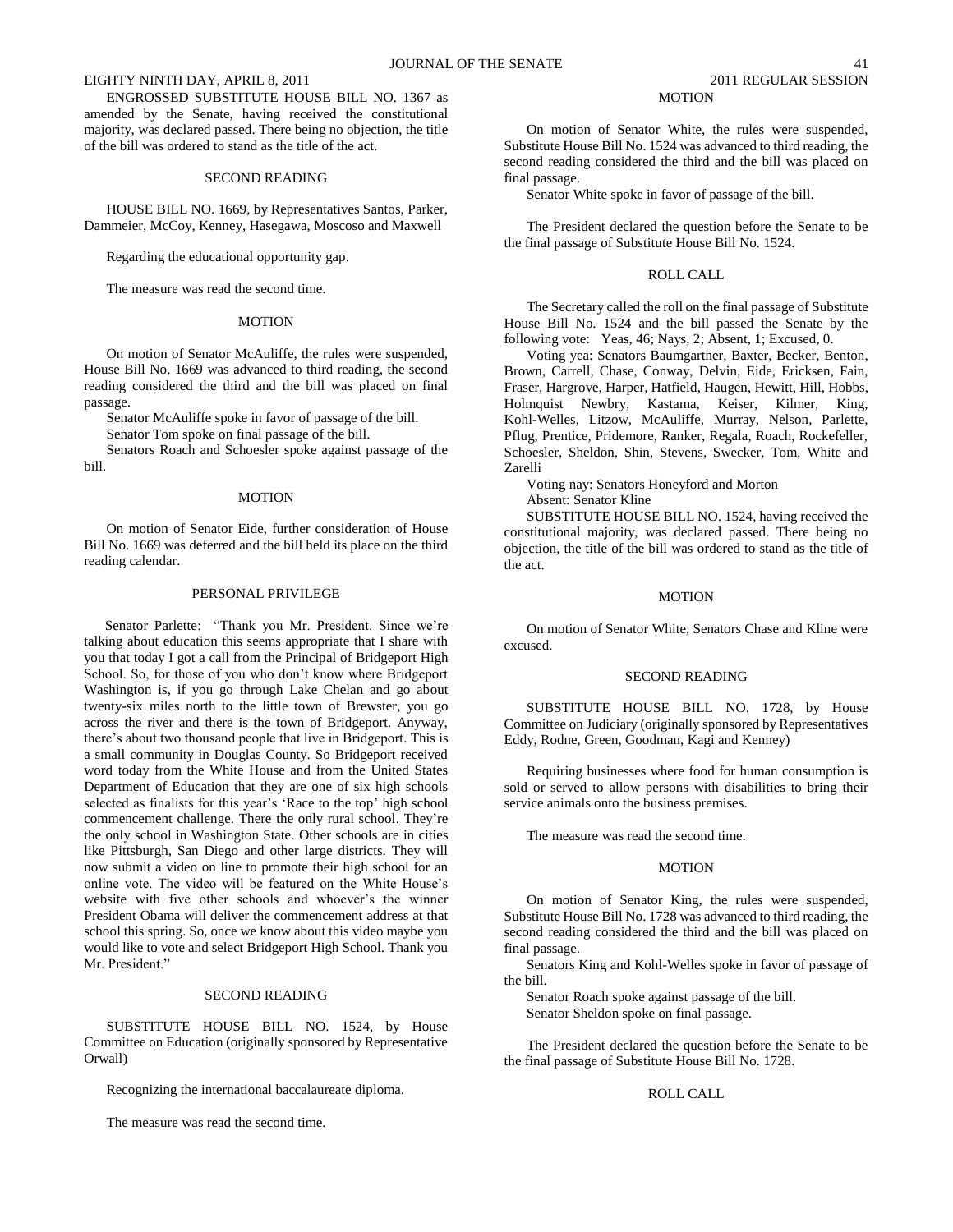The Secretary called the roll on the final passage of Substitute House Bill No. 1728 and the bill passed the Senate by the following vote: Yeas, 46; Nays, 2; Absent, 0; Excused, 1.

Voting yea: Senators Baumgartner, Baxter, Becker, Benton, Brown, Carrell, Chase, Conway, Delvin, Eide, Ericksen, Fain, Fraser, Hargrove, Harper, Hatfield, Haugen, Hewitt, Hill, Hobbs, Holmquist Newbry, Honeyford, Kastama, Keiser, Kilmer, King, Kohl-Welles, Litzow, McAuliffe, Morton, Murray, Nelson, Parlette, Pflug, Prentice, Pridemore, Ranker, Rockefeller, Schoesler, Sheldon, Shin, Stevens, Swecker, Tom, White and Zarelli

Voting nay: Senators Regala and Roach

Excused: Senator Kline

SUBSTITUTE HOUSE BILL NO. 1728, having received the constitutional majority, was declared passed. There being no objection, the title of the bill was ordered to stand as the title of the act.

#### MOTION

Senator Eide moved to adjourned until 9:00 a.m. Saturday, April 9, 2011.

#### MOTION

On motion f Senator Eide, the motion to adjourn was withdrawn.

#### **MOTION**

Senator Murray having voted on the prevailing side, moved that the rules be suspended and that the Senate immediately reconsider the vote by which Engrossed Substitute Senate Bill No. 5844 passed the Senate earlier in the day.

The President declared the question before the Senate to be the motion by Senator Murray that the Senate reconsider the vote by which Engrossed Substitute Senate Bill No. 5844 passed the Senate.

The motion by Senator Murray carried and the Senate proceeded to reconsider the vote by which Engrossed Substitute Senate Bill No. 5844 passed the Senate.

#### MOTION

On motion of Senator Eide, further consideration of Engrossed Substitute Senate Bill No. 5844 was deferred and the bill held its place on the third reading calendar.

#### MOTION

At 6:51 p.m., on motion of Senator Eide, the Senate adjourned until 9:00 a.m. Saturday, April 9, 2011.

BRAD OWEN, President of the Senate

THOMAS HOEMANN, Secretary of the Senate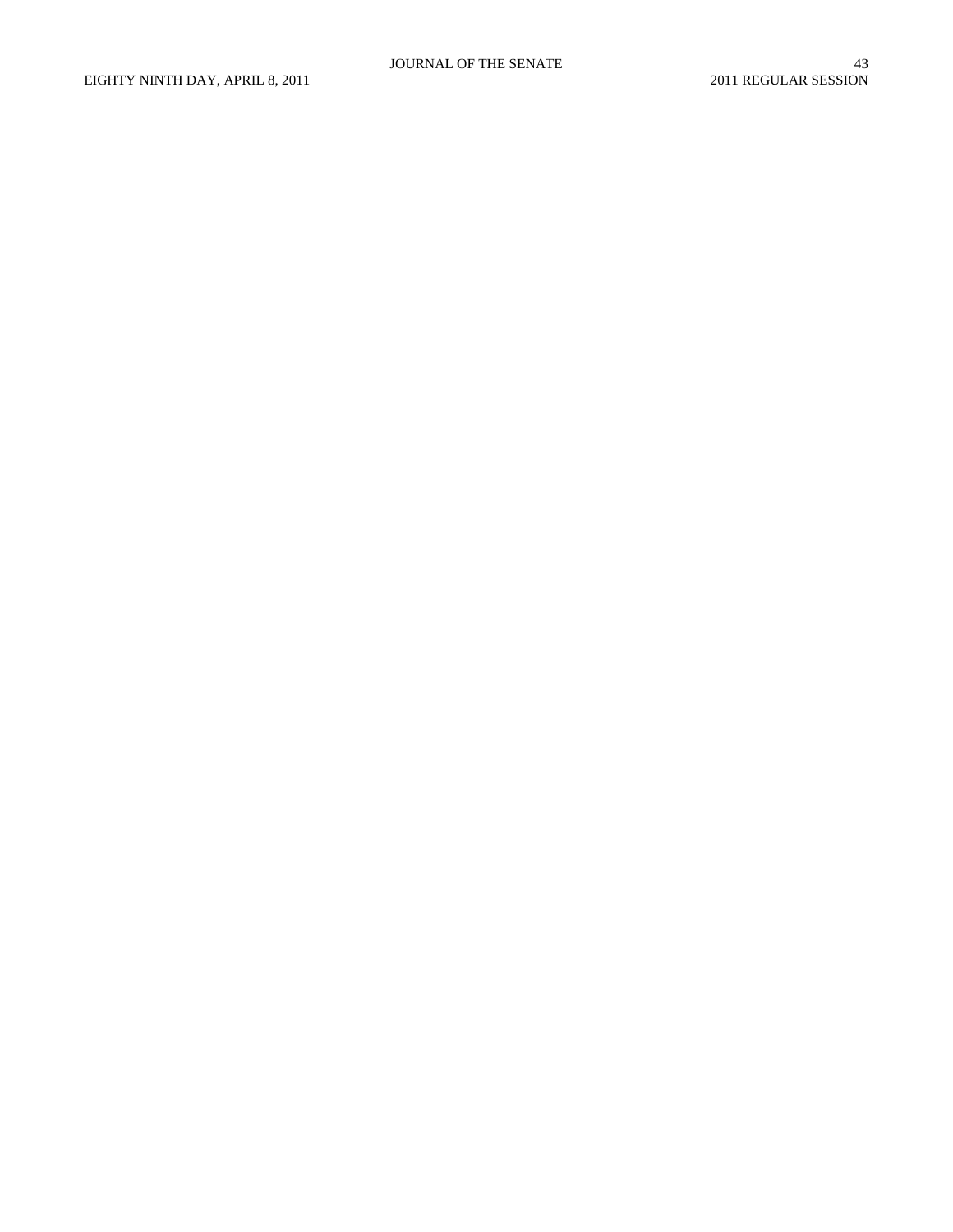| 1031   |
|--------|
|        |
|        |
| 1133-S |
|        |
|        |
| 1148-S |
|        |
|        |
| 1170-S |
|        |
|        |
|        |
| 1182   |
|        |
|        |
| 1188-S |
|        |
|        |
|        |
| 1218-S |
|        |
|        |
| 1237-S |
|        |
|        |
| 1277-S |
|        |
| 1290   |
|        |
|        |
|        |
| 1367-S |
|        |
|        |
|        |
| 1406-S |
|        |
|        |
| 1431-S |
|        |
|        |
|        |
| 1449-S |
|        |
| 1453-S |
|        |
|        |
| 1454   |
|        |
|        |
| 1520   |
|        |
|        |
| 1524-S |
|        |
|        |
| 1636-S |
|        |
|        |
| 1640   |
|        |
|        |
| 1669   |
|        |
| 1728-S |

| 1738-S2                                                                                                                                                                                                                                                                                                                                                                                                                                                                                                                                                                   |                |
|---------------------------------------------------------------------------------------------------------------------------------------------------------------------------------------------------------------------------------------------------------------------------------------------------------------------------------------------------------------------------------------------------------------------------------------------------------------------------------------------------------------------------------------------------------------------------|----------------|
|                                                                                                                                                                                                                                                                                                                                                                                                                                                                                                                                                                           |                |
| 1789-S2                                                                                                                                                                                                                                                                                                                                                                                                                                                                                                                                                                   |                |
|                                                                                                                                                                                                                                                                                                                                                                                                                                                                                                                                                                           |                |
|                                                                                                                                                                                                                                                                                                                                                                                                                                                                                                                                                                           |                |
|                                                                                                                                                                                                                                                                                                                                                                                                                                                                                                                                                                           |                |
| 1790-S                                                                                                                                                                                                                                                                                                                                                                                                                                                                                                                                                                    |                |
|                                                                                                                                                                                                                                                                                                                                                                                                                                                                                                                                                                           |                |
|                                                                                                                                                                                                                                                                                                                                                                                                                                                                                                                                                                           |                |
|                                                                                                                                                                                                                                                                                                                                                                                                                                                                                                                                                                           |                |
| 1793-S                                                                                                                                                                                                                                                                                                                                                                                                                                                                                                                                                                    |                |
|                                                                                                                                                                                                                                                                                                                                                                                                                                                                                                                                                                           |                |
|                                                                                                                                                                                                                                                                                                                                                                                                                                                                                                                                                                           |                |
|                                                                                                                                                                                                                                                                                                                                                                                                                                                                                                                                                                           |                |
| 1822-S                                                                                                                                                                                                                                                                                                                                                                                                                                                                                                                                                                    |                |
|                                                                                                                                                                                                                                                                                                                                                                                                                                                                                                                                                                           |                |
|                                                                                                                                                                                                                                                                                                                                                                                                                                                                                                                                                                           |                |
| 1874-S                                                                                                                                                                                                                                                                                                                                                                                                                                                                                                                                                                    |                |
|                                                                                                                                                                                                                                                                                                                                                                                                                                                                                                                                                                           |                |
|                                                                                                                                                                                                                                                                                                                                                                                                                                                                                                                                                                           |                |
|                                                                                                                                                                                                                                                                                                                                                                                                                                                                                                                                                                           |                |
| 1953                                                                                                                                                                                                                                                                                                                                                                                                                                                                                                                                                                      |                |
|                                                                                                                                                                                                                                                                                                                                                                                                                                                                                                                                                                           |                |
|                                                                                                                                                                                                                                                                                                                                                                                                                                                                                                                                                                           |                |
| 2017-S                                                                                                                                                                                                                                                                                                                                                                                                                                                                                                                                                                    |                |
|                                                                                                                                                                                                                                                                                                                                                                                                                                                                                                                                                                           |                |
| 4004                                                                                                                                                                                                                                                                                                                                                                                                                                                                                                                                                                      |                |
|                                                                                                                                                                                                                                                                                                                                                                                                                                                                                                                                                                           |                |
|                                                                                                                                                                                                                                                                                                                                                                                                                                                                                                                                                                           |                |
|                                                                                                                                                                                                                                                                                                                                                                                                                                                                                                                                                                           |                |
| 5083                                                                                                                                                                                                                                                                                                                                                                                                                                                                                                                                                                      |                |
|                                                                                                                                                                                                                                                                                                                                                                                                                                                                                                                                                                           |                |
|                                                                                                                                                                                                                                                                                                                                                                                                                                                                                                                                                                           |                |
| 5359-S                                                                                                                                                                                                                                                                                                                                                                                                                                                                                                                                                                    |                |
|                                                                                                                                                                                                                                                                                                                                                                                                                                                                                                                                                                           |                |
|                                                                                                                                                                                                                                                                                                                                                                                                                                                                                                                                                                           |                |
| 5364-S                                                                                                                                                                                                                                                                                                                                                                                                                                                                                                                                                                    |                |
|                                                                                                                                                                                                                                                                                                                                                                                                                                                                                                                                                                           |                |
|                                                                                                                                                                                                                                                                                                                                                                                                                                                                                                                                                                           |                |
| 5423-S                                                                                                                                                                                                                                                                                                                                                                                                                                                                                                                                                                    |                |
|                                                                                                                                                                                                                                                                                                                                                                                                                                                                                                                                                                           |                |
|                                                                                                                                                                                                                                                                                                                                                                                                                                                                                                                                                                           |                |
| 5428-S                                                                                                                                                                                                                                                                                                                                                                                                                                                                                                                                                                    |                |
|                                                                                                                                                                                                                                                                                                                                                                                                                                                                                                                                                                           | $\overline{1}$ |
| $\textit{Message} s \textit{}{\textit{}} \textit{}{\textit{}} \textit{}{\textit{}} \textit{}{\textit{}}$                                                                                                                                                                                                                                                                                                                                                                                                                                                                  |                |
| 5584                                                                                                                                                                                                                                                                                                                                                                                                                                                                                                                                                                      |                |
|                                                                                                                                                                                                                                                                                                                                                                                                                                                                                                                                                                           |                |
| 5844                                                                                                                                                                                                                                                                                                                                                                                                                                                                                                                                                                      |                |
|                                                                                                                                                                                                                                                                                                                                                                                                                                                                                                                                                                           |                |
| 5844-S                                                                                                                                                                                                                                                                                                                                                                                                                                                                                                                                                                    |                |
|                                                                                                                                                                                                                                                                                                                                                                                                                                                                                                                                                                           |                |
|                                                                                                                                                                                                                                                                                                                                                                                                                                                                                                                                                                           |                |
|                                                                                                                                                                                                                                                                                                                                                                                                                                                                                                                                                                           |                |
|                                                                                                                                                                                                                                                                                                                                                                                                                                                                                                                                                                           |                |
| 5907                                                                                                                                                                                                                                                                                                                                                                                                                                                                                                                                                                      |                |
|                                                                                                                                                                                                                                                                                                                                                                                                                                                                                                                                                                           |                |
| 5925                                                                                                                                                                                                                                                                                                                                                                                                                                                                                                                                                                      |                |
|                                                                                                                                                                                                                                                                                                                                                                                                                                                                                                                                                                           |                |
| 5926                                                                                                                                                                                                                                                                                                                                                                                                                                                                                                                                                                      |                |
|                                                                                                                                                                                                                                                                                                                                                                                                                                                                                                                                                                           |                |
|                                                                                                                                                                                                                                                                                                                                                                                                                                                                                                                                                                           |                |
| 8004-S                                                                                                                                                                                                                                                                                                                                                                                                                                                                                                                                                                    |                |
|                                                                                                                                                                                                                                                                                                                                                                                                                                                                                                                                                                           |                |
|                                                                                                                                                                                                                                                                                                                                                                                                                                                                                                                                                                           |                |
| 8205                                                                                                                                                                                                                                                                                                                                                                                                                                                                                                                                                                      |                |
| $\textit{Message} s \textit{\dots} \textit{\dots} \textit{\dots} \textit{\dots} \textit{\dots} \textit{\dots} \textit{\dots} \textit{\dots} \textit{\dots} \textit{\dots} \textit{\dots} \textit{\dots} \textit{\dots} \textit{\dots} \textit{\dots} \textit{\dots} \textit{\dots} \textit{\dots} \textit{\dots} \textit{\dots} \textit{\dots} \textit{\dots} \textit{\dots} \textit{\dots} \textit{\dots} \textit{\dots} \textit{\dots} \textit{\dots} \textit{\dots} \textit{\dots} \textit{\dots} \textit{\dots} \textit{\dots} \textit{\dots} \textit{\dots} \textit$ |                |